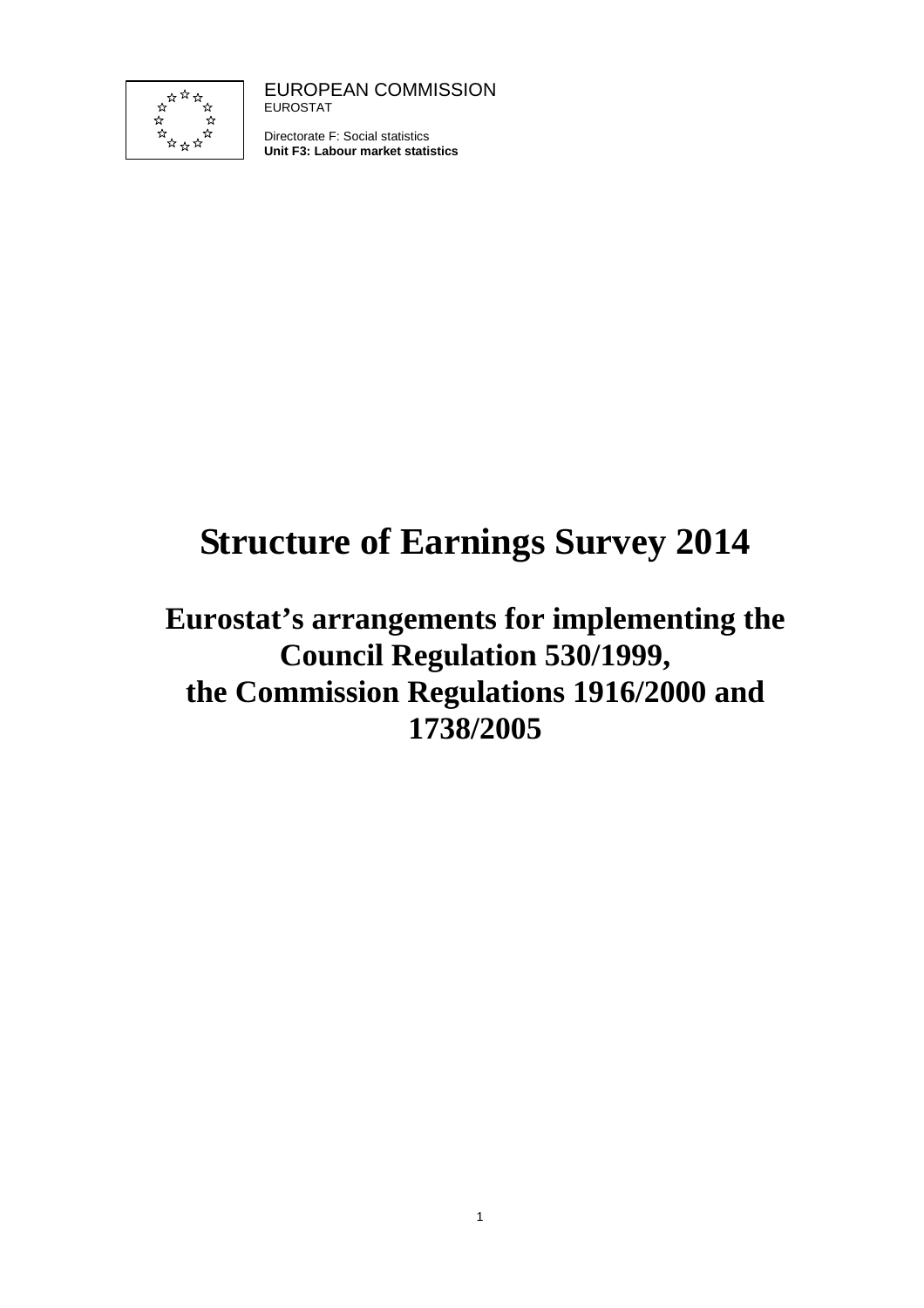# TABLE OF CONTENTS

| 1 |     |       |                                                                     |  |
|---|-----|-------|---------------------------------------------------------------------|--|
|   | 1.1 |       |                                                                     |  |
|   |     | 1.1.1 |                                                                     |  |
|   |     | 1.1.2 |                                                                     |  |
|   | 1.2 |       |                                                                     |  |
|   | 1.3 |       |                                                                     |  |
|   |     | 1.3.1 |                                                                     |  |
|   |     | 1.3.2 |                                                                     |  |
|   |     | 1.3.3 | Categories of workers which are to be <b>included</b> in the SES 6  |  |
|   |     | 1.3.4 |                                                                     |  |
| 2 |     |       |                                                                     |  |
|   | 2.1 |       | Information about the local unit to which the sampled employees are |  |
|   | 2.2 |       | Information on individual characteristics of each employee in the   |  |
|   | 2.3 |       | Information on working periods for each employee in the sample  13  |  |
|   | 2.4 |       |                                                                     |  |
|   | 2.5 |       |                                                                     |  |
| 3 |     |       |                                                                     |  |
|   | 3.1 |       |                                                                     |  |
|   |     | 3.1.1 |                                                                     |  |
|   |     | 3.1.2 |                                                                     |  |
|   |     | 3.1.3 |                                                                     |  |
|   |     | 3.1.4 | Content of Table A: Information about the local units,              |  |
|   |     |       |                                                                     |  |
|   |     | 3.1.5 | Content of Table B, Information about the employees,                |  |
|   |     |       |                                                                     |  |
|   |     | 3.1.6 |                                                                     |  |
|   | 3.2 |       |                                                                     |  |
|   |     | 3.2.1 |                                                                     |  |
|   |     | 3.2.2 |                                                                     |  |
|   |     | 3.2.3 |                                                                     |  |
|   |     | 3.2.4 |                                                                     |  |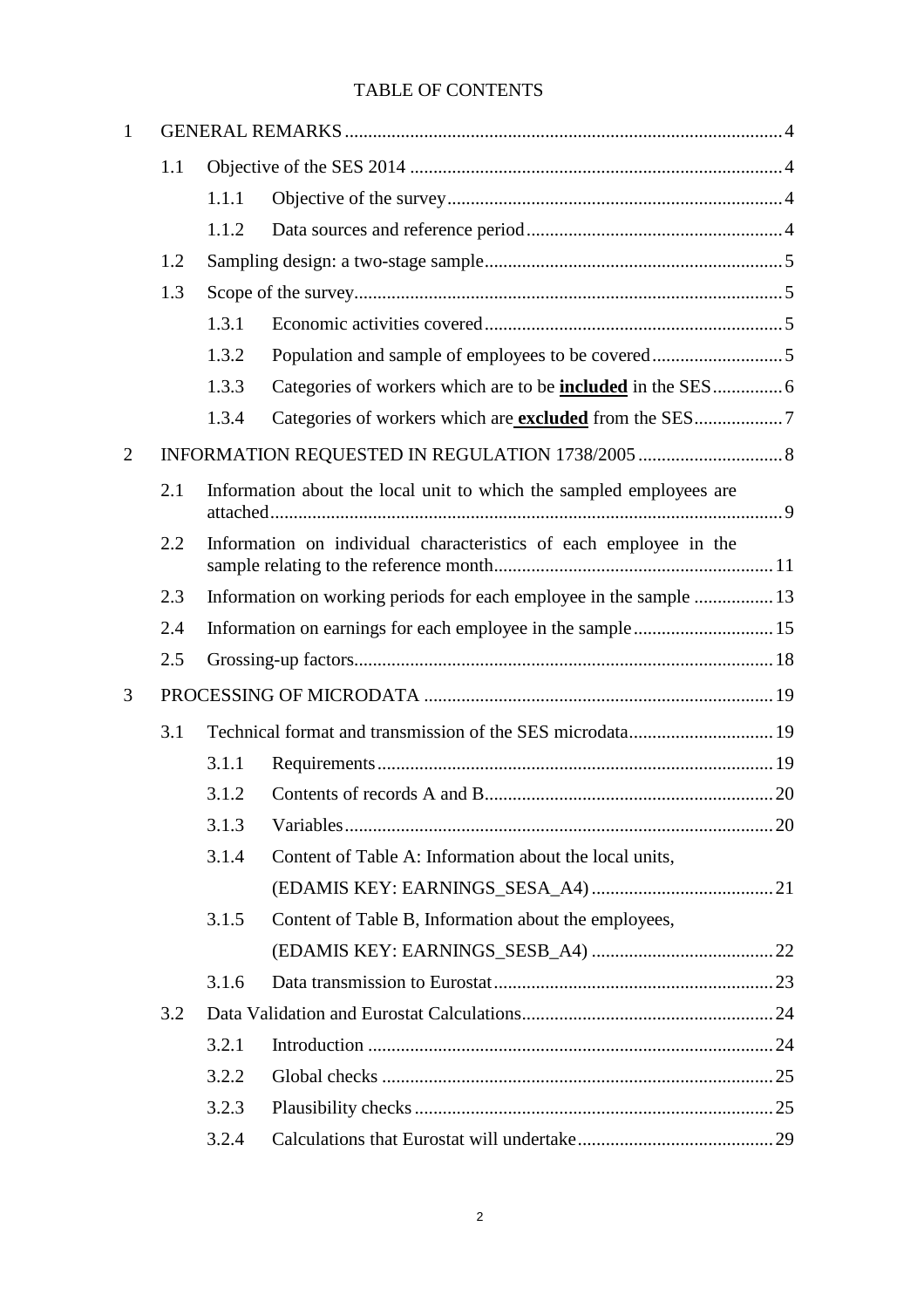| ANNEX 1: CODING FOR CATEGORICAL (OR ALPHANUMERIC) VARIABLES  37 |  |
|-----------------------------------------------------------------|--|
|                                                                 |  |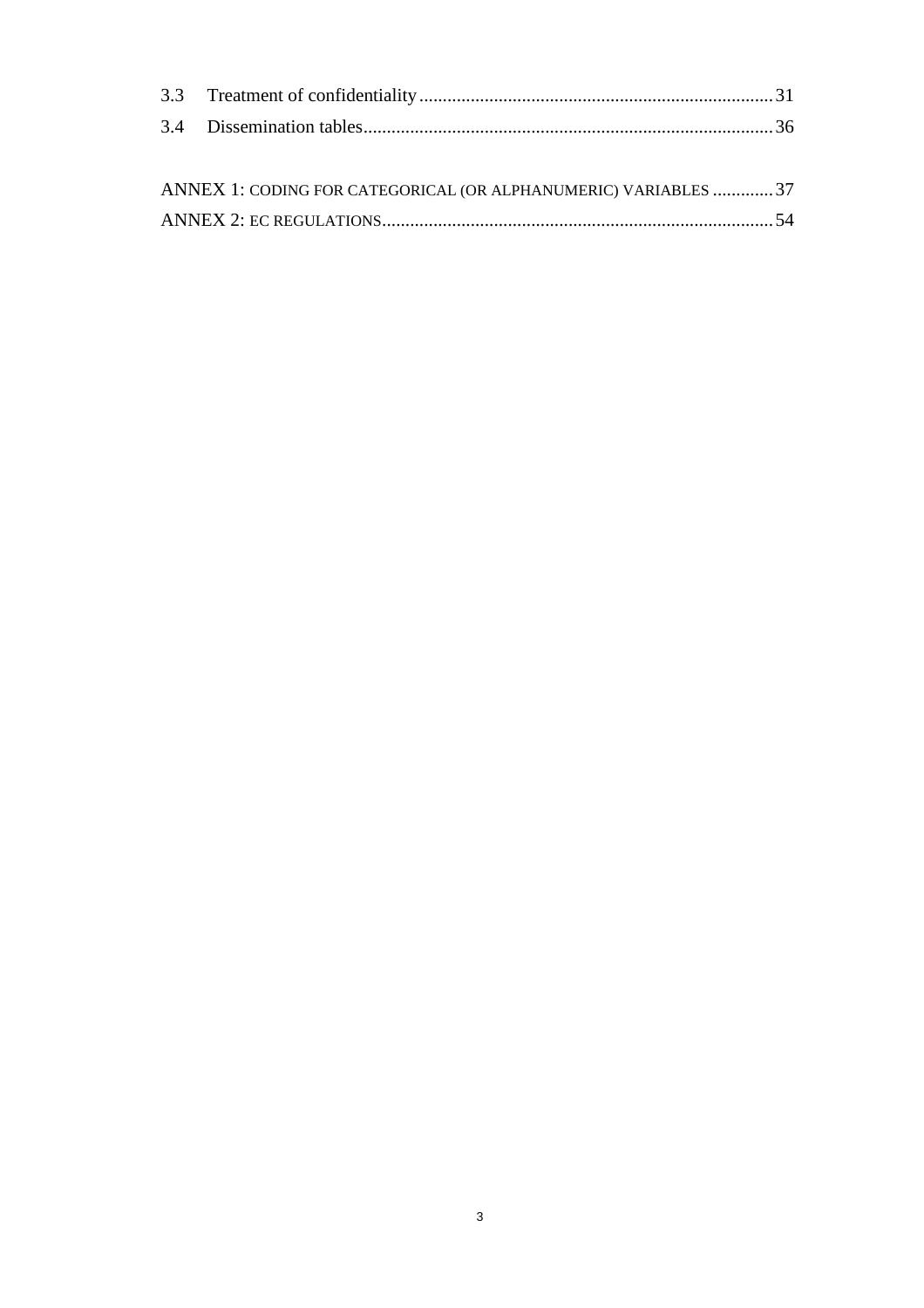#### **1 GENERAL REMARKS**

### **1.1 Objective of the SES 2014**

#### *1.1.1 Objective of the survey*

The Structure of Earnings Survey (SES) for reference year 2014 is the fourth of a series of four-yearly earnings surveys to be conducted under the Council Regulation 530/1999 and the Commission Regulation 1916/2000 as amended by Commission regulation 1738/2005. The links to the Regulations related to the SES are available in Annex 2 of this document.

The objective of this legislation is to provide accurate and harmonised data on earnings in EU Member States and Candidate Countries, for policy-making and research purposes. The 2014 SES will give detailed and comparable information on relationships between the level of remuneration, individual characteristics of employees (sex, age, occupation, length of service, highest educational level attained, etc.) and their employer (economic activity and geographic location of the local unit ; size of the enterprise).

The SES collects the earnings actually received by an employee of a business in the reference month and year. The information collected relates to the earnings paid to each "job holder". It does not cover earnings by the same employee elsewhere in a second or third job.

### *1.1.2 Data sources and reference period*

Data for the 2014 SES can be collected from tailored questionnaires, existing surveys, administrative sources or a combination of such sources, which provide the equivalent information. While accepting a degree of flexibility in the means employed for collecting the survey data, the information obtained must be of acceptable quality and comparable between European countries.

The reference year is 2014. For most countries, the financial year corresponds to the calendar year. In some countries, however, the accounting year does not necessarily coincide with the calendar year and therefore for these countries the financial year which gives the best match with the calendar year 2014 should be used.

The reference month is October for the majority of the countries, this being the month which is assumed to be least affected by absences related to annual leave or public holidays. The choice of another month is acceptable if the month can be justified as being representative.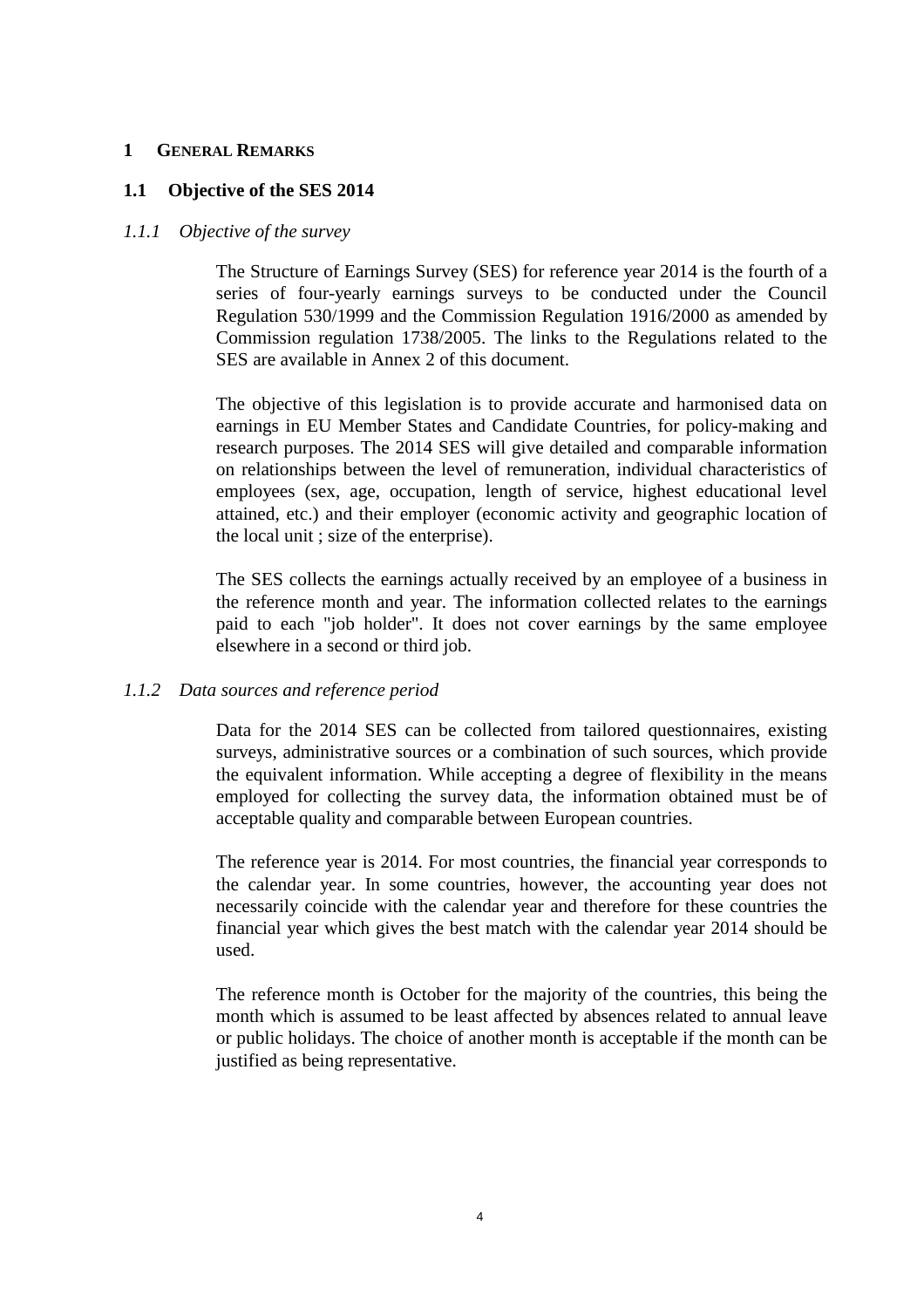#### **1.2 Sampling design: a two-stage sample**

The 2014 SES is usually based on a sample of employees drawn from a stratified sample of local units. For each individual employee, characteristics (e.g. sex, age, occupation, etc.) and remuneration received (hourly, monthly and annual earnings, etc.) are collected together with information about the local unit (e.g. region, economic activity, etc.). The collection of microdata at the local unit level instead of enterprise level is necessary in order to provide results at the NUTS 1 level. For enterprises without decentralised activities, the distinction between local unit and enterprise is superfluous.

The reporting unit (local unit or enterprise) fills out a questionnaire and provides the information to be collected. When the enterprise reports, it shall give information concerning the local unit where the individual employee works.

The sampling procedure used for the SES contains usually two stages. In the first stage, a stratified random sample of local units is drawn. Stratification criteria used by the countries may include economic activity (at 2-digit level of NACE Rev.2), the number of employees in the enterprise to which the local unit belongs and the region (at NUTS 1 level). For some countries, the latter coincides with the national level. For the second stage, a simple random sample of employees is usually taken within each of the selected local units. Where stratification is carried out, the criteria used could include e.g. sex, full-timer or part-timer, and occupation.

#### **1.3 Scope of the survey**

#### *1.3.1 Economic activities covered*

The statistics of the 2014 SES refer to enterprises with at least 10 employees in the areas of economic activity defined by sections B to S excluding O of NACE Rev.2. The inclusion of section O, as well as information on enterprises with fewer than 10 employees remains optional in the 2014 SES.

### *1.3.2 Population and sample of employees to be covered*

The SES collects data both for the reference year 2014 and the reference month of October (in the majority of countries). The population of employees to be targeted for the SES are those employed, which have an employment contract in the observation unit in the reference month.

Employees are all persons, irrespective of their nationality or the length of their working time in the country, who have a direct employment contract with the enterprise or local unit (whether the agreement is formal or informal) and receive remuneration, irrespective of the type of work performed, the number of hours worked (full-time or part-time) and the duration of the contract (fixed or indefinite). The remuneration of employees can take the form of wages and salaries including bonuses pay for piecework and shift work, allowances (e.g. for leaves not taken), fees, tips and gratuities, commission and remuneration in kind.

The employees to be included in the 2014 SES sample are those who actually received remuneration during the reference month. **Employees who did not receive remuneration in the reference month should be excluded**.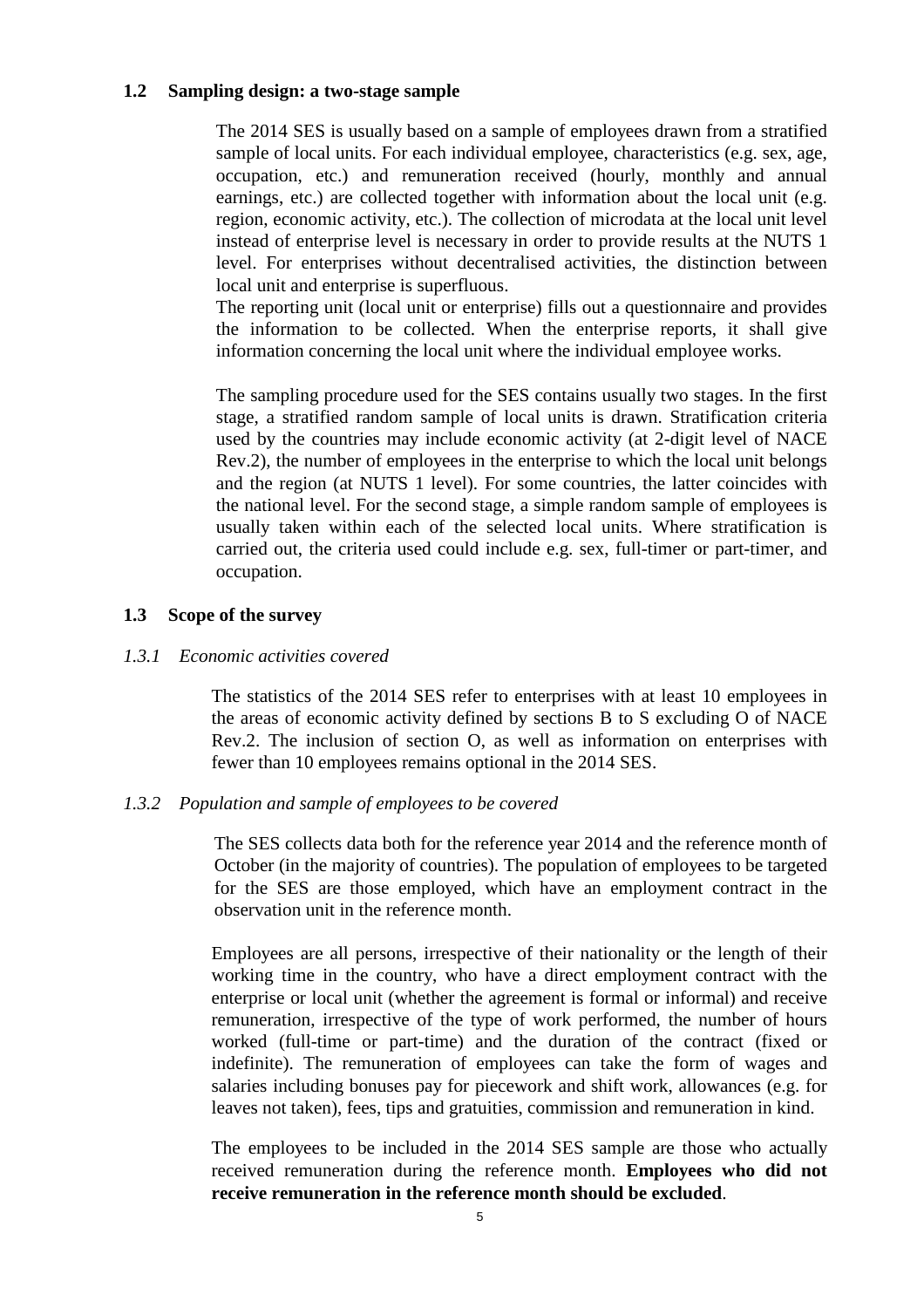For sampled employees who have period(s) of unpaid absence during the reference month, their earnings should be adjusted on to a full month's basis. Where it is not feasible to adjust their monthly earnings, then such employees should be excluded from the sample.

## *1.3.3 Categories of workers which are to be included in the SES*

The following list gives examples of categories of employees that are included:

- sales representatives, providing they are on the payroll and receive other forms of remuneration in addition to any commission,

- paid working proprietors,

- apprentices,

- students and trainees (articled clerks, student nurses, research or teaching assistants, hospital interns, etc.) who have a formal commitment to contribute to the unit's production process in return for remuneration and (or) education services,

- disabled workers, provided the formal or informal relationship of employer to employee exists whereby the person works for the enterprise in return for remuneration in cash or in kind,

- people carrying out remunerated productive activity under employment programs engaged by an employer under a contract of employment,

- interim or temporary workers (e.g. secretarial staff) recruited, employed and remunerated by employment agencies to work elsewhere, often for temporary periods (persons employed by temporary employment agencies, who are to be included in the industry of the agency which employs them, and not in the industry of the enterprise for which they actually work),

- seasonal and occasional workers, if they have a formal or informal agreement with the enterprise or local unit and pre-defined working hours,

- employees for whom labour costs were incurred in the reference period but who were temporarily not at work because of illness or injury, holiday or vacation, strike or lock-out, educational or training leave, maternity or parental leave, reduced economic activity, suspension of work due to bad weather, mechanical breakdowns, lack of materials, fuels or power, or other temporary absence with or without leave,

- those working abroad if they continue to receive remuneration from the reporting unit,

- civil servants and other government employees whose terms and conditions of employment are laid down by public law,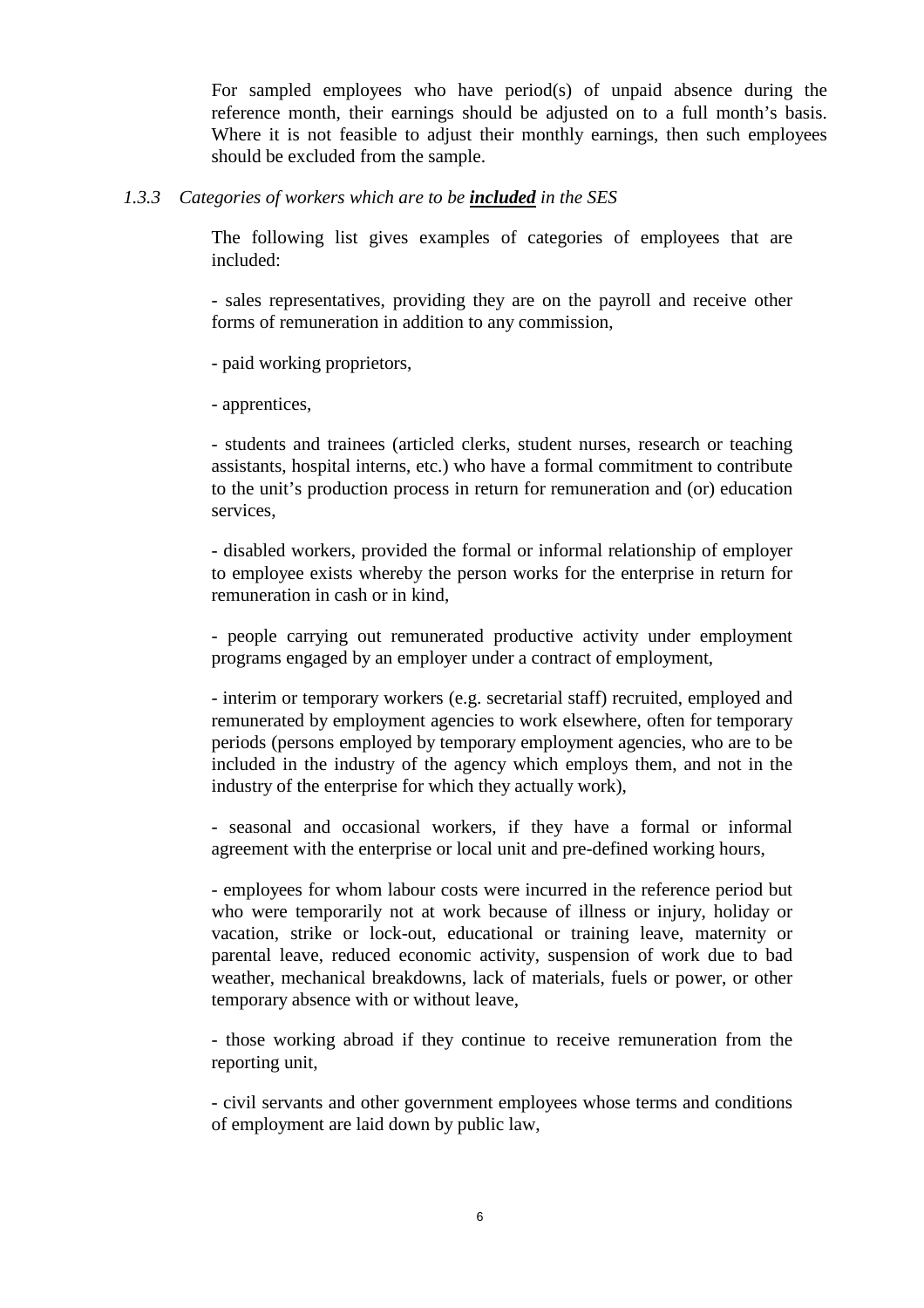- the armed forces, consisting of those who have enlisted for both long and short engagements and also conscripts (including conscripts working for civil purposes),

- ministers of religion, if they are paid directly by general government or a non-profit institution,

- outworkers1, including home workers and tele-workers if there is an explicit agreement that such workers are remunerated on the basis of the work done: that is, the amount of labour which is contributed as an input into some process of production.

#### *1.3.4 Categories of workers which are excluded from the SES*

- sales representatives and other persons who are wholly remunerated by way of fees or commission, are not on the payroll, or are self-employed,

- owners, directors or managers whose remuneration wholly takes the form of a share in profits,

- family workers who are not employees (as defined above) of the enterprise or local unit,

- own-account workers,

 $\overline{a}$ 

- unpaid voluntary workers (e.g. those who typically work for non-profit institutions such as charities).

 $<sup>1</sup>$  An outworker is a person who agrees to work for a particular enterprise or to supply a certain quantity</sup> of goods or services to a particular enterprise by prior arrangement or contract with that enterprise, but whose place of work is not within it.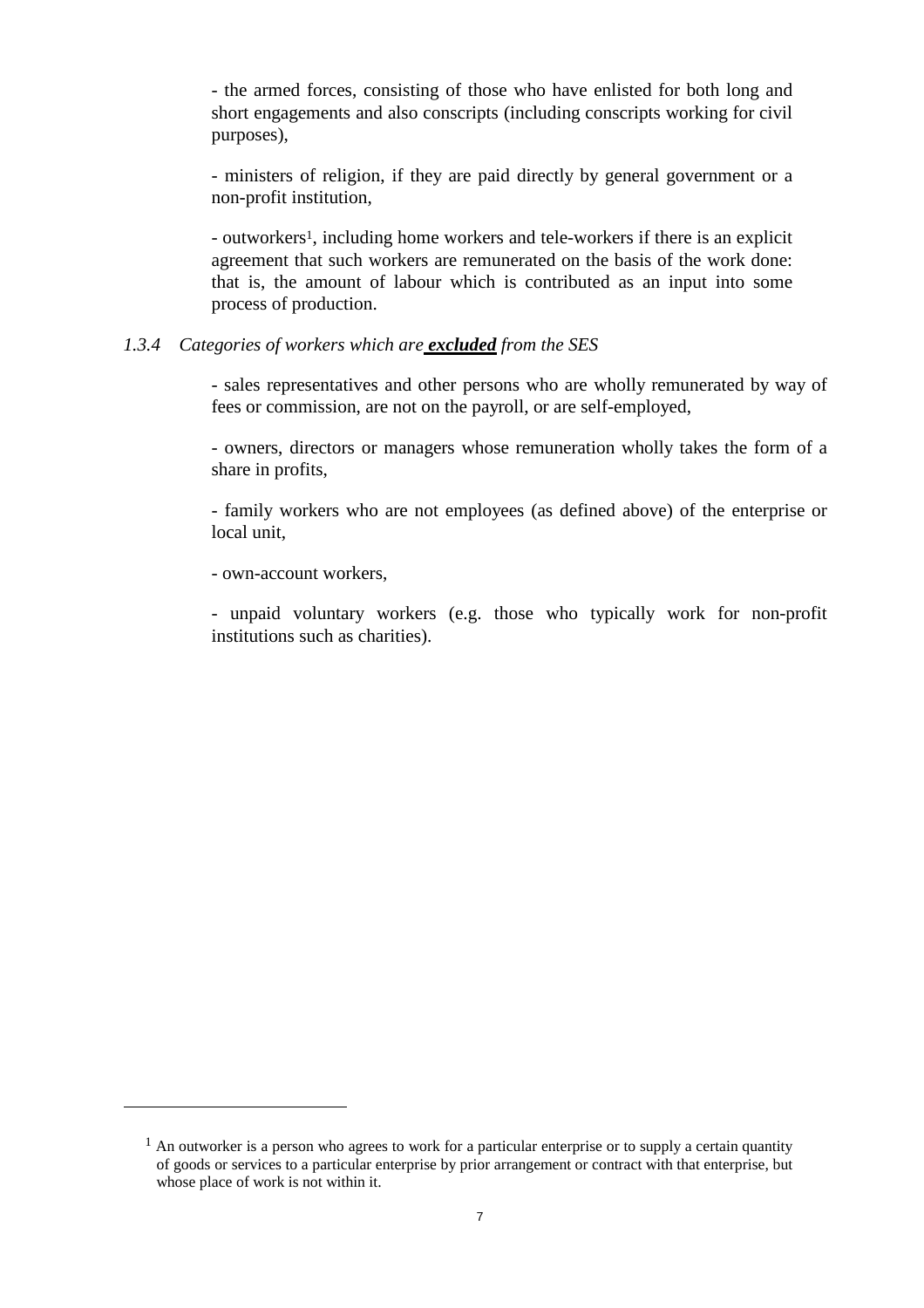# **2 INFORMATION REQUESTED IN REGULATION 1738/2005**

Annexes I and II of Regulation 1738/2005 list and define the variables for which data is required.

The information presented in this chapter is broken into five sections (2.1 to 2.5), corresponding to the following five blocks of variables specified in Regulation 1738/2005:

- Information relating to the local unit to which the employees are attached
- Information relating to each employee in the sample
- Information about working periods
- Information concerning earnings
- Grossing-up factors

The variable numbers below correspond to those listed in Regulation 1738/2005. Variables in *italics* highlight the items which are *optional*.

### Mandatory variables

It is essential that Eurostat receives **complete information for each employee for all mandatory variables**. Eurostat cannot accept microdata records from a country if there is missing data for any of the mandatory variables, as this affects the grossing-up factors.

### *Optional variables*

Clearly, not all optional variables will be supplied by all countries. Eurostat will make use of the data supplied, but obviously it is preferred that data should be provided (as for mandatory variables) for all observation units and employees.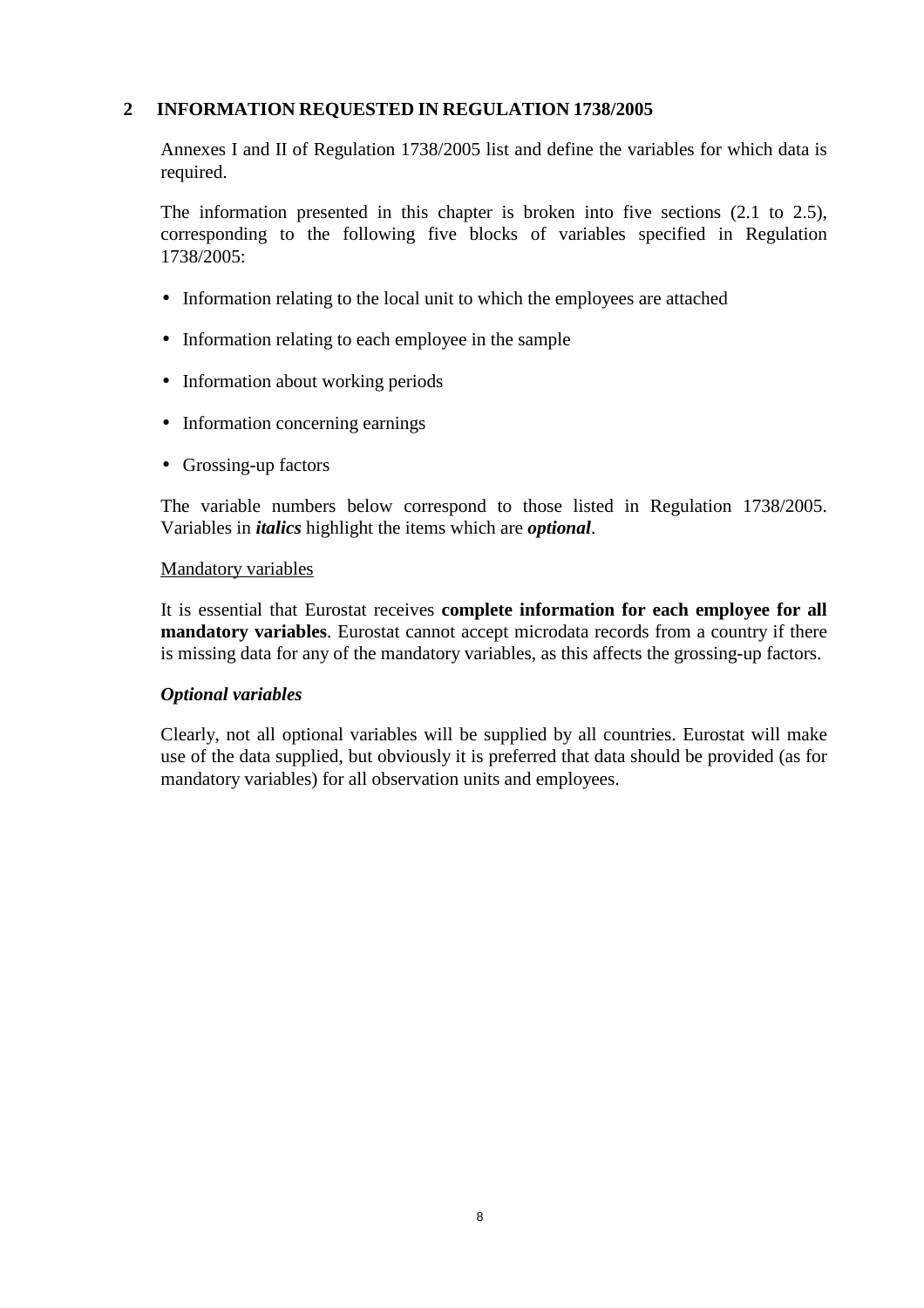## **2.1 Information about the local unit to which the sampled employees are attached**

Annex 1 gives the codes for the alpha-numeric variables in this section.

# **(Variable 1.1) Geographical location of the statistical unit (local unit) (NUTS-1)**

The region in which the statistical or local unit is located should be classified according to the nomenclature of territorial statistical units (NUTS, level 1)2.

Each region should be classified according to the nomenclature of territorial statistical units (NUTS), level 1. Every Member State is obliged to deliver data at NUTS 1 level, as provided in Annex 1.

### **(Variable 1.2) Size of the enterprise to which the local unit belongs**

The size of the enterprise (in terms of number of employees) should be assigned to one of the following bands: *1-9 (optional)*, 10-49, 50-249, 250-499, 500-999, 1000 and more employees.

## **(Variable 1.3) Principal economic activity of the local unit (NACE Rev.2)**

The main economic activity should be coded at the 2-digit level of the Statistical Classification of Economic Activities in the European Community (NACE Rev.2) for sections B to S. *NACE section O remains optional* for the 2014 SES.

# **(Variable 1.4) Form of economic and financial control of the enterprise**

The financial control of the enterprise should be coded as one of the following:

- public control (public ownership is more than 50%),
- private control (private ownership is more than 50%).

Balanced public and private ownership (50/50 'shared control') is very rare in practice. Therefore, such cases will not be coded separately and should, if they occur, be treated as being under 'private control'.

It should be remarked that in principle enterprises classified under NACE Rev. 2 Section O (public administration and defence; compulsory social security) cannot be coded under private control, although there may be exceptional cases in certain countries.

 $\overline{a}$ 

<sup>2</sup> NUTS 2010 classification

http://eur-lex.europa.eu/LexUriServ/LexUriServ.do?uri=OJ:L:2011:013:0003:0054:EN:PDF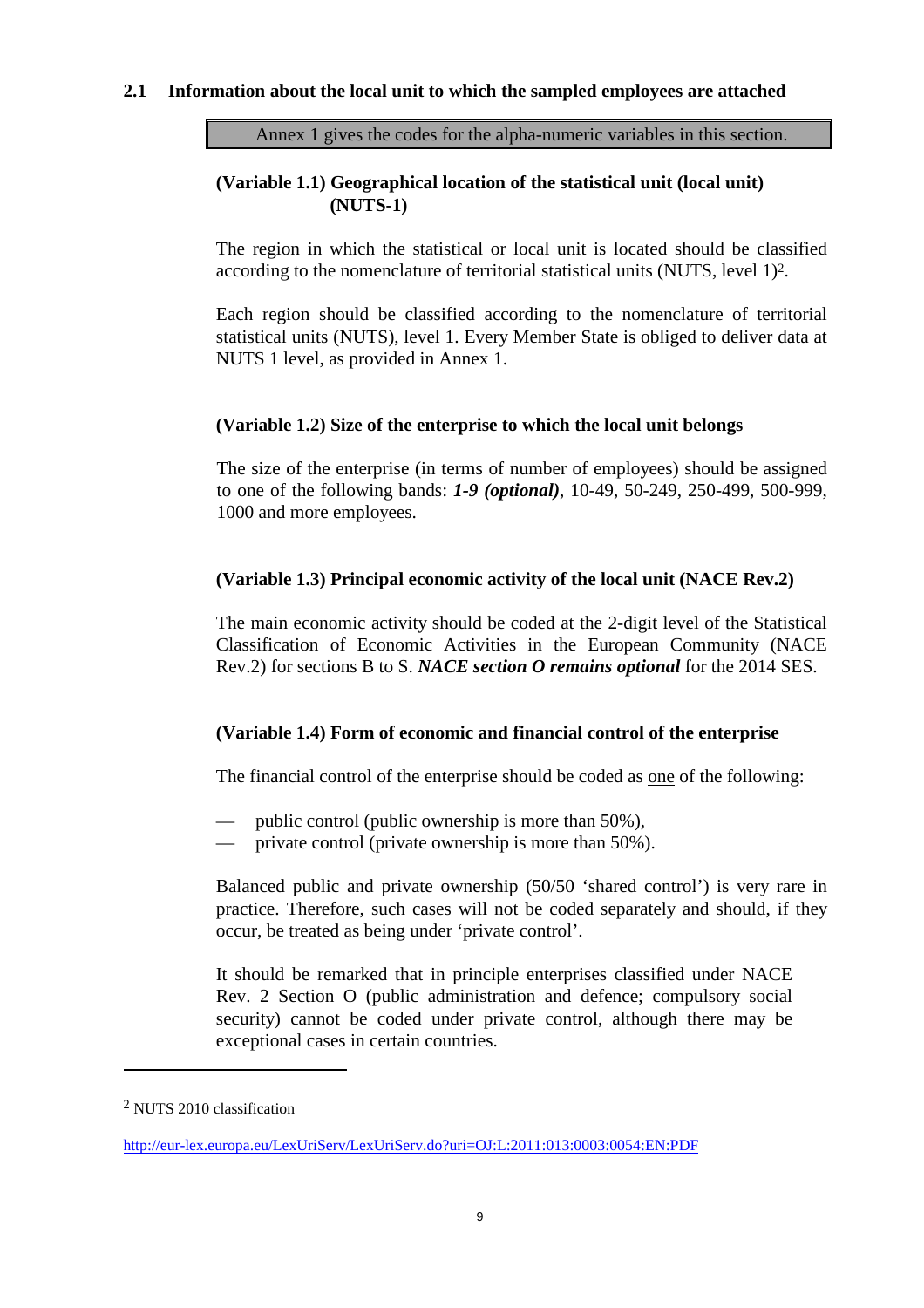# **(Variable 1.5) Collective pay agreement**

This is to identify the type of pay agreement covering at least 50% of the employees in the local unit. One of the following should be chosen:

- an agreement at national level, or an interconfederal agreement, covering employees of more than one industry, and usually signed by one or more trade-union confederations and by one or more national employers' organisations,
- an industry agreement setting the terms and conditions of employment for all or most workers and employees in an individual industry or economic sector,
- an agreement for individual industries in individual regions,
- an enterprise or single-employer agreement covering only those employees with the same employer, regardless of size. The agreement may cover only certain local units or groups of employees within the enterprise,
- an agreement applying only to the employees in one local unit,
- any other type of agreement not covered above,
- no collective pay agreement exists.

Even if several categories may apply simultaneously, only one of the above categories must be chosen ('yes' answer), namely the one covering more than 50 % of the employees in the local unit.

# *(Variable 1.6) Optional: Number of employees in the local unit*

This variable represents a head count of the total number of employees in the reference month (e.g. on 1 or 31 October 2014) and covers all employees, including apprentices, paid trainees and students.

# *(Variable 1.7) Optional: Affiliation of the local unit to a group of enterprises*

This variable is a binary variable ('yes'/'no') and indicates whether a local unit belongs to a group of enterprises.

The group of enterprises is a statistical unit defined in Regulation (EEC) No 696/93. The group of enterprises should be considered at world level. In most cases the local unit belongs to an enterprise which is not controlled by any national or foreign group. If local units belong to an enterprise group, this is generally well known. A practical guideline that can be given to respondents is whether the accounts of the enterprise concerned are fully consolidated in the accounts of its group of enterprises.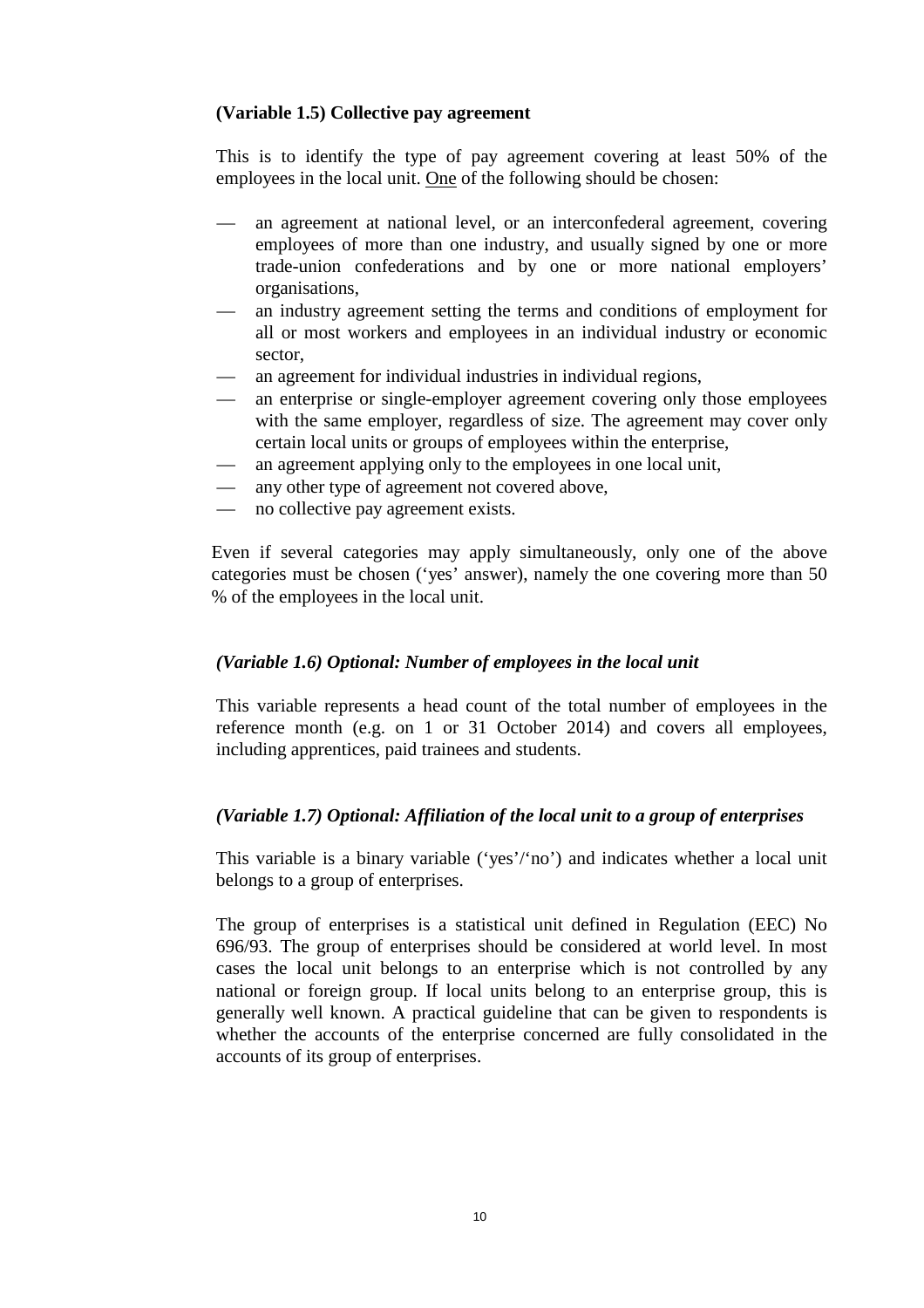# **2.2 Information on individual characteristics of each employee in the sample relating to the reference month**

As indicated in subsection 1.3.3, the employees to be included in the SES sample are those who actually received remuneration during the reference month. Employees who did not receive any remuneration in the reference month should be excluded. The grossing-up factors (variable 5.2) should relate to those who received remuneration in the reference month.

### Annex 1 gives the codes for alphanumeric variables in this section.

# **(Variable 2.1) Sex**

The sex of the employee is to be coded here: **F** for females and **M** for males.

# **(Variable 2.2) Age**

Only the year of birth is to be given here. The age is then calculated as the difference between the reference year of the survey and the year of birth. **Variable 2.2 should be given in four digits**.

# **(Variable 2.3) Occupation in the reference month (ISCO-08)**

The occupation is to be coded according to the International Standard Classification of Occupations, (ISCO-08) at the two-digit level and, if possible, at the three-digit level. The essential information for determining the occupation is usually the employee's job title and a description of the main tasks undertaken in the course of his/her duties.

Trainees or students with an employment contract and apprentices are classified in the occupation for which they carry out their apprenticeship or training period. Foremen are also classified in the occupation in which they supervise.

# *(Variable 2.4) Optional: Managerial or supervisory position*

This binary variable (categories 'yes'/'no') indicates whether an employee has some form of managerial or supervisory function. The word 'managerial' is not identical to 'supervisory' because some managers do not supervise other employees. Managerial functions are related to determining, formulating, implementing, directing or advising policies and activities of enterprises or institutions. They often include supervisory responsibilities.

A person is considered to have a supervisory position when s/he supervises the work of at least one person (other than apprentices). Typically such a person might have a job title/description of 'foreman' or 'supervisor' together with the name of the occupation. A job title having included the word 'manager' (e.g. Sales manager) does not automatically mean the execution of managerial tasks.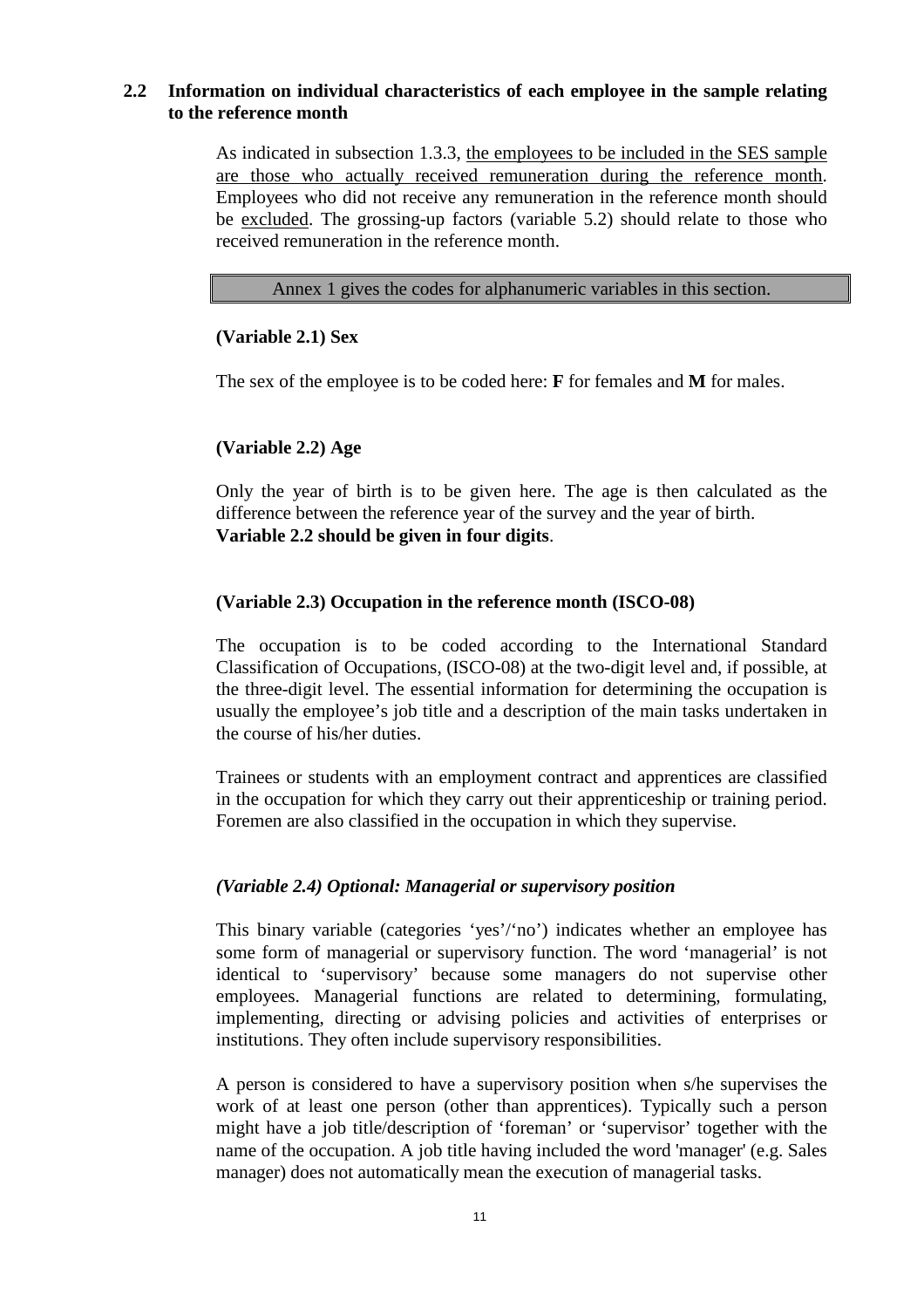# **(Variable 2.5) Highest successfully completed level of education and training (ISCED 2011)**

This variable concerns the level of general, professional or higher education which the employee has received according to the International Standard Classification of Education, 2011 version<sup>3</sup>. The expression 'level successfully completed' must be associated with obtaining a certificate or a diploma, when there is certification. In cases where there is no certification, successful completion must be associated with full attendance.

# **(Variable 2.6) Length of service in the enterprise**

The total length of service in the reference month should be based on the number of completed years of service. Any point of time during the reference month will suffice as a qualifying date (e.g. 1 or 31 October 2014). The total length of service relates to the period since the employee joined the enterprise, which may have been in another local unit. Where enterprises have been merged or there have been changes of ownership, the length of service is to be recorded as counted by the enterprise.

In the case of a total service of 5 years 10 months, represents *less than* 6 years and should be given as **5 years**.

Short periods away from work of less than 12 months (e.g. on maternity or sick leave) should be included as part of the total service (i.e. career breaks exceeding one year should be subtracted).

# **(Variable 2.7) Contractual working time (full-time or part-time)**

Full-time employees are those whose normal working hours are the same as the collectively agreed or customary hours worked in the local unit under consideration, even if their contract is for less than one year.

Part-time employees are those who work fewer hours than the normal working hours of full-time employees. Apprentices can be either Full-time or Part-time.

# **(Variable 2.7.1) Share of a full-timer's normal hours**

For a full-time employee, this share is always 100 %. For a part-time employee, the hours contractually worked should be expressed as a percentage of the number of normal hours worked by a full-time employee in the local unit (in a job equivalent to that of the part-time employee). In most cases, this part-time % will be less than 90%**.** 

Please give variable 2.7.1 to two decimal places.

 $\overline{a}$ 

<sup>3</sup> http://eur-lex.europa.eu/LexUriServ/LexUriServ.do?uri=OJ:L:2013:099:0001:0010:EN:PDF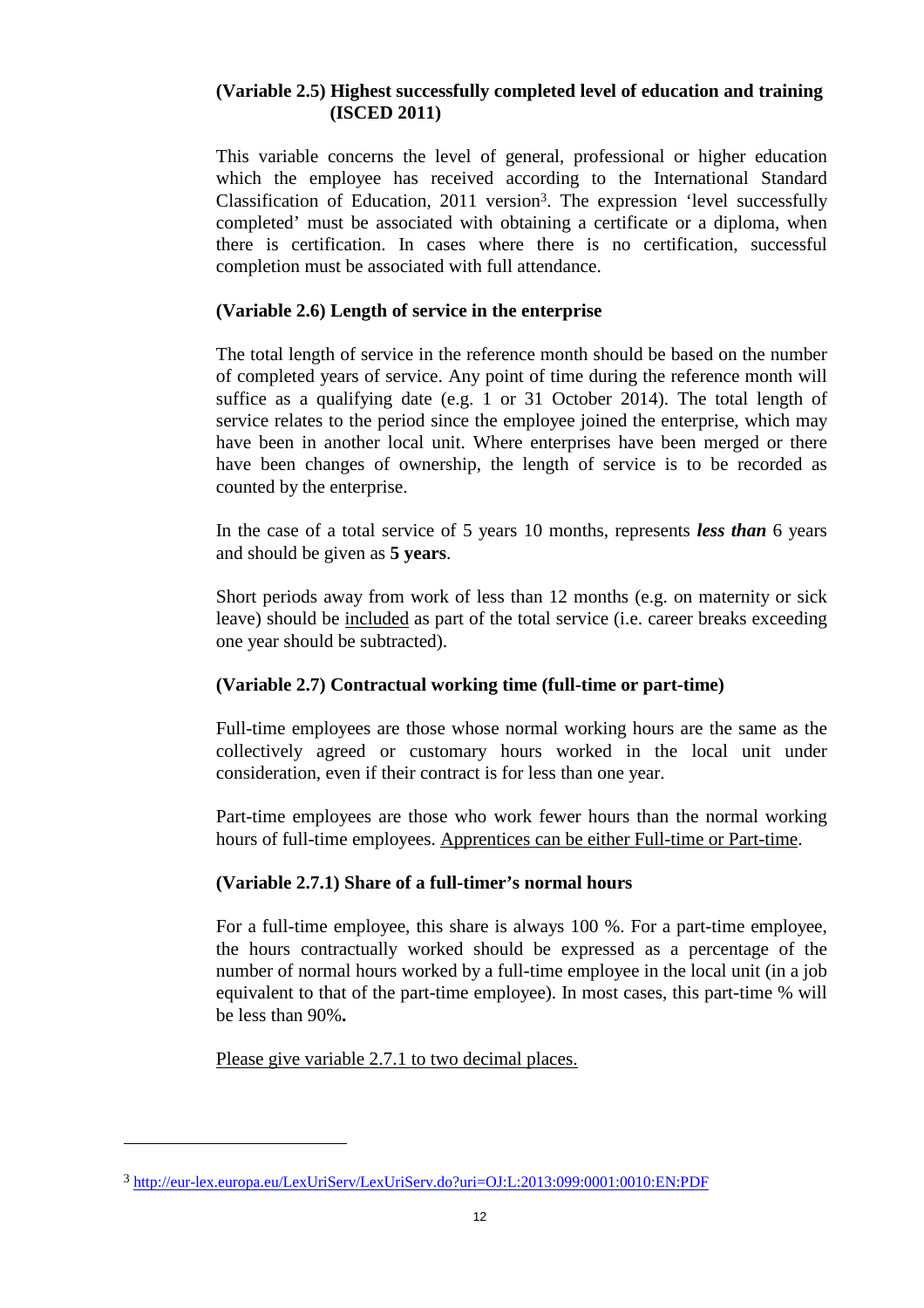The percentages given for variable 2.7.1 will be used by Eurostat to gross up annual and monthly earnings (i.e., variables 4.1 and 4.2) of part-time employees to full-time basis – for comparison with corresponding earnings of FT employees.

# **(Variable 2.8) Type of employment contract**

The following information on the type of employment contract is requested:

- Indefinite duration,
- Temporary/fixed duration

(except apprentices, including trainees or students receiving remuneration),

— Apprentice.

## *(Variable 2.9) Optional: Citizenship and residence*

Citizenship is defined as the legal nationality of each person, and a citizen is a person who is a legal national by birth or naturalisation, whether by declaration, option, marriage or other means. Residence is defined as the country where a person has its principal dwelling.

One of the following should be selected:

- resident with national citizenship,
- resident with foreign citizenship,
- non-resident (commuter from another country) with national citizenship
- non-resident (commuter from another country) with foreign citizenship.

### **2.3 Information on working periods for each employee in the sample**

As previously indicated, the population of employees covered in the SES are those who received remuneration during the reference month. Employees without any remuneration in the reference month should be excluded. The grossing-up factors (see variable 5.2 below) should relate to the number of sampled employees who received a full month's remuneration in the reference month.

### **(Variable 3.1) Number of weeks to which the gross annual earnings relate**

Variable 3.1 refers to the employee's working time actually paid during the year and should correspond to the actual gross annual earnings (variable 4.1). Please, give the **number of weeks to 2 decimal places** (e.g. 365/7=52.14 weeks).

Because Eurostat will use variable 3.1 to "gross up" variables 4.1 and 4.1.1, it is therefore essential to complete variable 3.1 for all employees – and to insert '52.14' when the employee's gross annual earnings relate to a full year.

PT employees should be treated like FT employees irrespective of the hours worked. If a part-timer has been paid for a full year, insert '52.14' weeks. If another part-timer has been paid for 6 months, insert '26.07' weeks.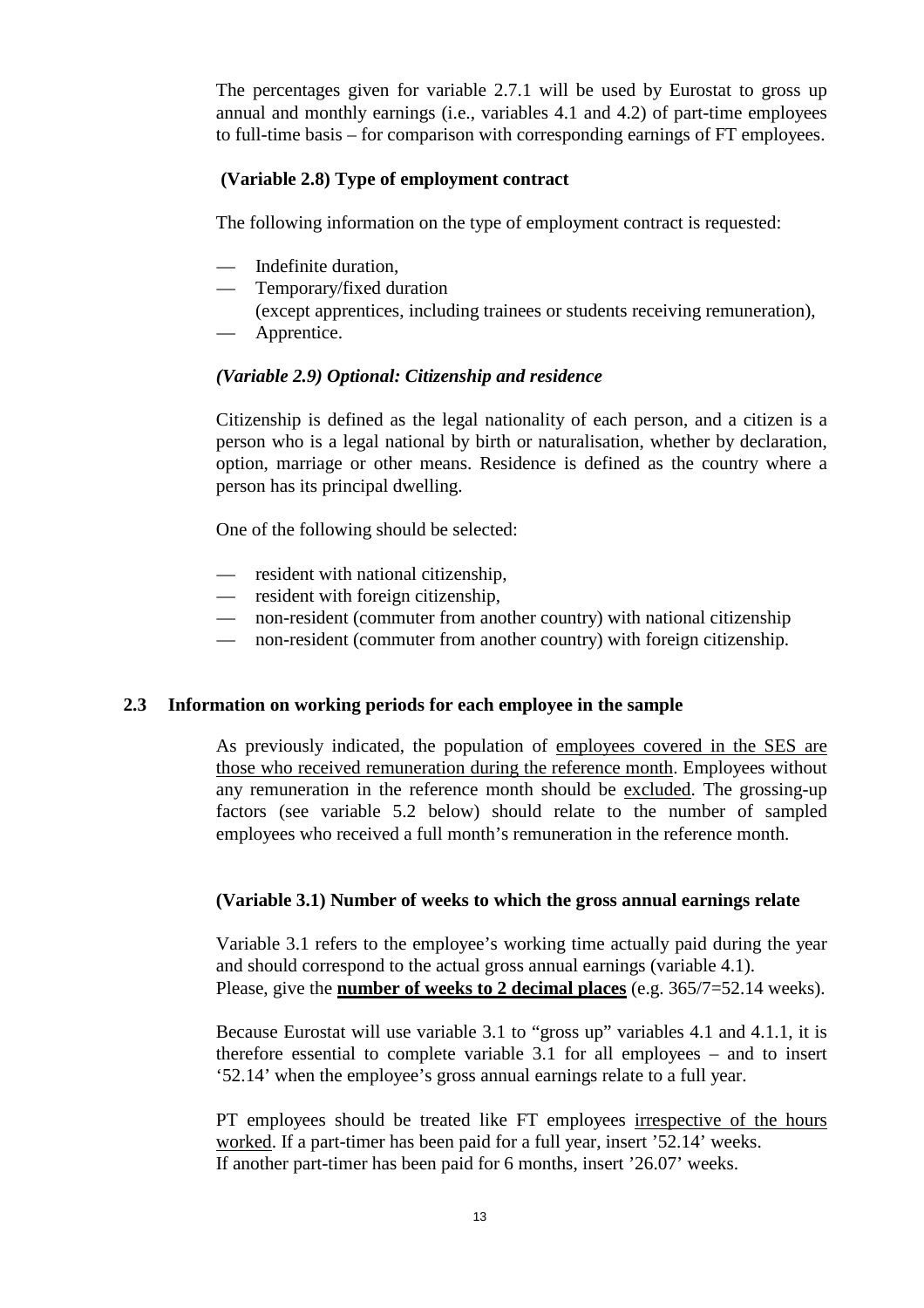# **(Variable 3.2) Number of hours actually paid during the reference month**

What is required here is the number of hours actually paid during the reference month, not the number of hours in a standard working month.

Hours actually paid include all normal and overtime hours worked and remunerated by the employer during the month. Hours not worked but nevertheless paid are counted as 'paid hours' (e.g. for annual leave, public holidays, paid sick leave, paid vocational training, paid special leave etc.).

Variable 3.2 should be consistent with monthly earnings (variable 4.2). If the employee's paid hours are affected by unpaid absence, then they should be adjusted to obtain paid hours for a full month**.** 

Where necessary, provide an approximate estimate of paid hours using: Adjusted  $3.2 =$  Unadjusted  $3.2 *$  (Adjusted 4.2/ Unadjusted 4.2).

Where it is not feasible to adjust variable 4.2, then this employee should be excluded from the sample and the grossing-up factor (variable 5.2) re-calculated.

## **(Variable 3.2.1) Number of overtime hours paid in the reference month**

Overtime hours include those worked in addition to those of the normal or conventional working month. If, for example, four hours are paid at a rate of 1,5 times the normal rate, 4 hours should be recorded and not 6.

Variable 3.2.1 should be consistent with overtime earnings (variable 4.2.1). If the employee's overtime hours are affected by unpaid absence, then they should be adjusted to obtain the paid overtime hours for a full month**.** 

Where necessary, provide a rough estimate of paid overtime hours using: Adjusted  $3.2.1$  = Unadjusted  $3.2.1$  \* (Adjusted 4.2.1/ Unadjusted 4.2.1). Where it is not feasible to adjust variable 4.2 or 4.2.1, then this employee should be excluded from the sample and the grossing-up factor re-calculated.

### **(Variable 3.3) Annual days of holiday leave**

This refers to the total number of paid annual holidays, be they taken or not, excluding sick leave and public holidays, expressed in days. It relates to the annual total of all normal paid-leave days, including those granted to the employee on the grounds of age, performance of special duties, seniority etc. .

The following are not regarded as holidays:

- sick leave,
- training leave,
- paid special leave granted for personal reasons,
- additional time off granted under working-time reduction agreements.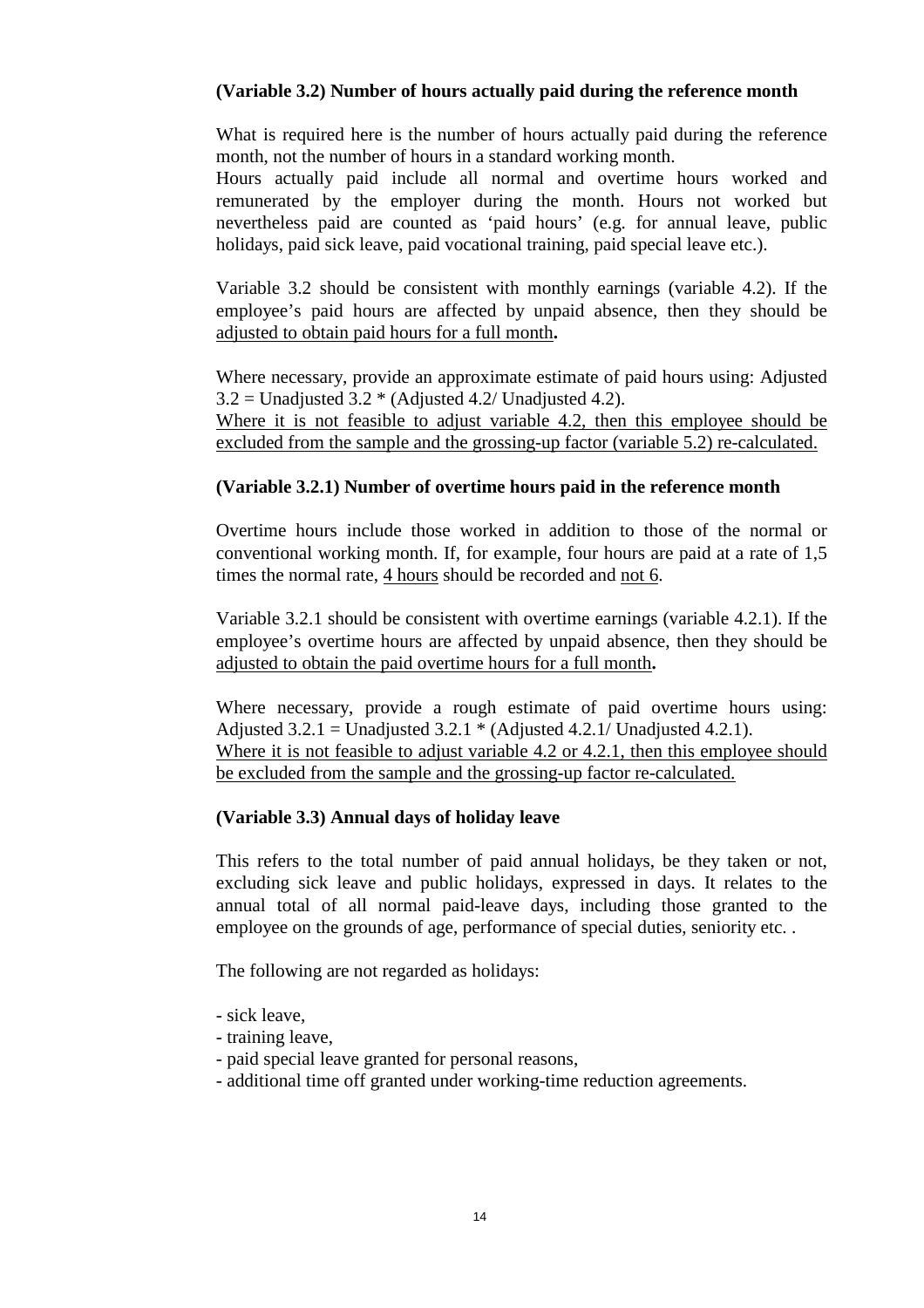# *(Variable 3.4) Optional: Other annual days of paid absence*

This variable is again expressed in days and it includes, for example:

- the total number of paid sick leave days actually taken during the year,
- paid special leave granted for personal reasons,
- public holidays.

It excludes paid days, which are treated as being equivalent to days actually worked, such as paid annual days spent by the employee on vocational training.

## **2.4 Information on earnings for each employee in the sample**

## **(Variable 4.1***)* **Gross annual earnings in the reference year**

The actual gross earnings for the calendar year should be supplied, not the gross annual salary featured in the employee's contract.

Data for variable 4.1 should be provided for all employees for which gross monthly earnings (variable 4.2) has been supplied. Variable 4.1 should not be supplied if variable 4.2 is not completed. This is because the reference population and grossing-up factor (variable 5.2) both relate to employees that have actually received remuneration in the reference month.

It does not matter if the employee's earnings do not always relate to a full year. Some employees will have periods of unpaid absence, or will have joined or left the enterprise during the year. Give the actual gross earnings in the year 2014.

Do not adjust the actual gross annual earnings. When variable 3.1 (number of weeks to which the annual earnings relate) is less than 52.14 weeks, Eurostat will use variable 3.1 to "gross up" variable 4.1 (and variable 4.1.1), providing 3.1 is 30 or more weeks (as was done in previous SES 2002/2006/2010).

### **(Variable 4.1.1) Annual bonuses and allowances not paid at each pay period**

The word "bonuses" is a bit too narrow. Variable 4.1.1 includes any periodic, irregular, ad-hoc and exceptional bonuses and other payments that do not feature every pay period. Typical examples are Christmas and holiday bonuses, 13th or 14th month payments, allowances for leave not taken, occasional commissions, productivity bonuses and profit-sharing premiums.

The main difference between annual earnings and monthly earnings is the inclusion of payments that do not regularly occur in each (monthly) pay period. Although variable 4.1.1 is already subsumed within annual gross earnings, Eurostat asks for "annual bonuses" to be separately distinguished because they account for a significant proportion of annual earnings in a number of countries.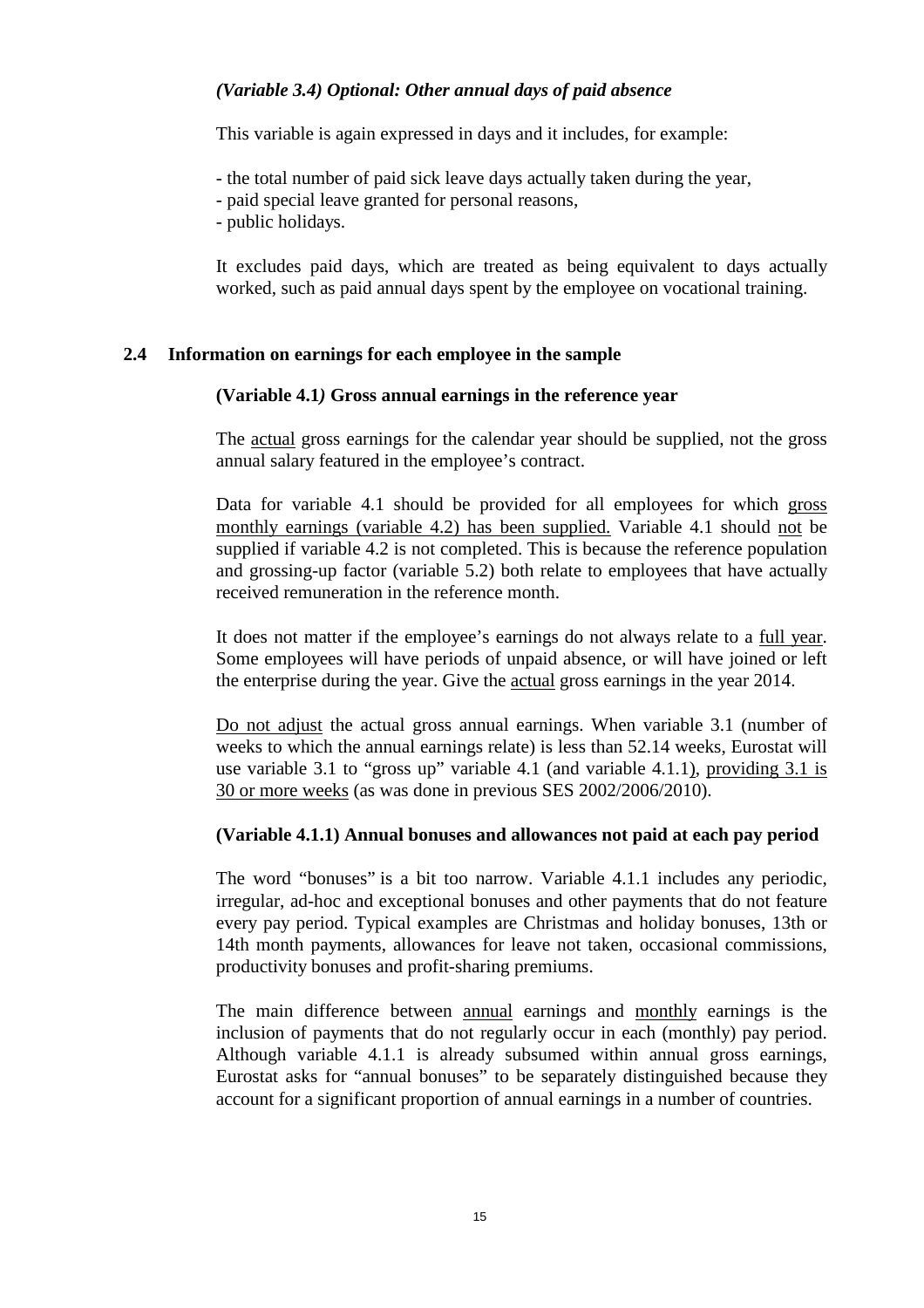# *(Variable 4.1.2) Optional: Annual payments in kind*

This variable refers to an estimate of the value of all goods and services made available to employees through the enterprise or local unit during the reference year. Included are company products, staff housing, company cars, stock options and share purchase schemes. If information is available from personal income taxation on wages and salaries in kind, this may be used as a proxy.

When variable 3.1 is less than 52.14 weeks, do not adjust variable 4.1.2.

### **(Variable 4.2) Gross earnings for the reference month**

This variable covers remuneration in cash paid during the reference month before any tax deductions and social security contributions payable by wage earners and retained by the employer. Variable 4.2 should be consistent with the number of hours paid during the reference month (variable 3.2).

Where the employee's gross monthly earnings are affected by unpaid absence (due to sickness, maternity or study leave etc. or simply because the employee joined or left the enterprise during the reference month), then the earnings should be suitably adjusted in order to provide an estimate of the employee's earnings for a full month. Where it is not feasible to adjust the employee's monthly earnings so that the estimated figure corresponds to a full month's earnings, then the employee should be excluded from the sample. Where necessary, the grossing-up factors (variable 5.2) should be re-calculated so that it reflects the exclusion of such employees from the sample.

### **(Variable 4.2.1) Earnings related to overtime**

The amount of overtime earnings paid for overtime hours is required. The full overtime rates should be taken into account and not just the premium element added to the basic/normal hourly rate.

If the employee's earnings are affected by unpaid absence, then the overtime earnings should be adjusted to obtain overtime earnings for a full month**.** 

Where necessary, provide a rough estimate of overtime earnings using: Adjusted 4.2.1 = Unadjusted 4.2.1  $*$  (Adjusted 4.2/ Unadjusted 4.2). Where it is not feasible to adjust variable 4.2, then such employees should be excluded from the sample and the grossing-up factor (variable 5.2) re-calculated.

Variable 4.2.1 should be consistent with variable 3.2.1 (the number of overtime hours paid during the reference month).

### **(Variable 4.2.2) Special payments for shift work**

These are premium payments during the reference month for shift work, night work or weekend work where these are not treated as overtime. The amount to include is the premium element or supplementary payment, not the total payment for such shift work.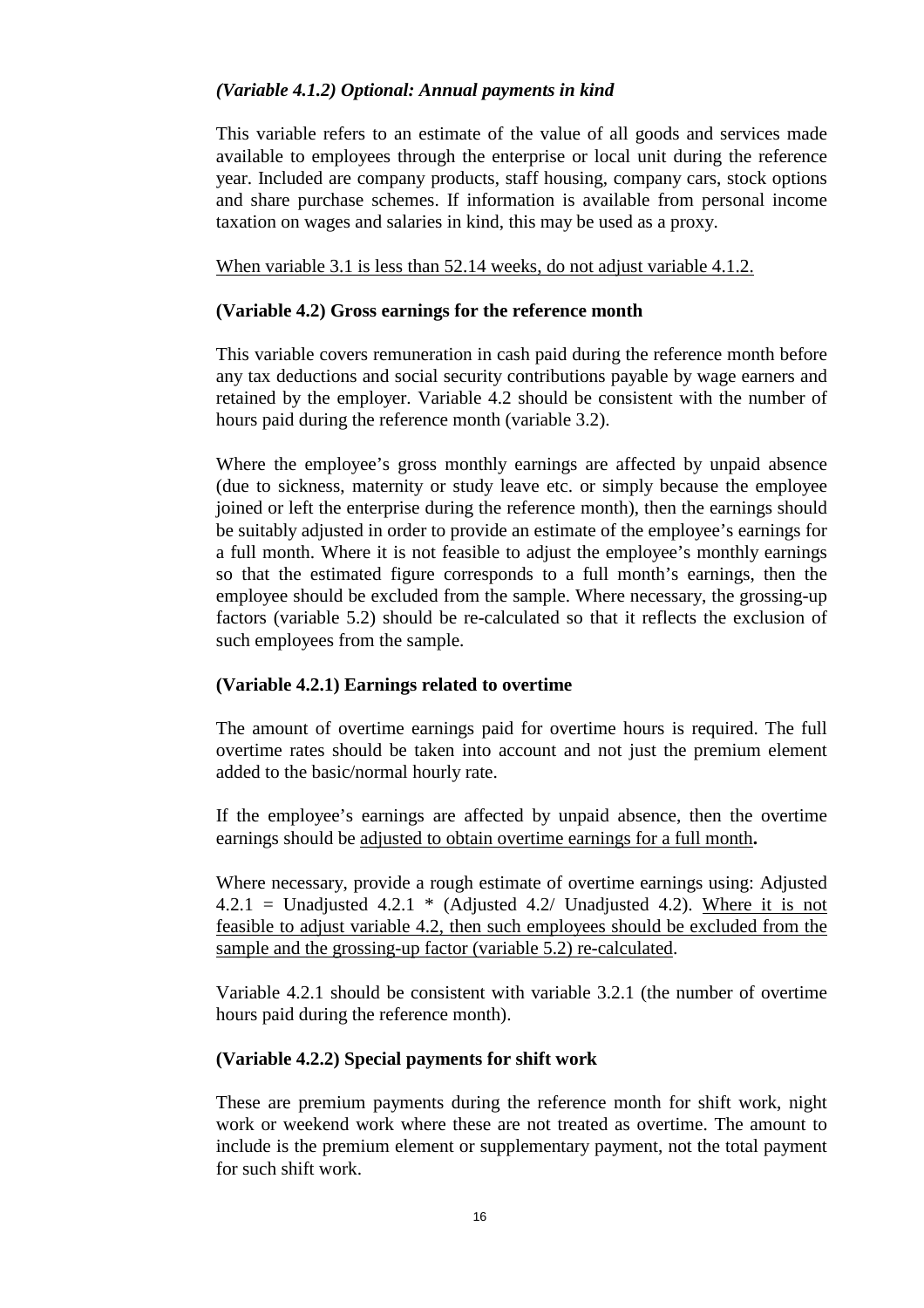Where these special payments are affected by unpaid absence, they should be adjusted to provide an estimate of the shift payments for a full month**.** 

Where necessary, provide a rough estimate of payments for shift work using: Adjusted 4.2.2 = Unadjusted 4.2.2  $*$  (Adjusted 4.2/ Unadjusted 4.2). Where it is not feasible to adjust variable 4.2, then, as indicated above, this employee should be excluded from the sample and the grossing-up factor (variable 5.2) recalculated.

## *(Variable 4.2.3) Optional: Compulsory social contributions and taxes paid by the employer on behalf of the employee*

This variable refers to the total amount of compulsory social contributions and taxes paid by the employer on behalf of the employee to government authorities during the reference month. This information is requested in order to obtain net monthly earnings for each employee.

If the employee's earnings are affected by unpaid absence, then variable 4.2.3. should be adjusted to obtain the social security contributions for a full month.

Where necessary, provide an approximate estimate of variable 4.2.3, using: Adjusted 4.2.3 = Unadjusted 4.2.3  $*$  (Adjusted 4.2/ Unadjusted 4.2). Where it is not feasible to adjust variable 4.2, then this employee should be excluded from the sample and the grossing-up factor (variable 5.2) re-calculated.

### *(Variable 4.2.3.1) Optional: Compulsory social-security contributions*

The amount relates to the compulsory employee's social security contributions for the reference month.

If the employee's earnings are affected by unpaid absence, then variable 4.2.3.1 should be adjusted to obtain the compulsory social security contributions for a full month.

Where necessary, provide an approximate estimate of variable 4.2.3.1 using: Adjusted 4.2.3.1 = Unadjusted 4.2.3.1  $*$  (Adjusted 4.2/ Unadjusted 4.2). Where it is not feasible to adjust variable 4.2, then this employee should be excluded from the sample and the grossing-up factor (variable 5.2) re-calculated.

### *(Variable 4.2.3.2) Optional: Taxes*

This relates to the amount of all taxes on the employee's earnings withheld by the employer for the reference month paid by the employer on behalf of the employee to the government authorities.

If the employee's earnings are affected by unpaid absence, then variable 4.2.3.2 should be adjusted to obtain the taxes for a full month**.** 

Where necessary, provide an approximate estimate of variable 4.2.3.2 using: Adjusted  $4.2.3.2 =$  Unadjusted  $4.2.3.2 *$  (Adjusted  $4.2/$  Unadjusted  $4.2$ ). Where it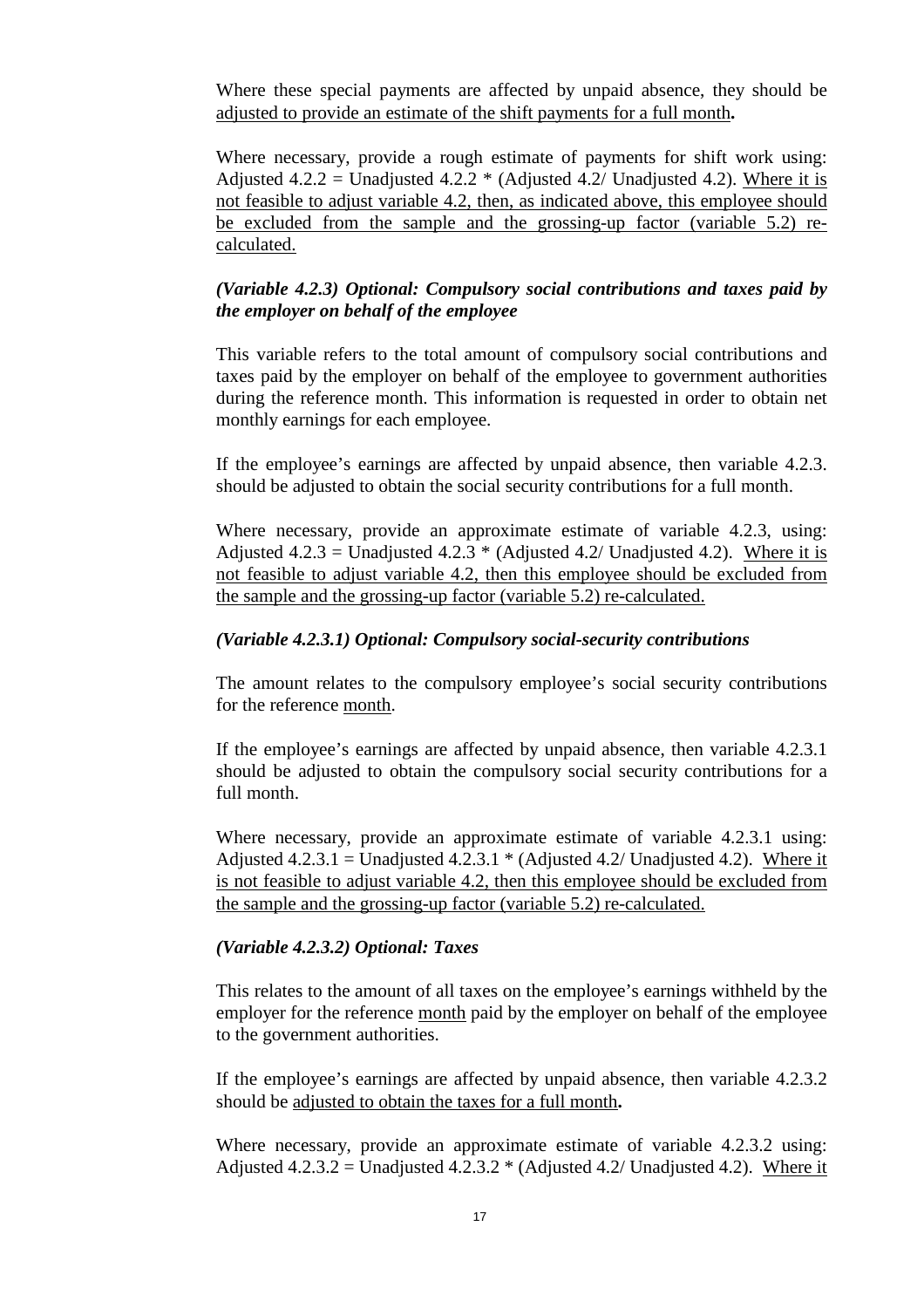is not feasible to adjust variable 4.2, then this employee should be excluded from the sample and the grossing-up factor (variable 5.2) re-calculated.

# **(Variable 4.3) Average gross hourly earnings in the reference month**

The figure required is the average gross earnings per hour paid to the employee in the reference month. This figure should be consistent with the average gross hourly earnings derived from gross earnings for the reference month (variable 4.2) divided by the number of hours paid during the same period (variable 3.2). **For accuracy, please give variable 4.3 to two decimal points.** 

### **2.5 Grossing-up factors**

## **(Variable 5.1) Grossing-up factor for the local unit**

Within each sampling stratum, the grossing-up factor for each local unit is calculated as follows:

*(Variable 5.1) = (Number of local units in the population) / (Number of local units in the sample)* 

## **For accuracy, please give variable 5.1 to two decimal places***.*

# **(Variable 5.2) Grossing-up factor for the employees**

The grossing-up factor for employees is calculated as follows:

*(Number of employees in the population) / (Number of employees in the sample)* 

For each local unit, the grossing-up factor for employees is based on:

*(Variable 5.2) = (Variable 5.1) \* (Number of employees in the local unit / Number of employees in the sample)* 

### **For accuracy, please give variable 5.2 to two decimal places.**

As previously indicated, it is essential that the denominator ("*Number of employees in the sample*") corresponds to those employees that have received a full month's remuneration in the reference month.

Where it is necessary to exclude some of the sampled employees that have periods of unpaid absence(s) in the reference month, then the grossing-up factor supplied should be re-calculated to take account of the employees that have been excluded.

**In general, whenever the microdata for an individual business or individual employee should be withdrawn (for whatever the reason), then the grossingup factor should be re-calculated by the country concerned.**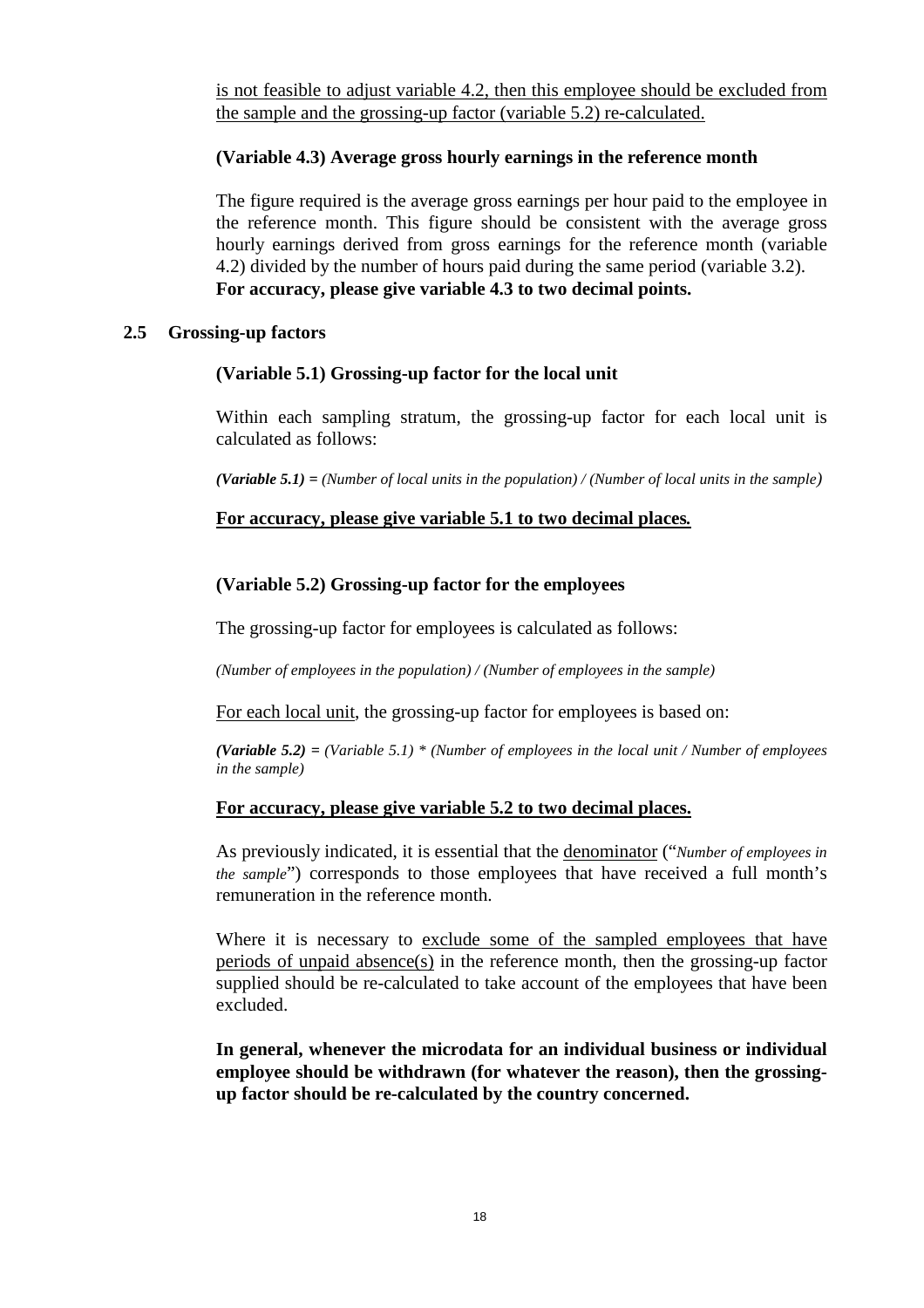## Mandatory variables

Complete information must be supplied for all mandatory variables on all microdata records. Otherwise, the grossing-up factor supplied will not be suitable for all variables.

### Optional variables

For those optional variables that a country chooses to supply, data should be provided (as for mandatory variables) for all observation units and employees.

#### **3 PROCESSING OF MICRODATA**

### **3.1 Technical format and transmission of the SES microdata**

This section presents the technical format to be used for the transmission of the 2014 SES microdata.

The **codes** to be used for alphanumeric variables are given in **Annex 1**.

### *3.1.1 Requirements*

The individual data concerning each local unit and each employee should be provided in the form of two types of microdata record:

## *Table A***: records for the local unit,**

# *Table B***: records for the employee.**

The first record of the file with local units has to contain the column names as in subsection 3.1.4 (local unit table). The one of the file with employees has to contain the column names as in subsection 3.1.5 (employee table).

For easy identification of an employee, a key for each employee should be provided which does not disclose the identity of the person (KEY\_E).

The employee records have to be linked to the local unit records by a key (KEY\_L). You are free to use this field as you like, providing, of course, that the key itself does not disclose the identity of the business. This could be an artificial number, or an existing key, as long as the same key is used in both the local unit and the employee records.

In addition to the Regulation 1738/2005, Eurostat would also like to collect an enterprise key (KEY\_B). This key enables to identify local units which belong to the same enterprise. All the technical characteristics are the same than requested for the local unit and the employee key. The enterprise key will be used while creating the anonymised data sets to ensure the anonymity of the data set at the enterprise level. This key shall be provided only in the local unit table, record A. The enterprise key (KEY\_B) is optional. When available it may be transmitted on a voluntary basis.

Each key (e.g. a sequence number) should uniquely identify an employee, a local unit or an enterprise. Therefore, these identifiers should be artificial and not real.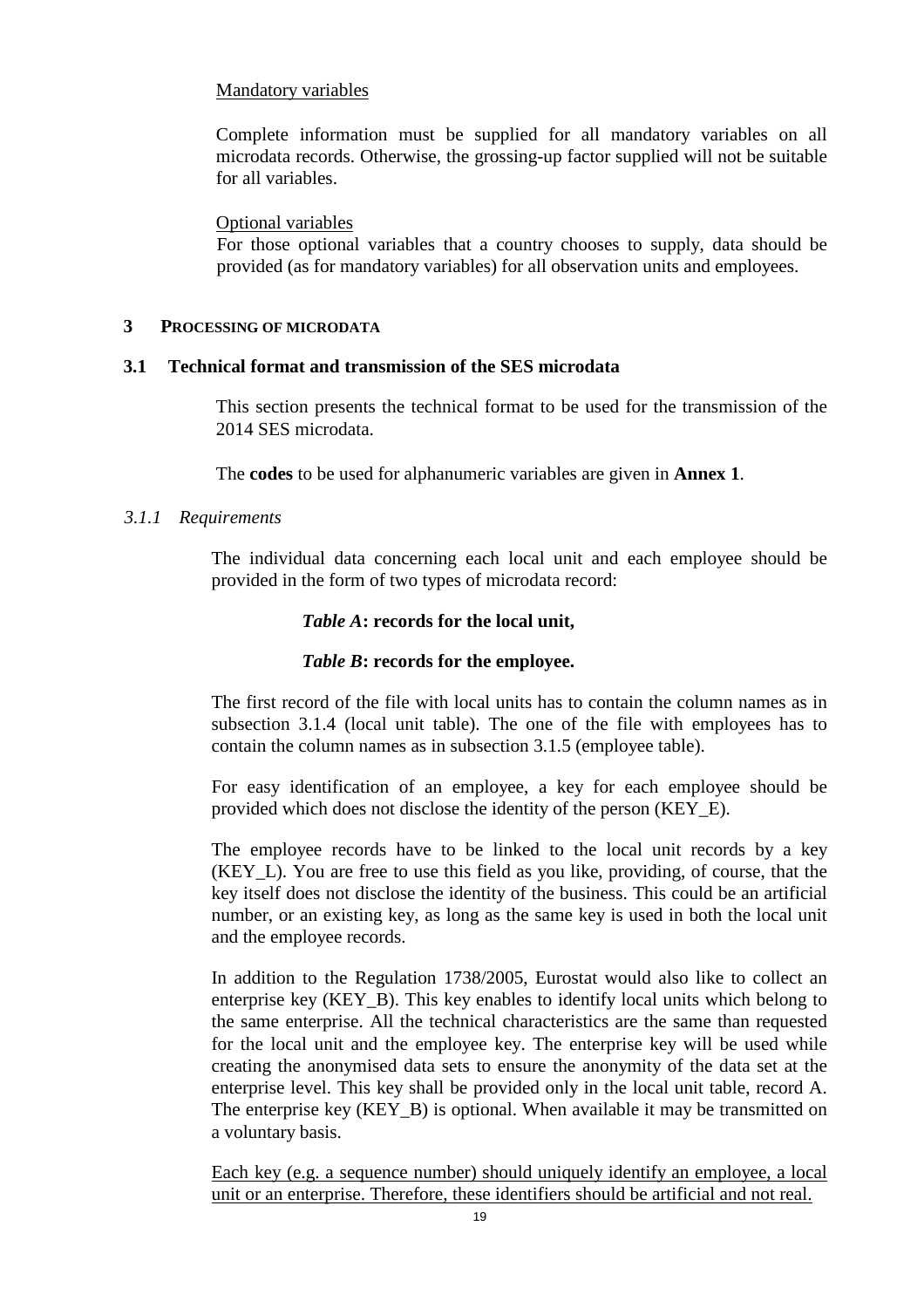## *3.1.2 Contents of tables A and B*

The content and sequence of the SES variables in tables A and B are given in subsections 3.1.4 and 3.1.5 below.

The records should contain a field per variable. All records should be saved in **CSV file** format and variables should strictly follow the order of the tables in subsections 3.1.4 and 3.1.5.

## **To separate the variables, semi-colon ';' should be used.**

"Alphanumeric" variables include:

(i) variables which are coded only with letters (e.g. M, F, FT, PT, etc.) and

(ii) variables where the codes contain a combination of letters and numbers (e.g. BE1, E10\_49, X12).

## *3.1.3 Variables*

All items for records in tables A and B should be completed in full. There should be entries for all individual items, including optional variables (see below).

### **Mandatory variables**

Data should be provided for all mandatory variables in Regulation 1738/2005. Please ensure that there are no missing values.

### **Optional variables**

These should be coded **strictly** according to the following rules:

- When information **is available** for an optional variable, the data should be provided (as for other variables) for all observation units or employees.
- When information for an optional variable is **not available**, **please insert 'OPT' for every observation unit or employee** for alphanumeric variables and **'99999999'** for numeric variables, the number of "nines" corresponding to the length of the field.

### **Zero values**

**'0'** shall **only** be used for those variables with a **real zero value** may sometimes genuinely occur (e.g. when an employee has no overtime or shift premium payments in the reference month).

### **Units to be used for alphanumeric and numeric variables**

The contents of records A and B are given in subsections 3.1.4 and 3.1.5, respectively. An '**A**' identifies all alphanumeric variables and an '**N**' identifies all numeric variables.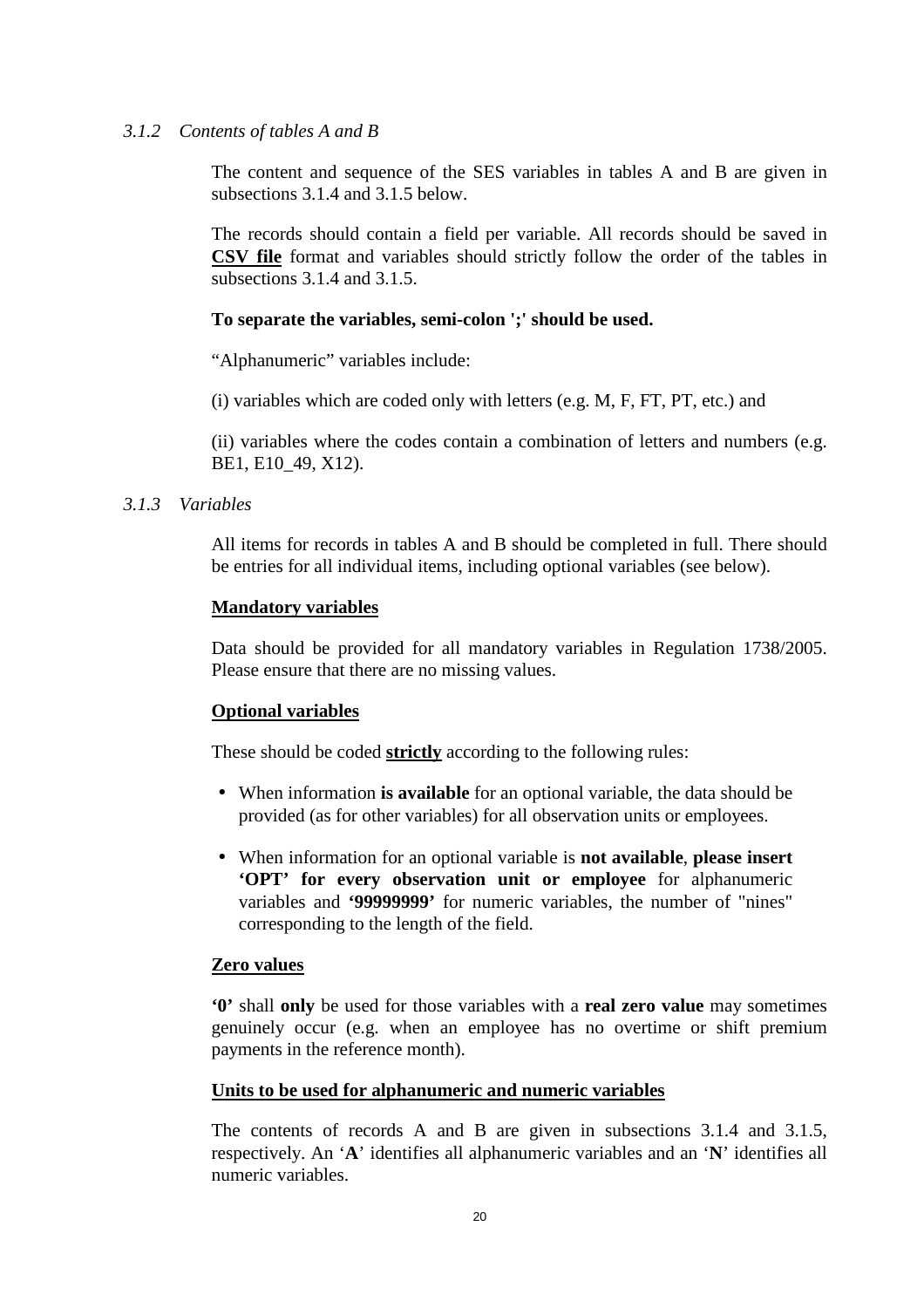'**N**' (numeric) variables *should be expressed in absolute terms namely by giving the numbers in full* (and not in decimals, or in tens, hundreds, thousands, millions, etc.). *However, because of the need for precision, the values for variables 3.1, 4.3, 5.1 and 5.2 should be given to two decimal points.*

There is one numeric variable that is different. This is the "**share of a full-timer's normal hours**" (variable 2.7.1) which *should be expressed as a percentage, and also be given to two decimal places, e.g. 50.00 for a part-timer working half the time of a full-timer's normal hours.* 

The decimal separator is a point '.' and thousand separators shall not be provided.

Where **'N'** variables relate to **money values** (e.g. hourly, monthly, annual earnings, bonuses, taxes, social security contributions, payments in kind) these **shall be expressed in units of the national currency** of the country concerned.

## *3.1.4 Contents of TABLE A: Information about the local unit*

| <b>Regulation</b><br>(1738/2005)<br>(SES 2014) | <b>Column Name</b> | Data<br>type   | Data<br>length | Data Label                                                            | Mandatory (M) or<br>Optional (O) variable |
|------------------------------------------------|--------------------|----------------|----------------|-----------------------------------------------------------------------|-------------------------------------------|
|                                                | <b>TABLE</b>       | A              | $\mathbf{1}$   | Table identification (A)                                              | M                                         |
|                                                | <b>YEAR</b>        | N              | 8              | Identification of the reference period<br>(e.q.2014)                  | м                                         |
| 1.1                                            | A11                | A              | 3              | Geographical location of the<br>statistical unit, local unit (NUTS-1) | м                                         |
| 1.2                                            | A12                | A              | 8              | Size of the enterprise to which the<br>local unit belongs             | M                                         |
| 1.3                                            | A13                | A              | 3              | Principal economic activity of the<br>local unit (NACE Rev. 2)        | м                                         |
| 1.4                                            | A14                | A              | $\mathbf{1}$   | Form of economic and financial<br>control                             | M                                         |
| 1.5                                            | A15                | A              | 1              | Collective pay agreement                                              | M                                         |
| 1.6                                            | A16                | N.             | 8              | Total number of employees in the<br>local unit in the reference month | $\Omega$                                  |
| 1.7                                            | A17                | $\overline{A}$ | 3              | Affiliation of the local unit to a group<br>of enterprises            | $\Omega$                                  |
| 5.1                                            | A51                | N              | 8.2            | Grossing-up factor for local units<br>(to 2 decimal places)           | м                                         |
|                                                | KEY B              | $\mathsf{A}$   | 6              | Key identifying the enterprise                                        | $\Omega$                                  |
|                                                | KEY L              | A              | 6              | Key identifying the local unit                                        | M                                         |

*(EDAMIS KEY: EARNINGS\_SESA\_A4)*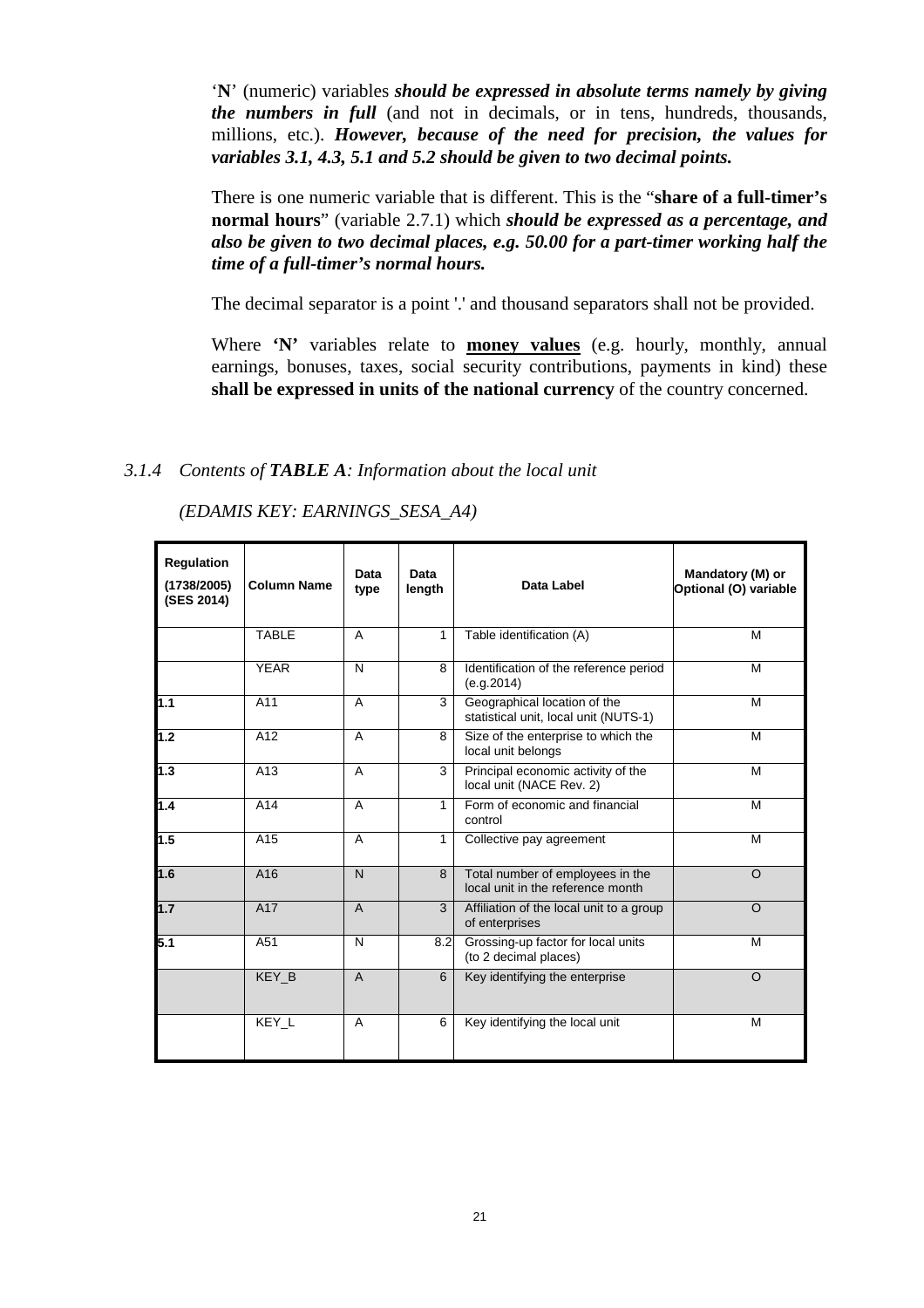*3.1.5 Content of TABLE B: Information on individual characteristics of each employee in the sample relating to the reference year* 

| (EDAMIS KEY: EARNINGS_SESB_A4) |  |
|--------------------------------|--|
|--------------------------------|--|

| Regulation                |                    | Data                    | Data           |                                                                                       | Mandatory (M) or      |
|---------------------------|--------------------|-------------------------|----------------|---------------------------------------------------------------------------------------|-----------------------|
| (1738/2005)<br>(SES 2014) | <b>Column Name</b> | type                    | length         | Data Label                                                                            | Optional (O) variable |
|                           | <b>TABLE</b>       | A                       | $\mathbf{1}$   | Table identification (B)                                                              | М                     |
|                           | <b>YEAR</b>        | $\overline{\mathsf{N}}$ | 8              | Reference period (e.g. 2014)                                                          | М                     |
|                           | KEY_E              | Α                       | 6              | Key identifying the employee                                                          | М                     |
| 2.1                       | <b>B21</b>         | Α                       | 1              | Sex                                                                                   | М                     |
| 2.2                       | <b>B22</b>         | N                       | 8              | Age (Year of Birth)                                                                   | M                     |
| 2.3                       | <b>B23</b>         | Α                       | 3              | Occupation in the reference month<br>$(ISCO-08)$                                      | М                     |
| 2.4                       | <b>B24</b>         | A                       | 3              | Management position / supervisory<br>position                                         | $\circ$               |
| 2.5                       | <b>B25</b>         | A                       | $\overline{2}$ | Highest successfully completed level<br>of education (ISCED-2011)                     | М                     |
| 2.6                       | <b>B26</b>         | N                       | 8              | Length of service in enterprise (in<br>years)                                         | м                     |
| 2.7                       | <b>B27</b>         | A                       | $\mathbf{2}$   | Full-time or part-time employee                                                       | М                     |
| 2.7.1                     | B271               | N                       | 8.2            | % share of a full-timer's normal hours<br>(to 2 decimal places)                       | М                     |
| 2.8                       | <b>B28</b>         | A                       | 1              | Type of employment contract                                                           | м                     |
| 2.9                       | <b>B29</b>         | $\overline{A}$          | $\overline{3}$ | Citizenship and residence                                                             | $\overline{O}$        |
| 3.1                       | <b>B31</b>         | N                       | 8.2            | Number of weeks to which the gross<br>annual earnings relate (to 2 decimal<br>places) | М                     |
| $\overline{3.2}$          | <b>B32</b>         | Ν                       | 8              | Number of hours paid during the<br>reference month                                    | M                     |
| 3.2.1                     | B321               | N                       | 8              | Number of overtime hours paid in the<br>reference month                               | M                     |
| 3.3                       | <b>B33</b>         | N                       | 8              | Annual days of holiday leave (in full<br>days)                                        | М                     |
| 3.4                       | <b>B34</b>         | ${\sf N}$               | 8              | Other annual days of paid absence                                                     | $\circ$               |
| 4.1                       | <b>B41</b>         | N                       | 16             | Gross annual earnings in the<br>reference year                                        | M                     |
| 4.1.1                     | B411               | N                       | 16             | Annual Bonuses and allowances not<br>paid at each pay period                          | М                     |
| 4.1.2                     | B412               | N                       | 8              | Annual payments in kind                                                               | $\circ$               |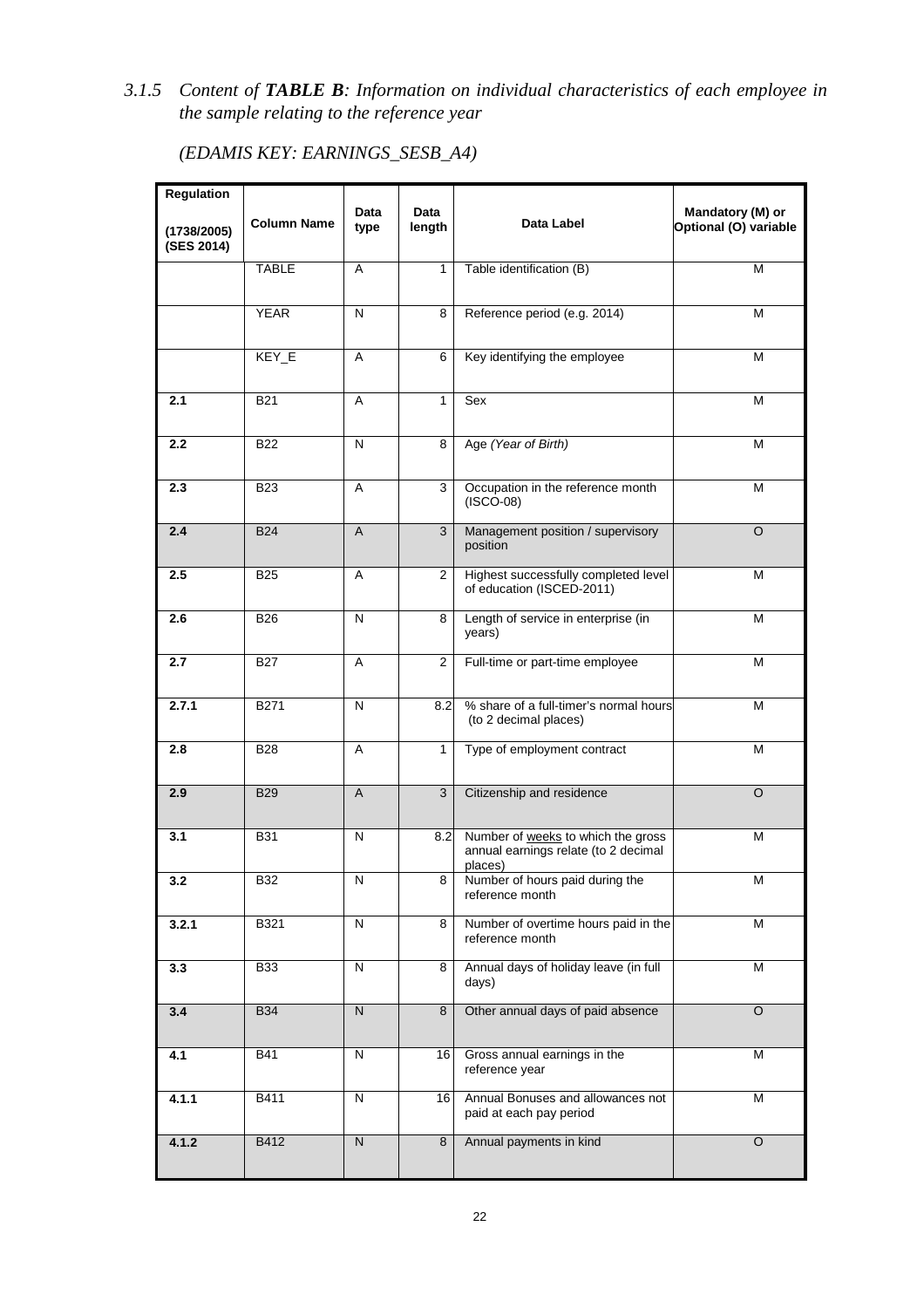| <b>Regulation</b><br>(1738/2005)<br>(SES 2014) | <b>Column Name</b> | Data<br>type | Data<br>length | Data Label                                                                                     | Mandatory (M) or<br>Optional (O) variable |
|------------------------------------------------|--------------------|--------------|----------------|------------------------------------------------------------------------------------------------|-------------------------------------------|
| 4.2                                            | <b>B42</b>         | N            | 8              | Gross earnings in reference month                                                              | м                                         |
| 4.2.1                                          | B421               | N            | 8              | Earnings related to overtime                                                                   | м                                         |
| 4.2.2                                          | B422               | N            | 8              | Special payments for shift work                                                                | м                                         |
| 4.2.3                                          | B423               | $\mathsf{N}$ | 8              | Compulsory social contributions and<br>taxes paid by the employer on behalf<br>of the employee | $\Omega$                                  |
| 4.2.3.1                                        | B4231              | N            | 8              | Compulsory social security<br>contributions                                                    | $\Omega$                                  |
| 4.2.3.2                                        | B4232              | $\mathsf{N}$ | 8              | Taxes                                                                                          | $\Omega$                                  |
| 4.3                                            | <b>B43</b>         | N            | 8.2            | Average gross hourly earnings in the<br>reference month<br>(to 2 decimal places)               | M                                         |
| 5.2                                            | <b>B52</b>         | N            | 8.2            | Grossing-up factor for employees<br>(to 2 decimal places)                                      | M                                         |
|                                                | KEY L              | A            | 6              | Identification key of the local unit the<br>employee belongs to                                | M                                         |

# *3.1.6 Data transmission to Eurostat*

The two data files with microdata records for Tables A and B will be transmitted for validation using standard Eurostat transmission tools and services.

**Table A** shall be supplied under EDAMIS data-set id: **EARNINGS\_SESA\_A4**

**Table B** shall be supplied under EDAMIS data-set id: **EARNINGS\_SESB\_A4**.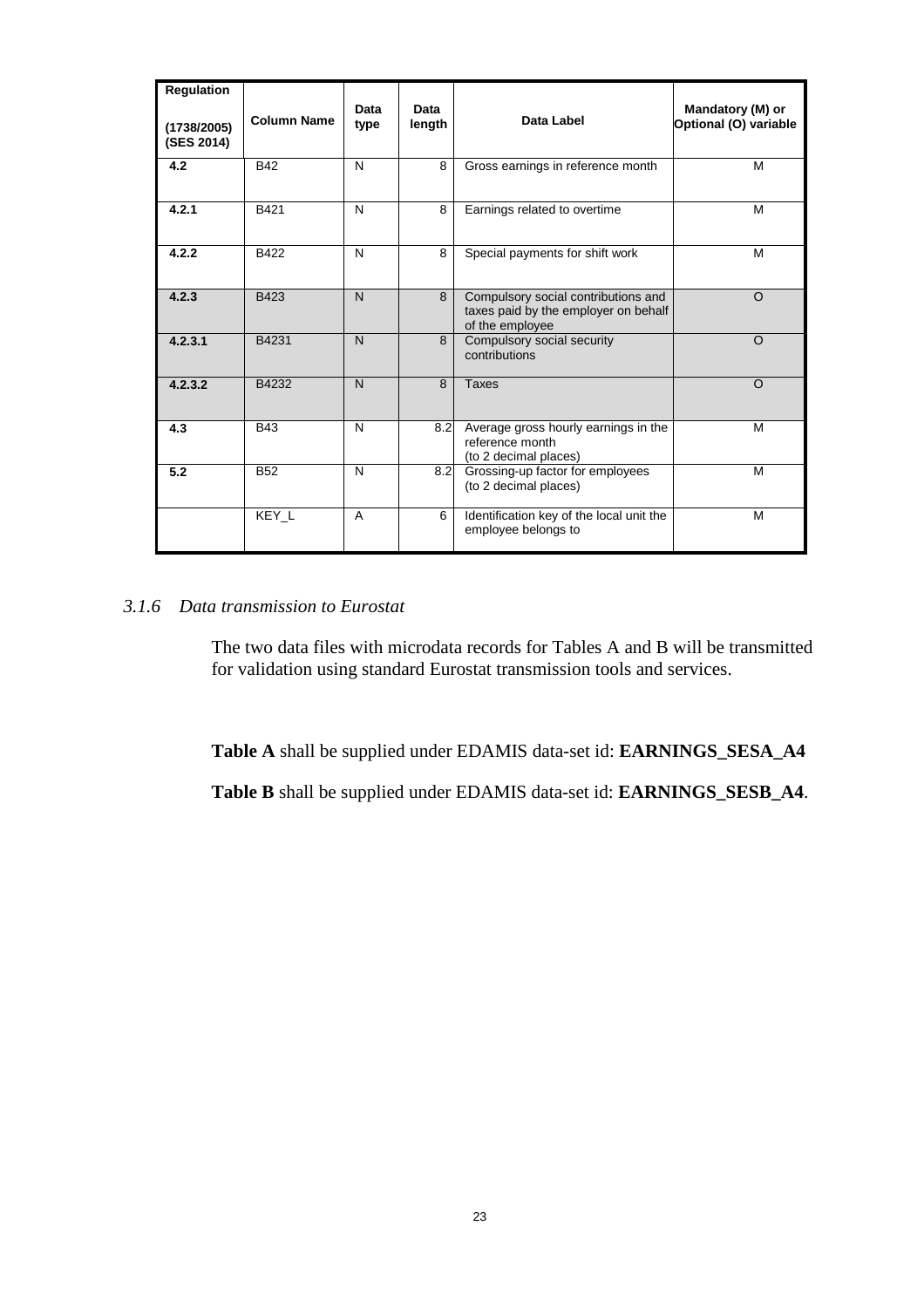# **3.2 Data Validation and Eurostat Calculations**

## *3.2.1 Introduction*

The following section deals with the following issues:

- The **data validation** that will be undertaken by Eurostat on receipt of the 2014 SES microdata from each country.
- The **adjustments, grossing-up and other calculations** that Eurostat will undertake on the SES microdata.

#### **Data validation**

This consists of *Global checks* and *Plausibility checks*.

*'Global checks'* are necessary to ensure that complete data is received on microdata records from each country. Missing entries/values for individual variables cannot be accepted because this affects the grossing up factors and the population estimates. The global checks are presented in subsection 3.2.2. .

*'Plausibility checks'* on each variable are needed to ensure that the data are reasonable and consistent with other 2014 SES variables (see subsection 3.2.3).

These global and plausibility checks by Eurostat will automatically generate an *output report* on the microdata received from each country. This output report will be transmitted to the country, indicating where there is a data problem and the action required by the country if necessary.

Before transmitting the microdata to Eurostat, each country should carry out the same global and plausibility checks as listed below. This is essential in order to avoid returning the microdata to a country for correction and revisions to the grossing-up factors (variables 5.1 and 5.2). These checks will also help to ensure that the treatment and quality of the data is harmonised across the countries.

In addition to this data validation, Eurostat may run additional statistical checks to detect outliers such as hourly earnings below  $1/50<sup>th</sup>$  of the median earnings or more than 50 times higher, for the country concerned.

### **Data adjustments, grossing-up and other calculations**

This relates to calculations that Eurostat will undertake, for example, to convert data for part-time employees to full-time units, or to convert data for the reference year on to an annual basis in those cases where the employee has worked for less than 52.14 weeks. These calculations are specified in subsection 3.2.4.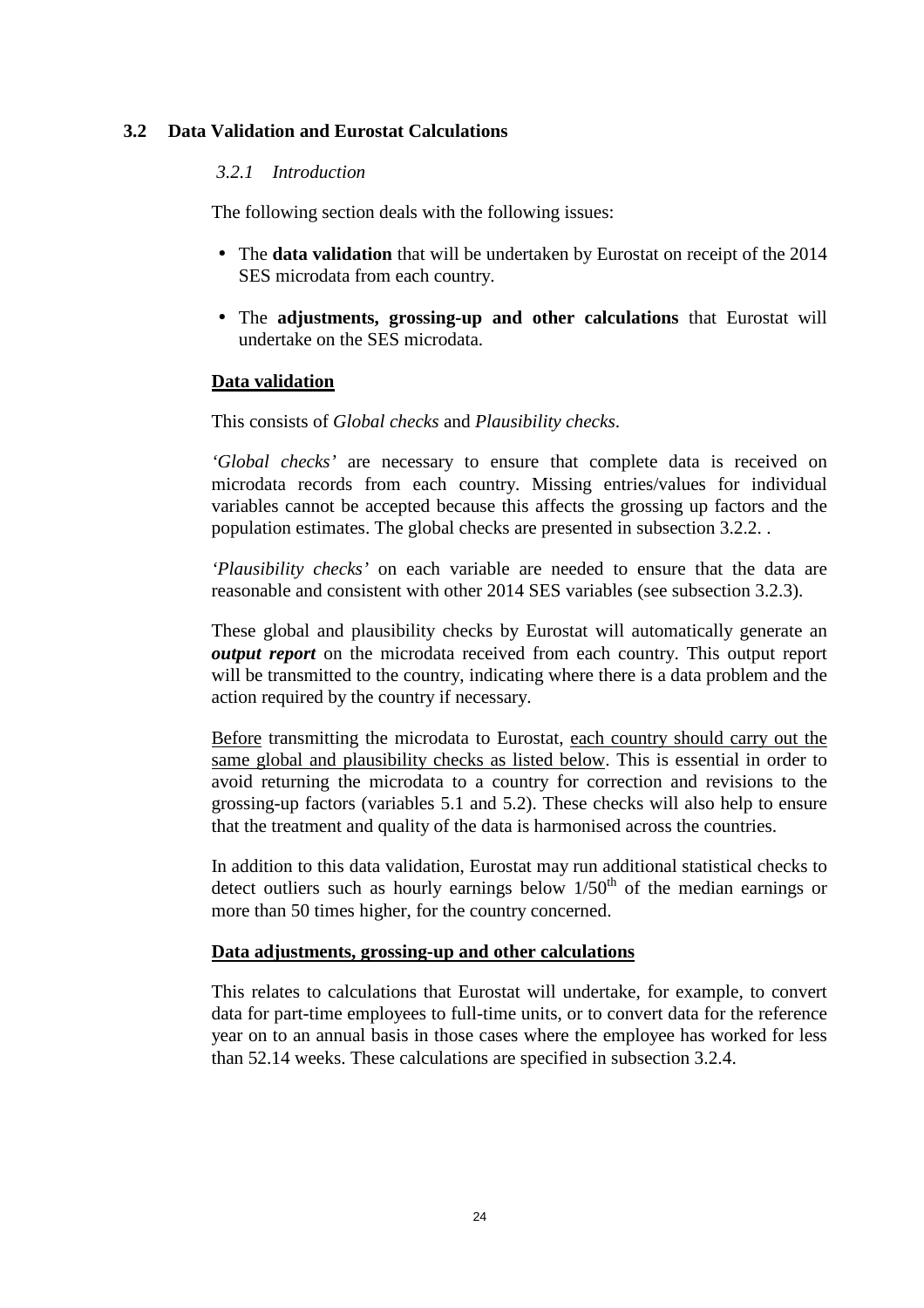## *3.2.2 Global checks*

It is necessary to distinguish between mandatory and optional variables:

#### Completeness of information for each mandatory variable:

For each country, all microdata records should contain data for mandatory variables. Missing data or codes will not be accepted. The mandatory variables are: 1.1, 1.2, 1.3, 1.4, 1.5, 2.1, 2.2, 2.3, 2.5, 2.6, 2.7, 2.7.1, 2.8, 3.1, 3.2, 3.2.1, 3.3, 4.1, 4.1.1, 4.2, 4.2.1, 4.2.2, 4.3, 5.1 and 5.2. .

#### Completeness of information for each optional variable:

Each country will decide which optional variables it is able to supply. Eurostat will make use of the data supplied, though it is preferable that all microdata records should contain data for that optional variable. The optional variables are: 1.6, 1.7, 2.4, 2.9, 3.4, 4.1.2, 4.2.3, 4.2.3.1, and 4.2.3.2. .

#### *3.2.3 Plausibility checks*

Apart from checking that the correct codes have been used for the variables, the following plausibility checks are planned for the variables listed below. Each country will undoubtedly have many more checks and more demanding checks than listed below. Therefore, each country is encouraged to use its own checks, providing that the resulting SES microdata satisfy the checks below.

#### *(Variable 1.4):* **Form of economic and financial control**

if var  $1.3 = X84$  then var  $1.4 = A$ 

#### *(Variable 1.6) Optional: Number of employees in the local unit*

• If data is available, the following plausibility checks will be carried out:

```
var.1.6 \geq 1
If var.1.2 = E1_9, then var.1.6 \leq 9
else if var.1.2 = E10 49, then var.1.6 \leq 49
else if var.1.2 = E50 249, then var.1.6 \leq 249
else if var.1.2 = E250_499, then var.1.6 \leq 499
else if var.1.2 = E500 999, then var.1.6 ≤ 999
```
#### **(Variable 2.2) Age**

```
14 years ≤ (2014 - var.2.2) ≤ 80 years
```
#### **(Variable 2.6) Length of service in the enterprise**

```
0 years ≤ var.2.6 ≤ 60 years 
14 years ≤ (2014 - var.2.2) - var.2.6
```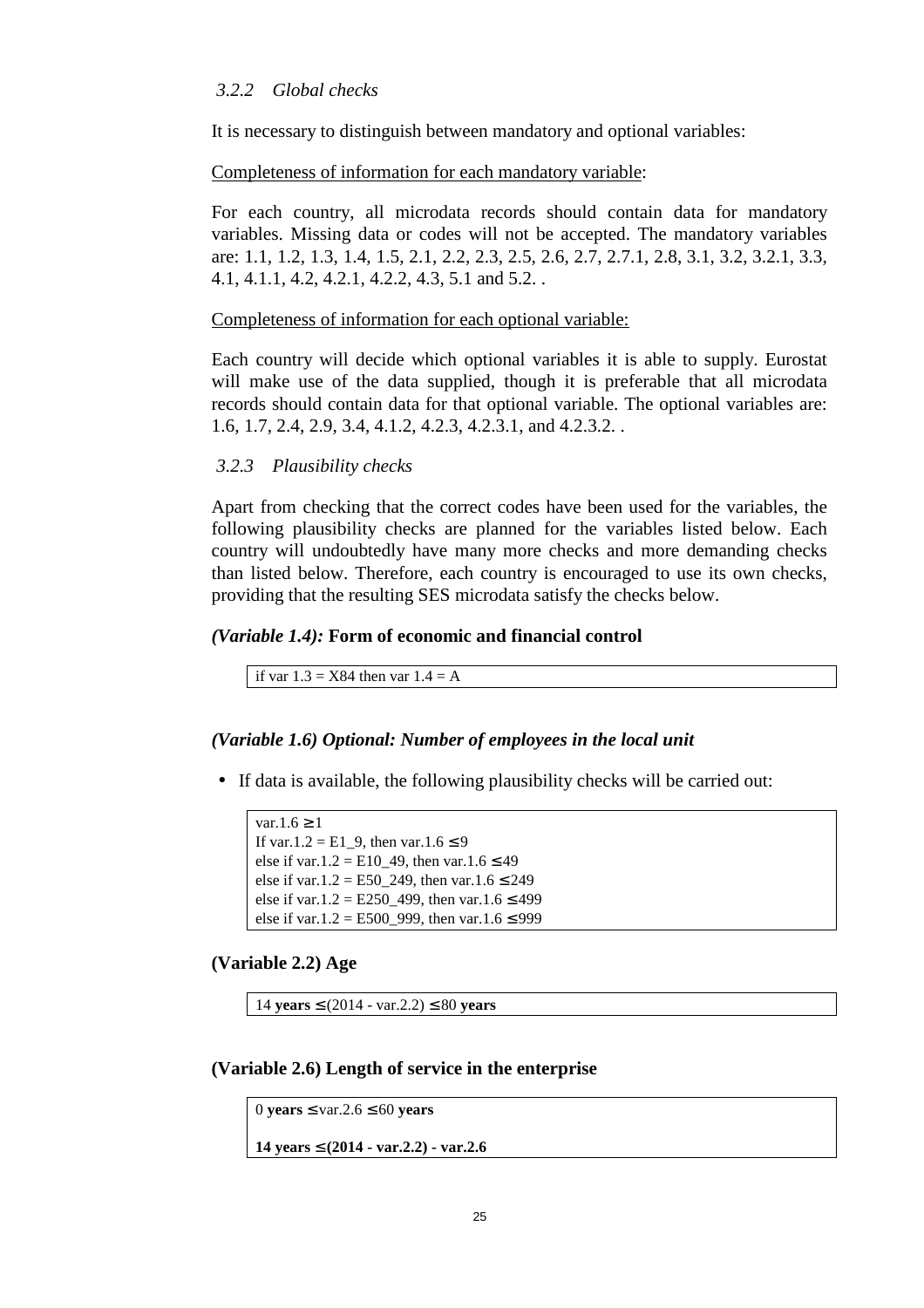**(Variable 2.7.1) Share of a full-timer's normal hours (in %)** 

if var  $2.7 = FT$  then var  $2.7.1 = 100$ if var  $2.7 = PT$  then var  $2.7.1 < 100$ 

#### **(Variable 2.8) Type of employment contract**

```
if var. 2.8 = \text{code C} (employee is an apprentice).
   then 14 years ≤ (2014 - var.2.2) ≤ 60 years
```
#### **(Variable 3.1) Number of weeks to which the gross annual earnings relate**

```
0.1 < \text{var}.3.1 < 53
```
#### **(Variable 3.2) Number of hours actually paid during the reference month**

 $var.3.2 > 0$ 0.90 \* var.4.2/ var.4.3  $\leq$  var.3.2  $\leq$  1.10 \* var.4.2/ var.4.3 If var.  $2.7 = FT$ , then 130 hours < (var.  $3.2 - \text{var}.3.2.1$ ) < 215 hours If var.  $2.7 = PT$ , then  $130 * (var. 2.7.1/100) < (var. 3.2 - var. 3.2.1) < 215 * (var. 2.7.1/100)$ 

#### **(Variable 3.2.1) Number of overtime hours paid in the reference month**

In general: var.3.2.1 < var.3.2. If var.4.2.1 > 0 then var.3.2.1 > 0 var.3.2.1 <  $0.65 * (var.3.2 - var.3.2.1)$ [This last check recognises that in some countries the number of overtime hours represents a very high proportion of the total number of hours paid during the reference month (var.3.2)].

#### **(Variable 3.3) Annual days of holiday leave (in full days)**

If var.  $2.7 = FT$ , then var.  $3.3 < 80$  days for NACE sections B-N, O, Q, R and S. If var.2.7 = PT, then var.3.3 < 80 days  $*$  (var.2.7.1/100) for sections B-N, O, Q, R and S. var.3.3 < 120 days for NACE section P.

#### *(Variable 3.4) Optional: Other annual days of paid absence*

• If data is available, the following plausibility check will be carried out:

var.3.4 < 100 days.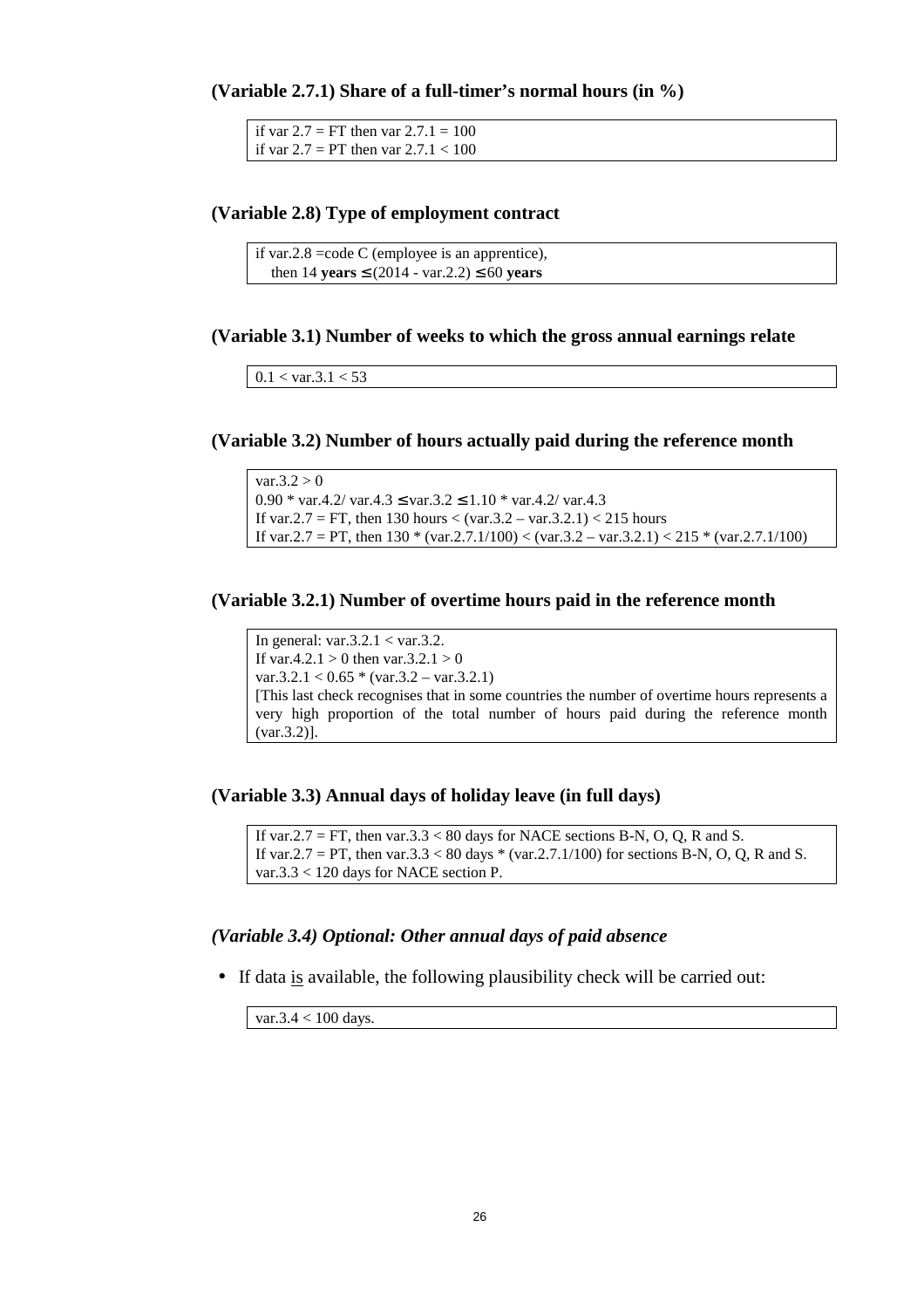**(Variable 4.1) Gross annual earnings in the reference year** 

```
var.4.1 > 0var.4.1 > var.4.1.2var.4.1 > (var.4.2 – var.4.2.1) * 0.70 * var.3.1 / (4.345238)
[This last check is to ensure that annual earnings are at least 'z' times the value of monthly 
earnings, where the term "var. 3.1 / (4.345238)" represents the number of months z, that the
employee worked in 2014].
```
#### **(Variable 4.1.1) Annual bonuses and allowances not paid at each pay period**

var.4.1.1 < var.4.1

#### *(Variable 4.1.2) Optional: Annual payments in kind*

• If data is available, the following plausibility check will be carried out:

var.4.1.2 < 0.20 \* var.4.1

**(Variable 4.2) Gross earnings in the reference month** 

```
var.4.2 > 0var.4.2 > var.4.2.1 + var.4.2.2var.4.2 > var.4.2.3If var.4.3 > 0 then (0.90 * var.4.3 * var.3.2) \le var.4.2 \le (1.10 * var.4.3 * var.3.2)
```
#### **(Variable 4.2.1) Earnings related to overtime**

```
var.4.2.1 ≥ 0var.4.2.1 < var.4.2If (var.3.2.1 > 0 and var.4.2.1 > 0), then (var.4.2.1 / var.3.2.1) ≥
                        \frac{(var.4.2 - var.4.2.1)}{var.3.2 - var.3.2.1} * 0.60
[Workers can receive a lower hourly rate for overtime than for normal hours].
```
**(Variable 4.2.2) Special payments for shift work** 

| $\text{var}.4.2.2 \geq 0$           |  |
|-------------------------------------|--|
| $\text{var.}4.2.2 < \text{var.}4.2$ |  |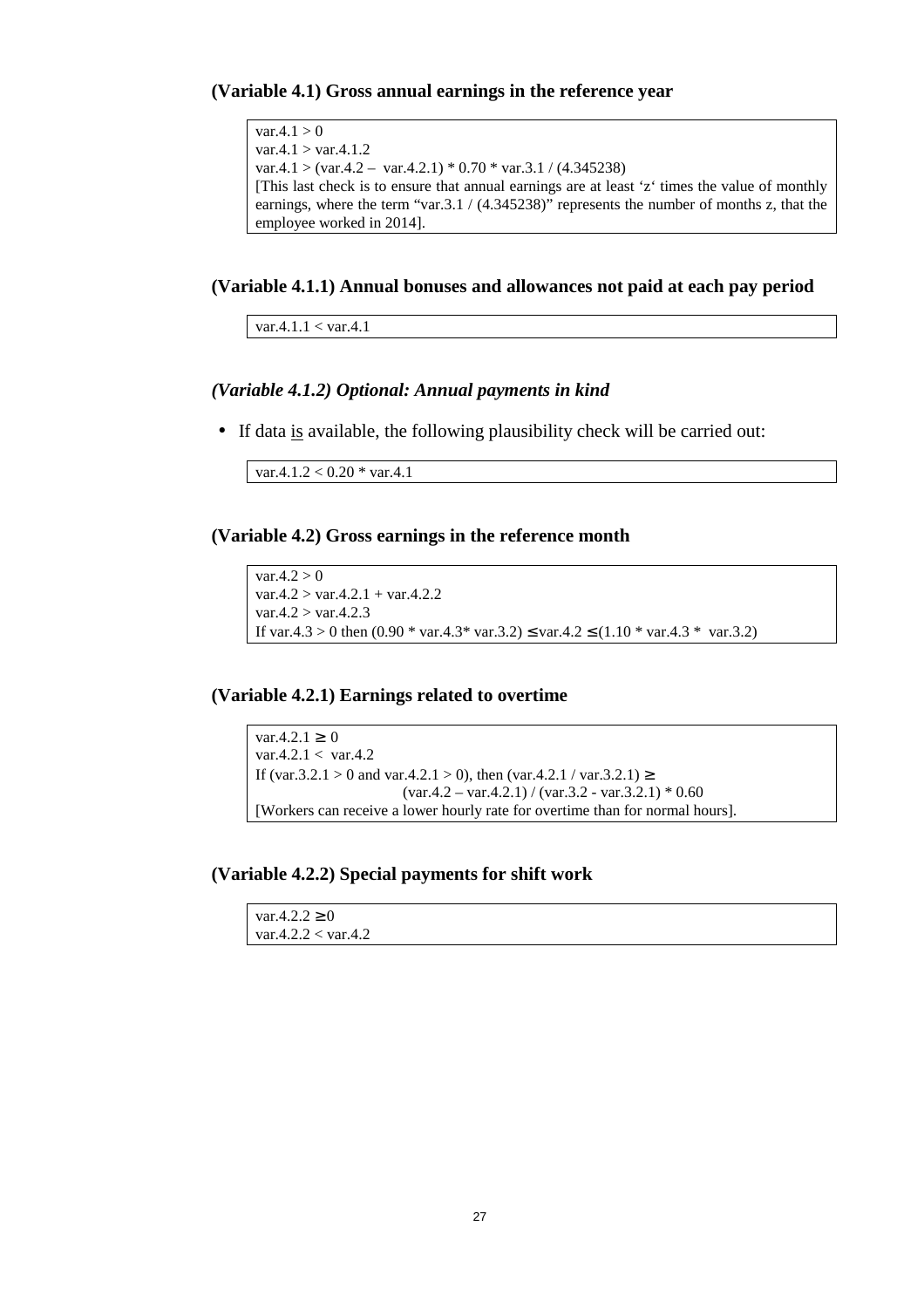#### *(Variable 4.2.3) Optional: Compulsory social contributions and taxes paid by the employer on behalf of the employee*

• If data for variable 4.2.3 is available, the following plausibility checks will be carried out:

```
If var.4.2.3.1 and var.4.2.3.2 are both available, var.4.2.3 = var.4.2.3.1 + var.4.2.3.2;
If only var.4.2.3 is available, var.4.2.3 \geq 0.
var.4.2.3 < var.4.2
```
#### *(Variable 4.2.3.1) Optional: Compulsory social-security contributions*

• If data is available, the following plausibility check will be carried out:

 $var.4.2.3.1 < var.4.2 - (var.4.2.1 + var.4.2.2)$ 

#### *(Variable 4.2.3.2) Optional: Taxes*

• If data is available, the following plausibility check will be carried out:

 $var.4.2.3.2 < var.4.2 - (var.4.2.1 + var.4.2.2)$ 

#### **(Variable 4.3) Average gross hourly earnings in the reference month**

var. $4.3 \geq 0$ If var.4.3 > 0, then  $0.90 * (var.4.2/ var.3.2) \le var.4.3 \le 1.10 * (var.4.2/ var.3.2)$ 

#### **(Variable 5.1) Grossing-up factor for the local unit**

var.5.1  $\geq$  1

#### **(Variable 5.2) Grossing-up factor for the employees**

var. $5.2 \geq 1$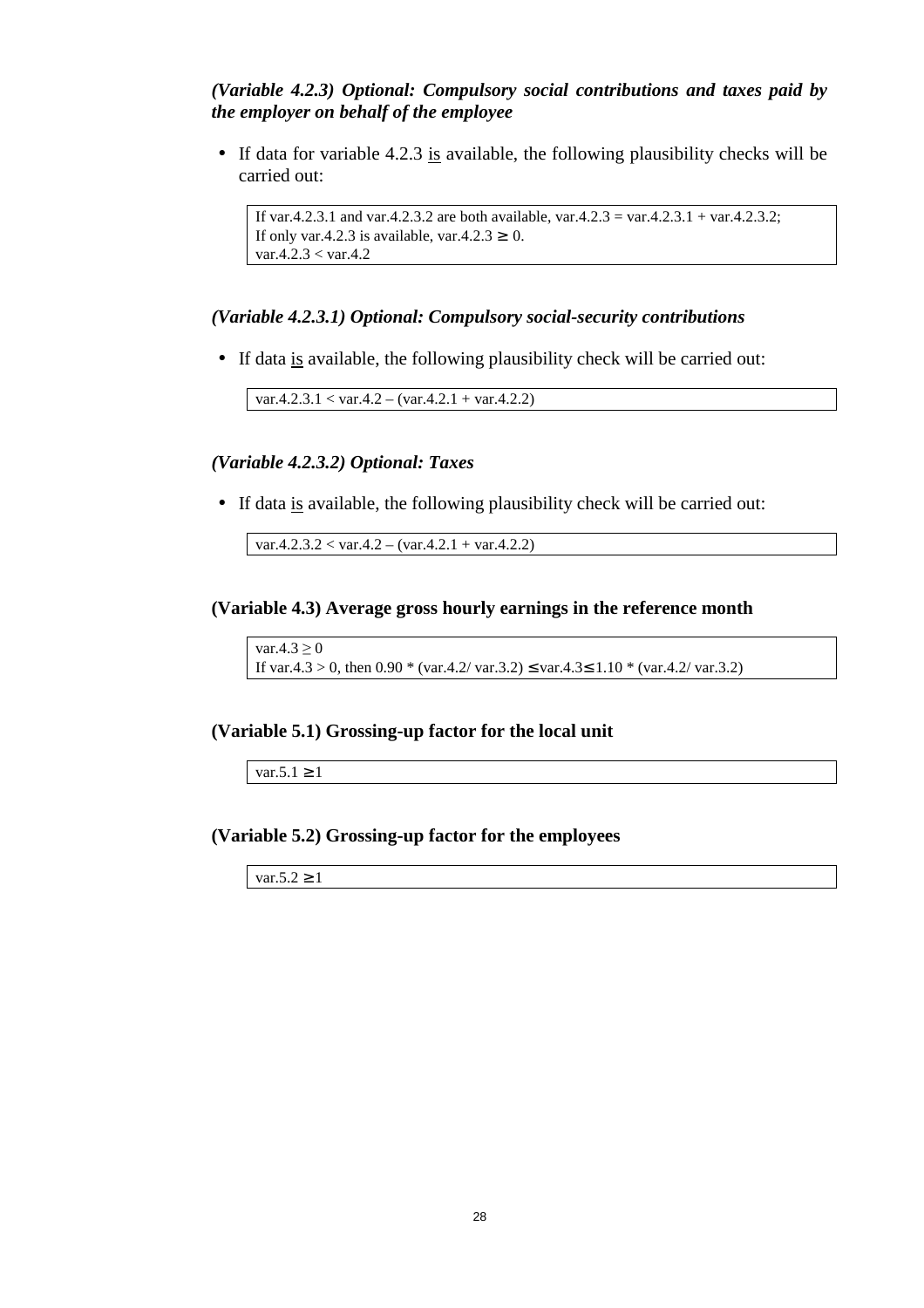## *3.2.4 Calculations that Eurostat will undertake*

This subsection deals with the adjustments, grossing-up and other computations that Eurostat will undertake on the 2014 SES microdata. These relate to calculations, for example, to convert data for part-time employees into full-time units, or to adjust data for the reference year on to an annual basis in those cases where the employee has worked for less than 52.14 weeks.

# **PT employees: conversion to full-time units.**

Variable 2.7 provides a simple head count of PT employees. Variable 2.7.1 will be used to convert PT employees into full-time units (FTUs).

# **PT employees: adjusting gross monthly and annual earnings (variables 4.2 and 4.1) on to a full-time basis.**

The actual monthly and annual earnings of PT employees provided by the countries are of interest and will be disseminated. Additionally, because the actual earnings take no account of the hours worked by part-timers, Eurostat will use the percentages for part-timers (given by variable 2.7.1) to gross up the gross monthly earnings (variable 4.2) and gross annual earnings (variable 4.1) of PT employees on to a full-time basis**.** This will allow an approximate comparison with corresponding earnings of FT employees. This grossing up procedure for PT employees will not be undertaken for other monthly or annual variables.

# **Gross annual earnings and bonuses (variables 4.1 and 4.1.1): adjustments of these variables on to an annual basis where the FT employee has worked for less than 52 weeks.**

- Variables 4.1 and 4.1.1 will not be used if variable 3.1 < **30** weeks.
- If  $30 \leq \text{var}.3.1 < 53$  weeks, then the above variables will be adjusted on to an annual basis. For example, for variable 4.1:

**Adjusted** var.4.1 = unadjusted var.4.1  $*(52.143 / \text{var}.3.1)$ 

Likewise, for **variables 4.1.1.**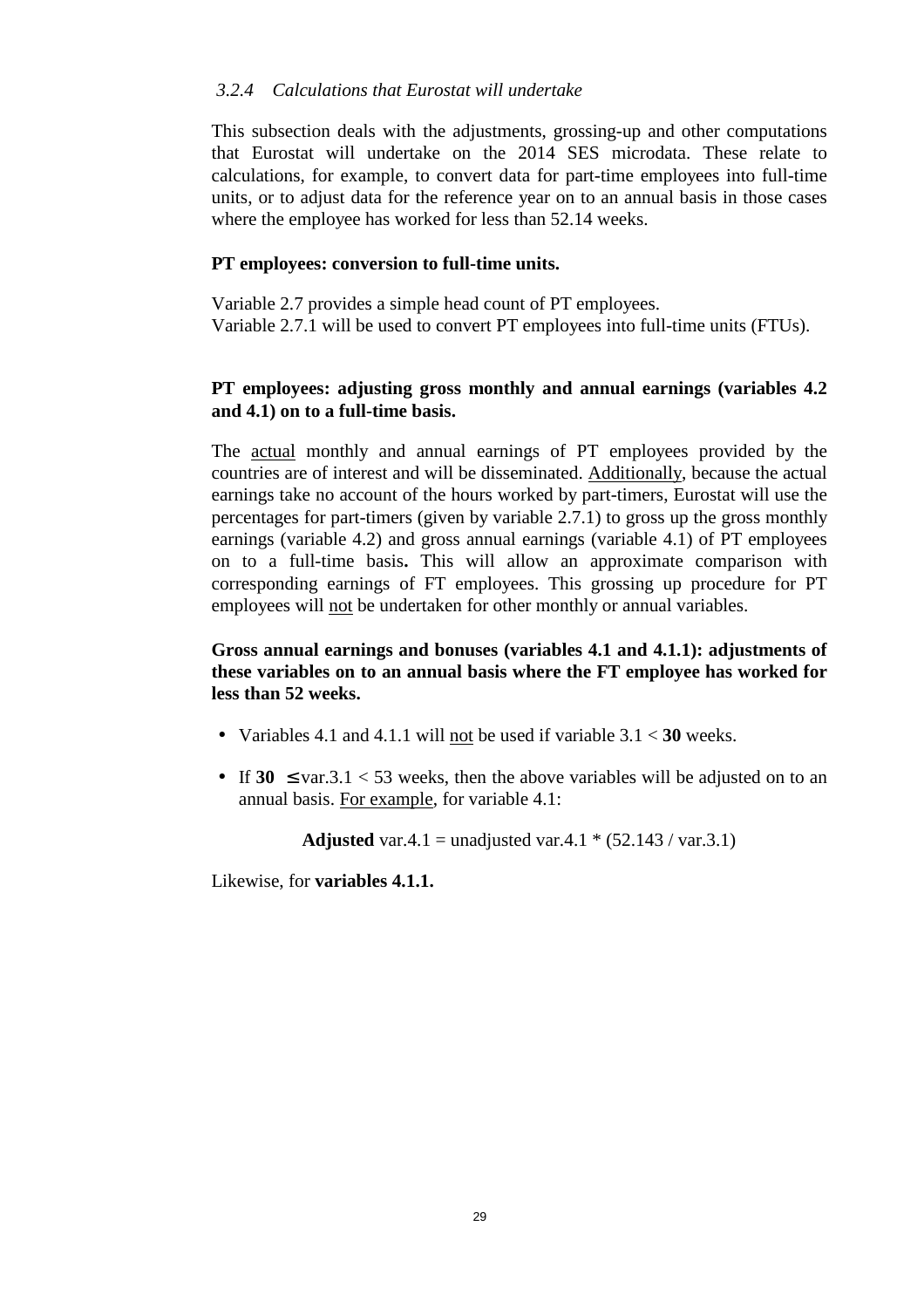## *(Variable 4.1.2) Optional: Annual payments in kind*

- Variable 4.1.2, when available, will be used without adjusting on to an annual basis when  $52 \leq \text{var}.3.1 < 53$  weeks.
- When  $30 \leq \text{var}.3.1 < 53$  weeks, variable 4.1.2 will also be used (after being adjusted on to annual basis).

## **(Variable 5.1) Use of the grossing-up factor for the local unit**

The grossing-up factors (variable 5.1) will be applied by Eurostat to the variables on each microdata record for the local units to obtain population estimates of the total number of local units, including breakdowns by region, NACE activity, etc..

## **(Variable 5.2) Use of the grossing-up factor for the employees**

Eurostat will apply variable 5.2 to the variables on microdata records for the employees to obtain population estimates of the total number of employees and their aggregate earnings (broken down by sex, age, FT/PT, etc). The grossed up number of employees will be used for weighting purposes, including the calculation of European averages. Likewise, the grossed up number of employees will be used as the denominator for the calculation of employees' average earnings (hourly, monthly and annual), average paid hours, holidays, etc. .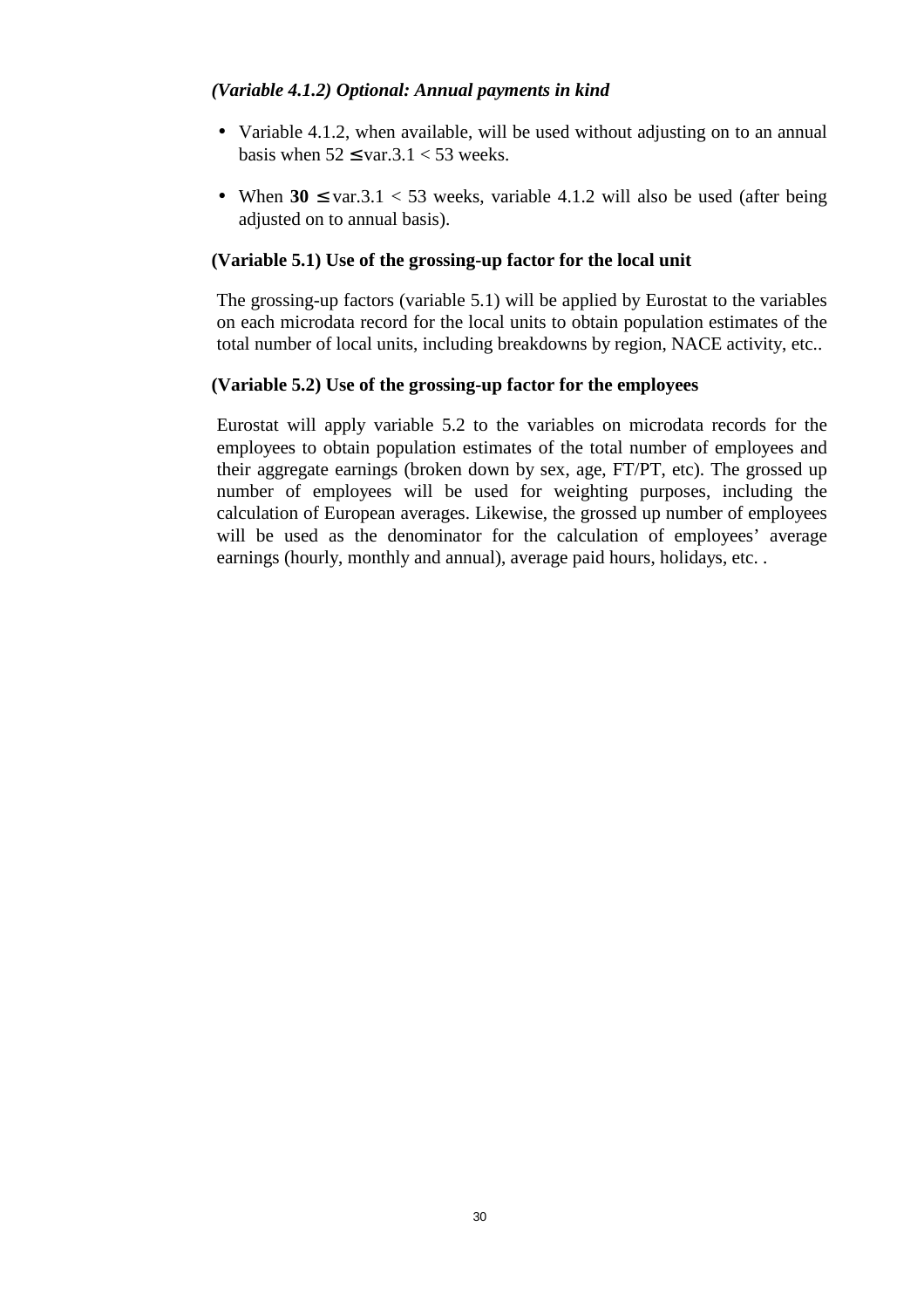## **3.3 Treatment of confidentiality**

This section summarizes the procedures that Eurostat will follow to ensure that the 2014 SES microdata is protected and that the disseminated data is safe.

All Member States will send SES microdata to Eurostat. Eurostat has adopted the following rules to protect the confidentiality of these data.

*First*, the raw SES microdata that each country transmits (via EDAMIS) to Eurostat should not contain any personal identifiers. The microdata will then remain in a secure Eurostat database. This non-anonymised microdata will never leave Eurostat.

*Secondly*, Eurostat will only disseminate tabular SES data via Eurostat's online database or Eurostat publications. There will be no risk at all to the countries because the tabular data on Eurostat's online database or in Eurostat publications will be too aggregated to permit any disclosure. However, to ensure all such tabular information is safe, appropriate data processing rules will be applied and action taken to remove any residual risks to individual businesses or individual employees. The rules applied are described in the following taking into consideration countries' specificities. The tabular information to be disseminated by Eurostat (via Eurostat's online database) will be very similar to the one available online for previous SES vintages.

*Thirdly*, Eurostat may grant access to researcher microdata of the SES 2014 (including previous vintages) in the SAFE Centre at Eurostat and through anonymised microdata via a CD-ROM according to the rules laid down in the relevant Regulations <sup>4</sup> in agreement with the countries. In this context also no information which may permit the identification of individual records of the data is allowed to be disclosed. The non-identification covers both primary and secondary confidentiality.

Primary confidentiality: it concerns tabular cell data, whose dissemination would permit attribute disclosure. The two main reasons for declaring data to be primary confidential are:

• Too few units in a cell

 $\overline{a}$ 

• Dominance of one or two units in a cell.

Secondary confidentiality: it concerns data which is not primary disclosive, but whose dissemination, when combined with other data permits the identification of a microdata unit or the disclosure of a unit's attribute. Prospective results to be published or otherwise released shall be checked by Eurostat in order to avoid any disclosure of confidential data.

<sup>4</sup> **Regulation (EC) No 223/2009 of the European Parliament and of the Council of 11 March 2009 ; Commission Regulation (EU) No 557/2013 of 17 June 2013 and Regulation (EC) No 45/2001 of the European Parliament and of the Council of 18 December 2000.**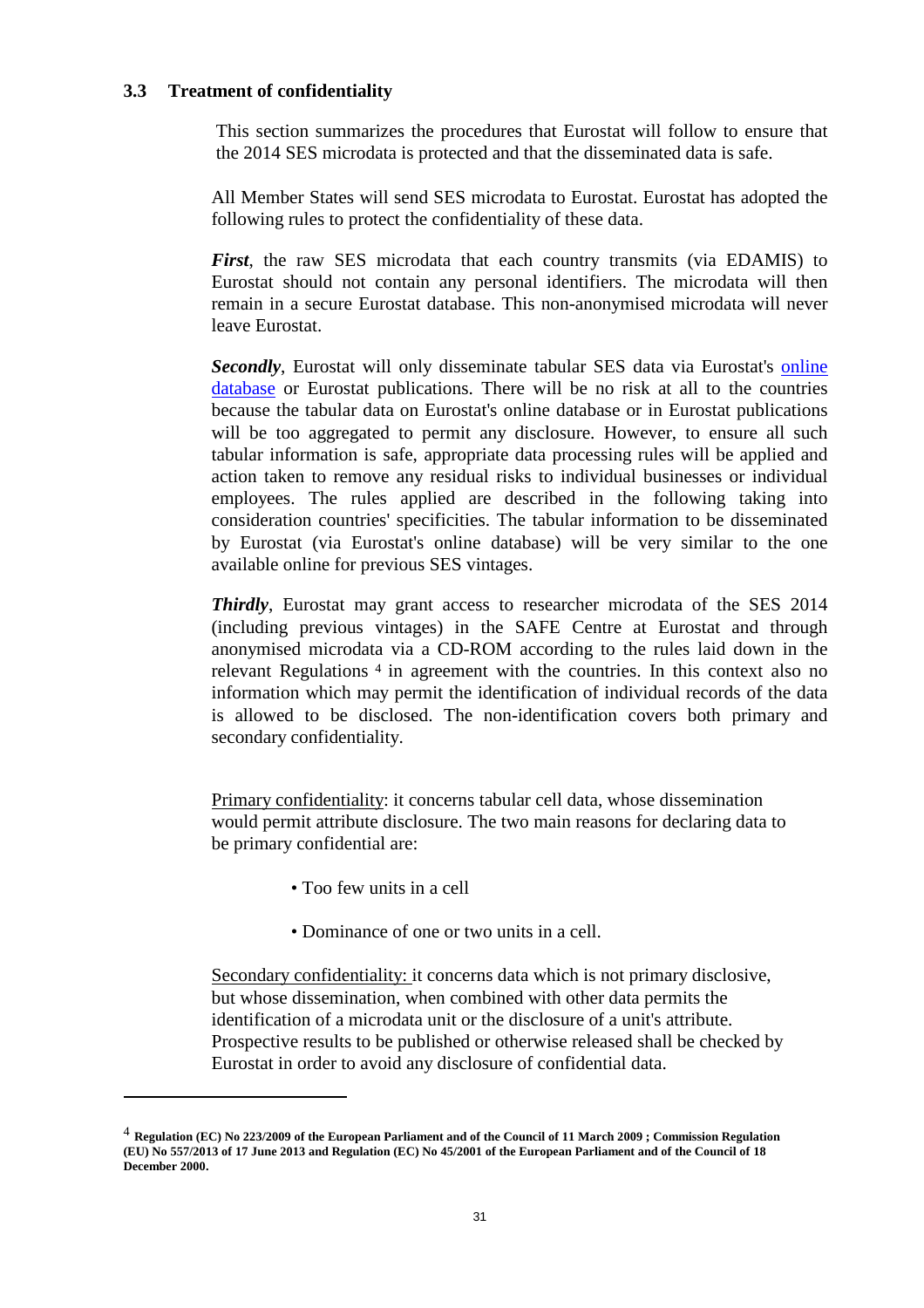Further to the above, no statistics (tables, graphs, textual references) shall be published on any kind of sub-population (cell),

1. which consist of less than 10 units (enterprises, local units or employees). This rule can be moderated only in particular situations with Eurostat's explicit prior written consent without going, however, in any circumstances below 4 units.

2. where one enterprise / local unit represents more than 70% of the total subpopulation employment or total earnings (measured by the number of employees and the total gross earnings in the reference month).

3. where two enterprises / local units represent more than 85% of the total subpopulation employment or total earnings (measured by the number of employees and the total gross earnings in reference month).

In addition, where there are primary confidential cells, the secondary confidentiality treatment is compulsory to make sure these primary confidentiality cells cannot be estimated with the help of the other cells.

Even if the confidentiality has been defined to be in the researcher's (or researcher's background institution's) responsibility, Eurostat validates all output the researcher wishes to export from the SAFE Centre. Data which has been validated is safe to be used further outside the SAFE Centre or to be published as such.

Notice that the examples and remarks below are given only as an indication and guideline for the researcher. They do not cover all the possible situations and possibilities. The above- mentioned general non-disclosure principle and the specific rules must be respected in all circumstances.

#### *Cell rule - Primary confidentiality*

Primary confidentiality means that any cell of the output to be exported from the SAFE Centre needs to fulfil directly the conditions above (1 to 3).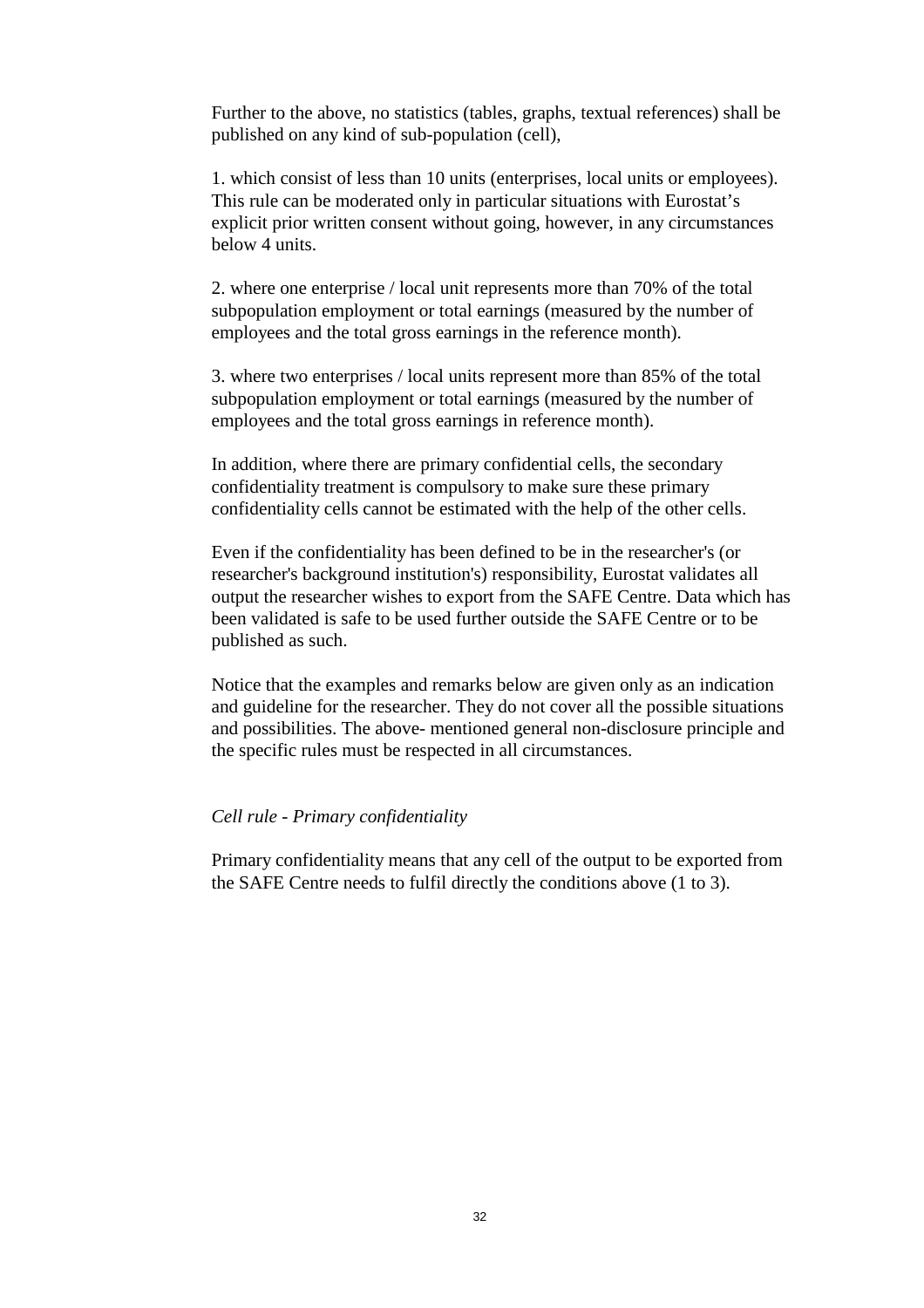Illustration (i):

| <b>Region</b>    | <b>Economic</b><br>activity | Occupation | <b>Median</b><br>earnings | of<br>Number<br>local units | Number<br>of<br>employees |
|------------------|-----------------------------|------------|---------------------------|-----------------------------|---------------------------|
| AA1              | 61                          | 21         | 25.2                      | 20                          | 120                       |
| AA1              | 61                          | 22         | 30.5                      | $\overline{4}$              | 25                        |
| AA1              | 61                          | 23         | 22.2                      | 18                          | 55                        |
| AA1              | 61                          | 24         | 24.4                      | 16                          | 210                       |
| AA1              | 61                          | 25         | 19.1                      | 31                          | 482                       |
| <b>Total AA1</b> | 61                          | $21 - 26$  | 23.1                      | 89                          | 892                       |

In the Illustration (i), the occupation 22 does not fulfil the condition that the published cell shall have 10 or more units in it. This output proposal would be rejected as the number of local units in occupation 22 is only 4.

#### *Cell rule - Secondary confidentiality*

Hiding the occupation 22 in the Illustration (i) would create a problem of secondary confidentiality: a reader would be able to calculate the number of the local units in the hidden cell using the total AA1 and non-hidden information.

Also the hidden sensitive information, median earnings, could become easily estimated for the occupation 22, at least its range. This output proposal would be rejected even with hiding the information in the line of the occupation 22.

Illustration (i) is just one relatively simple example of the secondary confidentiality. While protecting and validating the secondary confidentiality, the data in different independent tables and different forms of presentations (graphs) and classification levels and systems shall be taken into account (some aspects to mention).

#### *Dominance rule*

Alike with the rule of having at least 10 units in the published cell, the output must fulfil the dominance rules 2 and 3.

As the SES data set does not have amongst mandatory variables any precise measure on the size of the enterprise or the local unit, dominance rules are linked to the number of employees in each unit and the gross earnings they represent.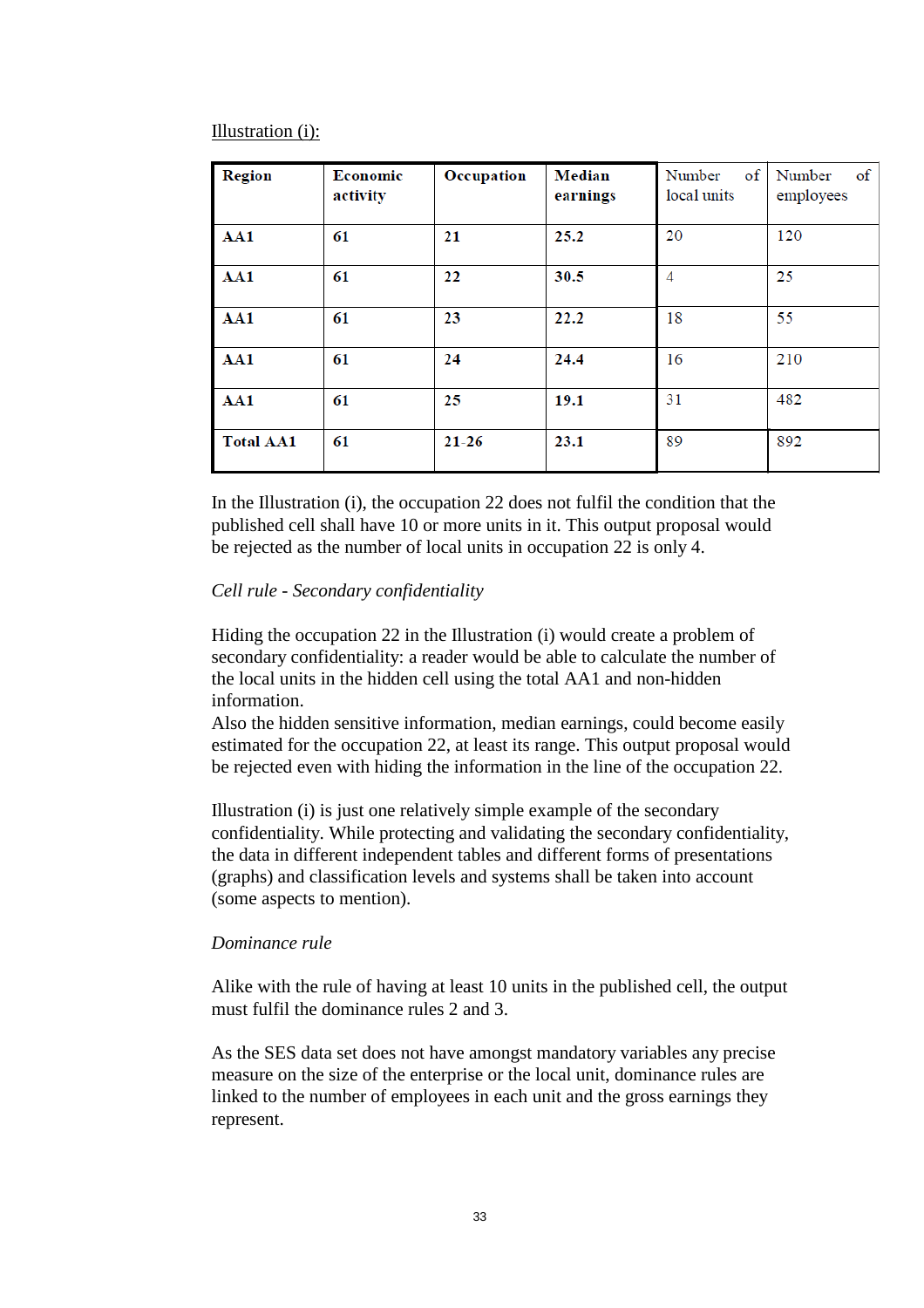#### Illustration (ii):

| unit/<br>Local<br>Enterprise | <b>Average</b><br>gross<br>earnings in $\epsilon$ | of<br>Number<br>employees | Total gross<br>earnings in $\epsilon$ |
|------------------------------|---------------------------------------------------|---------------------------|---------------------------------------|
| $\mathbf{1}$                 | 2 3 3 3                                           | 5                         | 11 665                                |
| $\overline{2}$               | 3 5 3 5                                           | 603                       | 2 131 605                             |
| 3                            | 2 8 0 2                                           | 10                        | 28 0 20                               |
| 4                            | 2956                                              | 12                        | 35 472                                |
| 5                            | 1999                                              | 6                         | 11 994                                |
| 6                            | 2 7 1 6                                           | 10                        | 27 160                                |
| 7                            | 2 3 5 0                                           | 9                         | 21 150                                |
| 8                            | 2 7 5 2                                           | 20                        | 55 040                                |
| 9                            | 2 2 3 2                                           | 6                         | 13 392                                |
| 10                           | 1998                                              | 10                        | 19 980                                |
| <b>Total 1-10</b>            | 3 4 0 9                                           | 691                       | 2 3 5 5 4 7 8                         |

The whole table in the Illustration (ii) represents one cell. There, only the total average gross earnings  $\epsilon$  3 409 was aimed to be published. However as the second local unit / enterprise represents 87% of the employees and 90% of the gross earnings, the total average gross earnings  $\epsilon$  3 409 of this cell cannot be published.

The dominance rule with two largest units of the cell works similarly. Further, the secondary confidentiality needs to be respected also in the dominance rule context.

#### *Regressions and other forms of output*

Because of the secondary confidentiality the tabular data output may become very complicated to validate. This may also be the situation when moving further from the standard tables. Linear and non-linear estimation, simulation, modelling, different types of developed analysis, particular indices and all (other) kind of econometric methods and their output may require a lot of specific knowledge to be able to validate the disclosiveness of the output.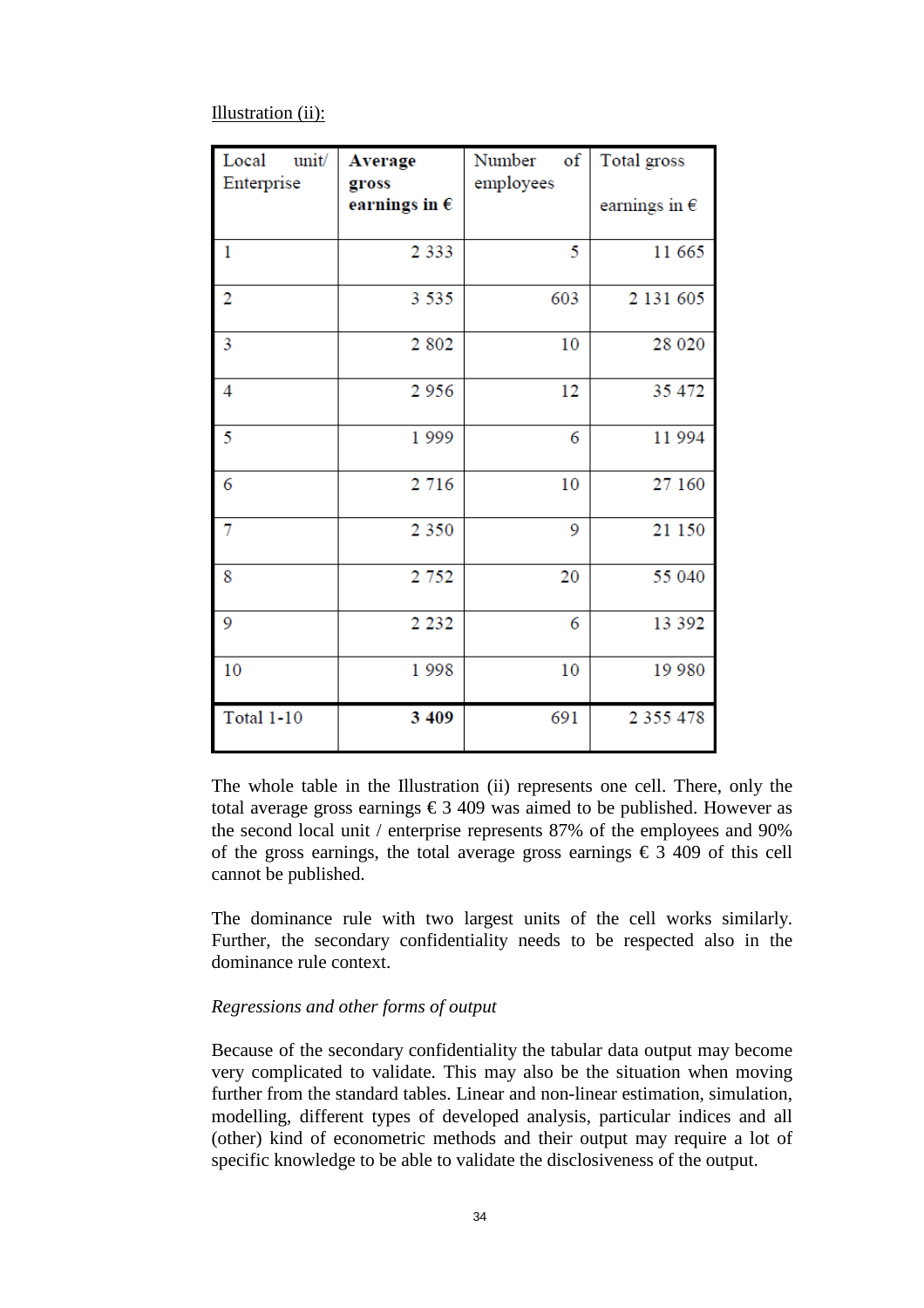Researchers shall be able to explain the processes and show that the output is non-disclosive. In general, regression results are non-disclosive at an exact level (some inferences may be drawn within a margin of error in particular cases). Moreover, this small risk can be reduced further in ways which do not significantly reduce the usefulness of the results. The simplest way is nonreporting of incidental parameters, such estimated constants or the coefficients on irrelevant dummy variables.

In general a regression with (N-K)  $\rightarrow \infty$  - with N: number of observations and K: number of parameters - which do not report all significant parameters is non-disclosive for all practical purposes.

For other analytical results, the disclosive nature depends on the manipulations carried out. Note that the assumption is that results are disclosive unless proved otherwise, and therefore it is in researcher's interests to show that the results are (in practice) non-disclosive.

Graphs are also treated as tables which just present the information in a different form. Quantiles, maximum or minimum values are also considered as tables (with potentially only one unit in a cell). Detecting and protecting secondary confidentiality for the other than tabular forms of output shall be ensured.

### *Rejection of the output*

The proposed output will be automatically rejected if the rules 1-3 are not respected. Linked to that, the output may be rejected also if the output is not fully understood or the output is very long. In these cases Eurostat cannot be sure whether the confidentiality rules are fully respected and cannot therefore validate the data for certainty. Additionally, undocumented output (tables or other results alone) will not be approved.

Eurostat does not make proposals how to modify the output to get it accepted but just indicates the reason why the output has been rejected.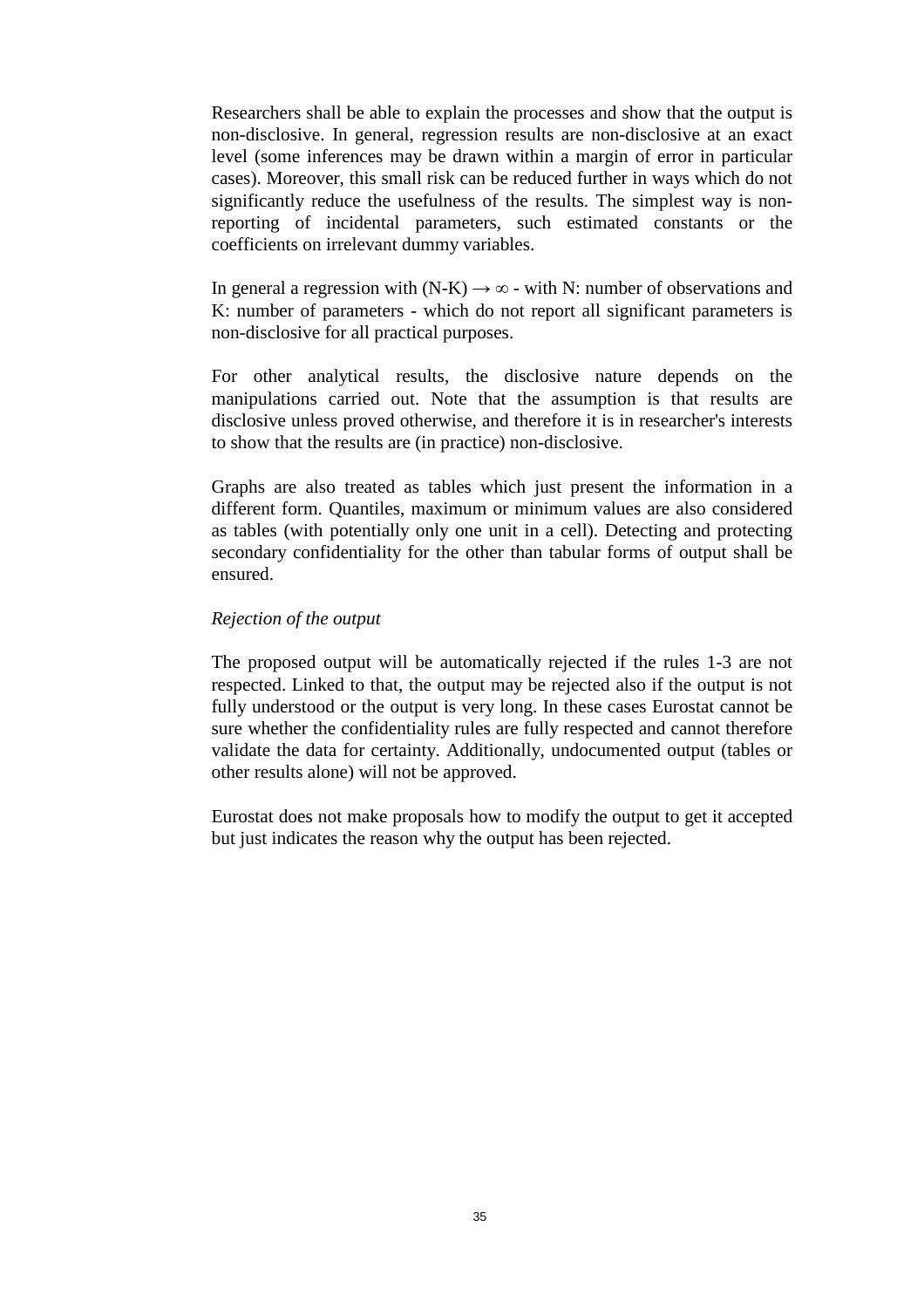## **3.4 Dissemination Tables**

The 2014 SES results will be disseminated in the following ways:

• **Eurostat's database**: Detailed results will be available via the Eurostat online database in the form of multidimensional tables. Information should also be available in the new merged datasets containing SES 2002, 2006, 2010 and 2014 data.

There will be links to information about the methodology.

- **Statistics in Focus articles**: a SiF article will present summaries of the main results for the EU and Candidate Countries.
- **Further publications**: Other dissemination of the 2014 SES results is envisaged via publications such as the Statistics Explained page as well as the Eurostat's Yearbook.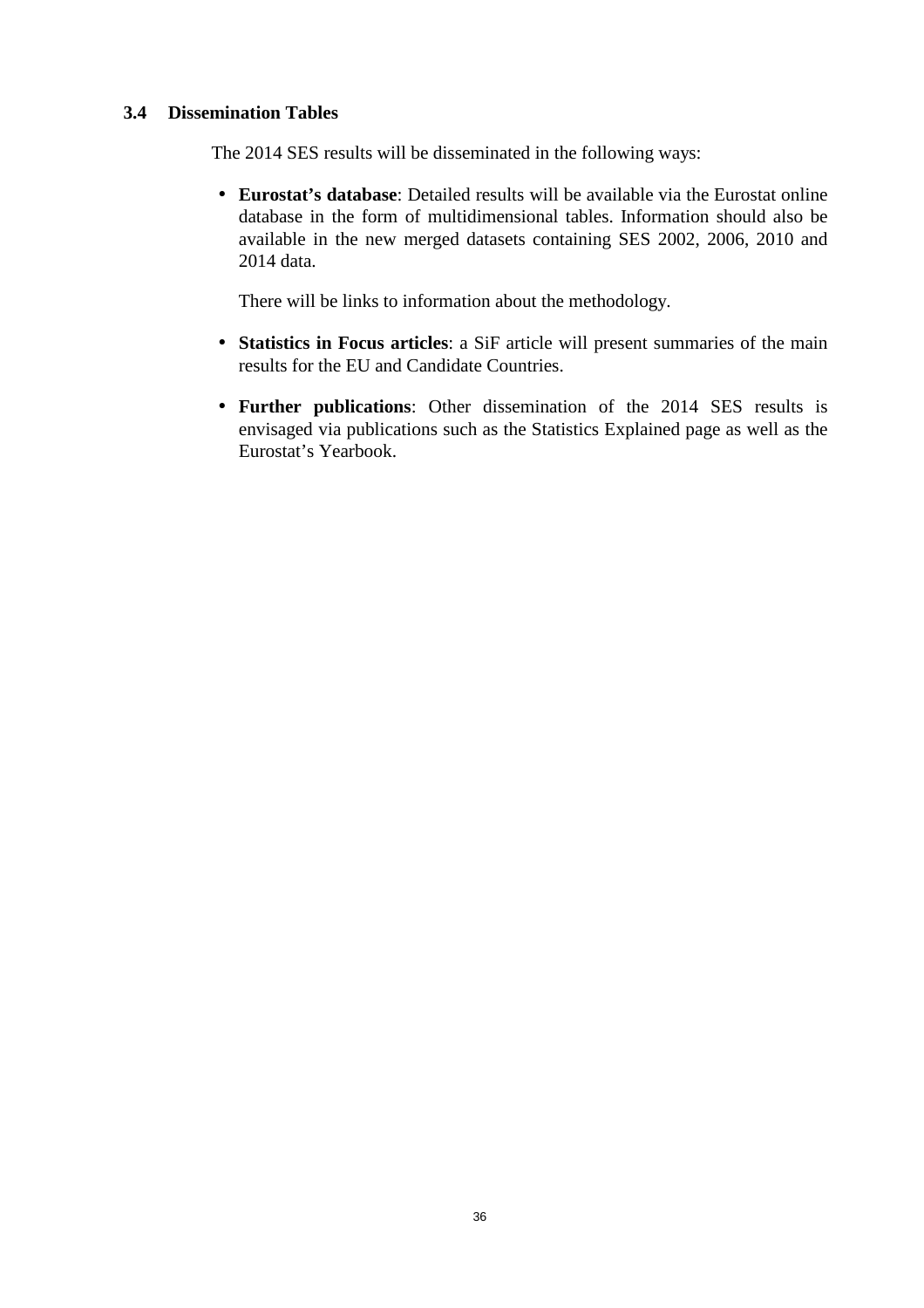# **ANNEX 1**

# **CODING FOR CATEGORICAL (OR ALPHANUMERIC) VARIABLES**

# **(VARIABLE 1.1) GEOGRAPHICAL LOCATION OF THE STATISTICAL UNIT (LOCAL UNIT) IN NUTS-1**

Only use the **NUTS2010** codes given here. For those Member States where the **NUTS-1**  level corresponds to the national level, please use the country code.

| <b>NUTS-1</b><br><b>CODE</b> | <b>COUNTRY LABEL</b>   | <b>NUTS-1 LEVEL REGION LABEL</b>                                 |
|------------------------------|------------------------|------------------------------------------------------------------|
| BE                           | <b>BELGIQUE-BELGIË</b> |                                                                  |
| BE <sub>1</sub>              |                        | RÉGION DE BRUXELLES-CAPITALE /<br>BRUSSELS HOOFDSTEDELIJK GEWEST |
| BE <sub>2</sub>              |                        | <b>VLAAMS GEWEST</b>                                             |
| BE3                          |                        | <b>RÉGION WALLONNE</b>                                           |
| <b>BG</b>                    | <b>BULGARIA</b>        |                                                                  |
| BG <sub>3</sub>              |                        | SEVERNA I IZTOCHNA BULGARIA                                      |
| BG4                          |                        | YUGOZAPADNA I YUZHNA TSENTRALNA<br><b>BULGARIA</b>               |
| CZ                           | ČESKÁ REPUBLIKA        |                                                                  |
| CZ <sub>0</sub>              |                        | ČESKÁ REPUBLIKA                                                  |
| <b>DK</b>                    | <b>DANMARK</b>         |                                                                  |
| $\overline{DK}$              |                        | <b>DANMARK</b>                                                   |
| <b>DE</b>                    | <b>DEUTSCHLAND</b>     |                                                                  |
| DE <sub>1</sub>              |                        | BADEN-WÜRTTEMBERG                                                |
| DE2                          |                        | <b>BAYERN</b>                                                    |
| DE3                          |                        | <b>BERLIN</b>                                                    |
| DE4                          |                        | <b>BRANDENBURG</b>                                               |
| DE <sub>5</sub>              |                        | <b>BREMEN</b>                                                    |
| DE <sub>6</sub>              |                        | <b>HAMBURG</b>                                                   |
| DE7                          |                        | <b>HESSEN</b>                                                    |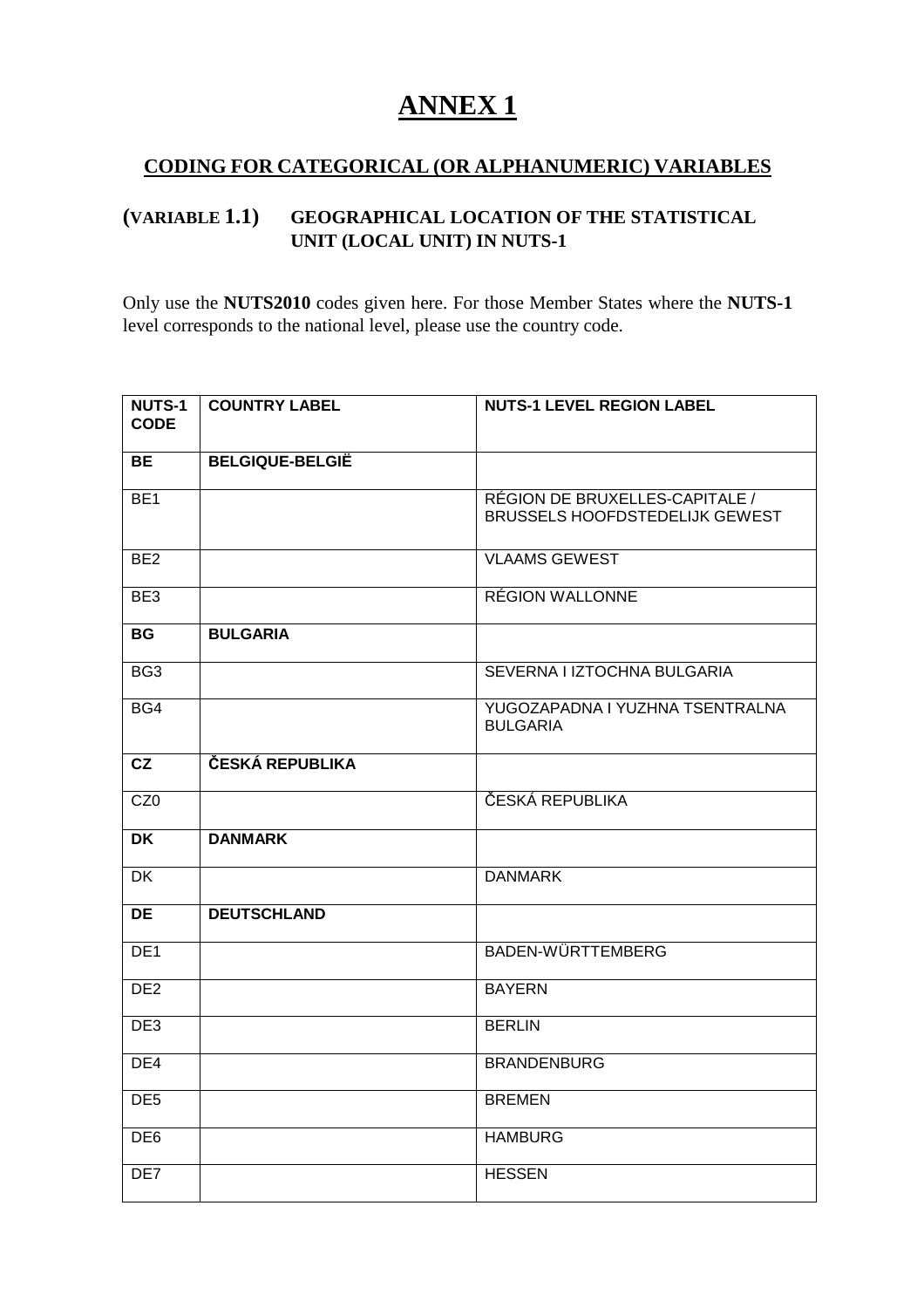| <b>NUTS-1</b><br><b>CODE</b> | <b>COUNTRY LABEL</b> | <b>NUTS-1 LEVEL REGION LABEL</b> |
|------------------------------|----------------------|----------------------------------|
| DE <sub>8</sub>              |                      | MECKLENBURG-VORPOMMERN           |
| DE <sub>9</sub>              |                      | NIEDERSACHSEN                    |
| <b>DEA</b>                   |                      | NORDRHEIN-WESTFALEN              |
| <b>DEB</b>                   |                      | RHEINLAND-PFALZ                  |
| <b>DEC</b>                   |                      | <b>SAARLAND</b>                  |
| <b>DED</b>                   |                      | <b>SACHSEN</b>                   |
| <b>DEE</b>                   |                      | SACHSEN-ANHALT                   |
| <b>DEF</b>                   |                      | SCHLESWIG-HOLSTEIN               |
| <b>DEG</b>                   |                      | <b>THÜRINGEN</b>                 |
| <b>EE</b>                    | <b>EESTI</b>         |                                  |
| EE0                          |                      | <b>EESTI</b>                     |
| IE                           | <b>ÉIRE/IRELAND</b>  |                                  |
| IE <sub>0</sub>              |                      | <b>IRELAND</b>                   |
| EL                           | <b>ELLÁDA</b>        |                                  |
| EL1                          |                      | <b>VOREIA ELLADA</b>             |
| EL2                          |                      | <b>KENTRIKI ELLADA</b>           |
| EL3                          |                      | <b>ATTIKI</b>                    |
| EL4                          |                      | NISIA AIGAIOU, KRITI             |
| ES                           | <b>ESPAÑA</b>        |                                  |
| ES1                          |                      | <b>NOROESTE</b>                  |
| ES <sub>2</sub>              |                      | <b>NORESTE</b>                   |
| ES <sub>3</sub>              |                      | <b>COMUNIDAD DE MADRID</b>       |
| ES4                          |                      | CENTRO (E)                       |
| ES <sub>5</sub>              |                      | <b>ESTE</b>                      |
| ES <sub>6</sub>              |                      | <b>SUR</b>                       |
| ES7                          |                      | <b>CANARIAS</b>                  |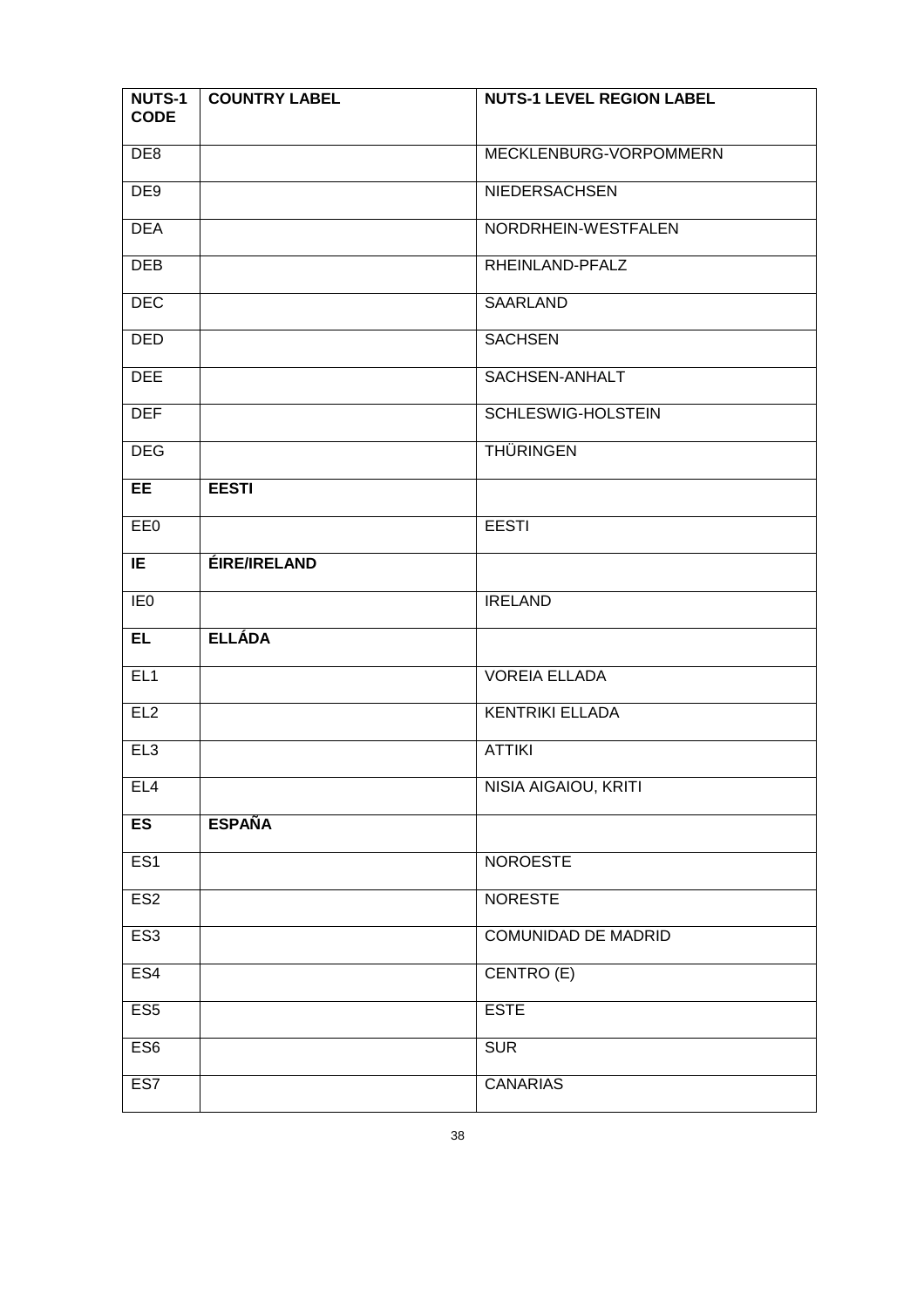| <b>NUTS-1</b><br><b>CODE</b> | <b>COUNTRY LABEL</b>            | <b>NUTS-1 LEVEL REGION LABEL</b> |
|------------------------------|---------------------------------|----------------------------------|
| <b>FR</b>                    | <b>FRANCE</b>                   |                                  |
| FR <sub>1</sub>              |                                 | ÎLE DE FRANCE                    |
| FR <sub>2</sub>              |                                 | <b>BASSIN PARISIEN</b>           |
| FR <sub>3</sub>              |                                 | NORD - PAS-DE-CALAIS             |
| FR4                          |                                 | <b>EST</b>                       |
| FR <sub>5</sub>              |                                 | <b>OUEST</b>                     |
| FR <sub>6</sub>              |                                 | SUD-OUEST                        |
| FR7                          |                                 | CENTRE-EST                       |
| FR <sub>8</sub>              |                                 | MÉDITERRANÉE                     |
| FR9                          |                                 | DÉPARTEMENTS D'OUTRE-MER         |
| <b>HR</b>                    | <b>HRVATSKA / CROATIA</b>       |                                  |
| HR <sub>0</sub>              |                                 | <b>HRVATSKA / CROATIA</b>        |
| IT                           | <b>ITALIA</b>                   |                                  |
| $\overline{\text{ITC}}$      |                                 | NORD-OVEST                       |
| <b>ITF</b>                   |                                 | <b>SUD</b>                       |
| <b>ITG</b>                   |                                 | <b>ISOLE</b>                     |
| <b>ITH</b>                   |                                 | NORD-EST                         |
| T                            |                                 | CENTRO (IT)                      |
| CY                           | <b>KYPROS / KIBRIS</b>          |                                  |
| CYO                          |                                 | <b>KYPROS</b>                    |
| <b>LV</b>                    | <b>LATVIJA</b>                  |                                  |
| LVO                          |                                 | <b>LATVIJA</b>                   |
| <b>LT</b>                    | <b>LIETUVA</b>                  |                                  |
| LT <sub>0</sub>              |                                 | <b>LIETUVA</b>                   |
| LU                           | <b>LUXEMBOURG (GRAND-DUCHÉ)</b> |                                  |
| LU <sub>0</sub>              |                                 | <b>LUXEMBOURG</b>                |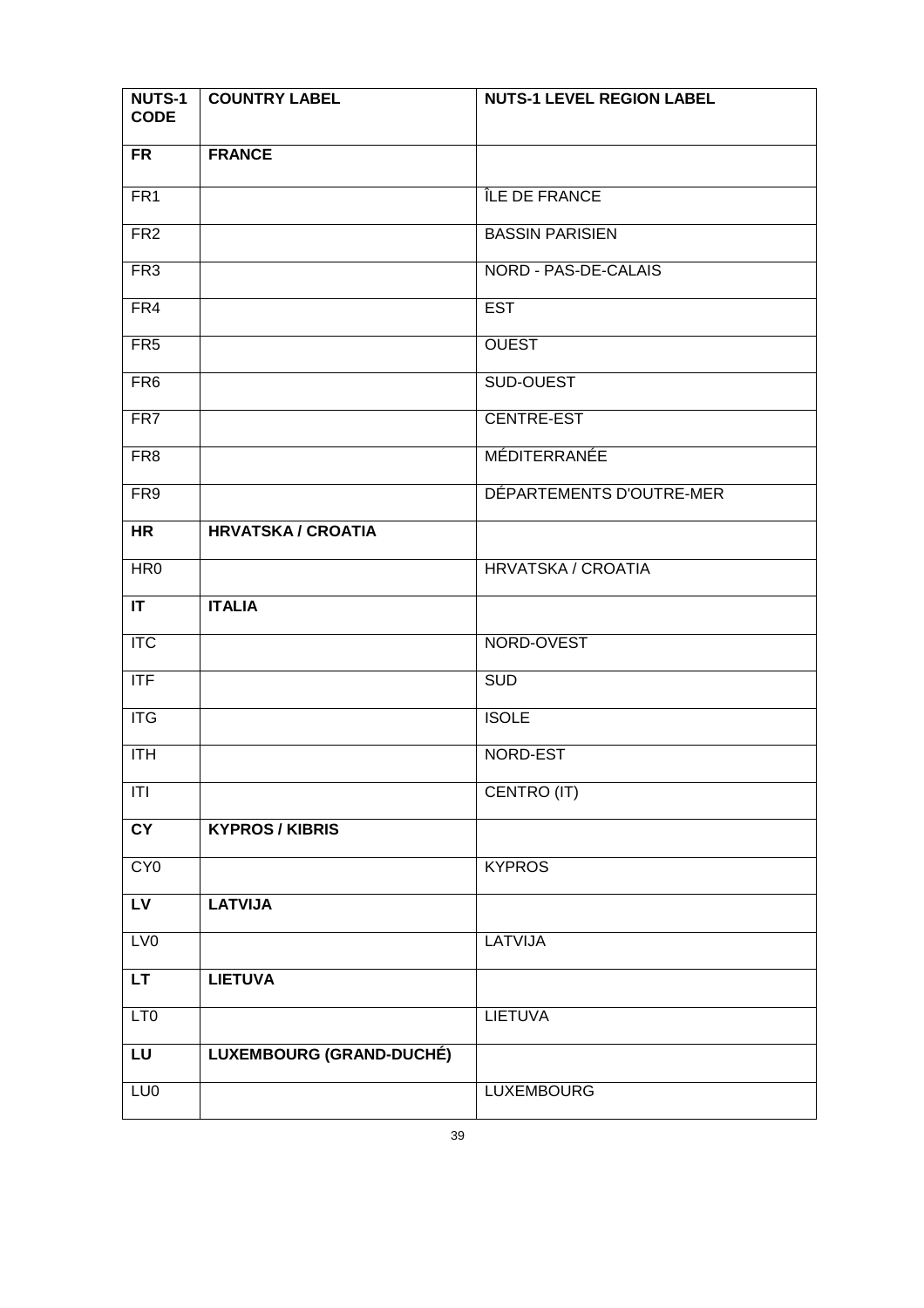| <b>NUTS-1</b><br><b>CODE</b> | <b>COUNTRY LABEL</b> | <b>NUTS-1 LEVEL REGION LABEL</b> |
|------------------------------|----------------------|----------------------------------|
| HU                           | <b>MAGYARORSZÁG</b>  |                                  |
| HU <sub>1</sub>              |                      | KOZEP-MAGYARORSZAG               |
| HU <sub>2</sub>              |                      | <b>DUNANTUL</b>                  |
| H <sub>U3</sub>              |                      | ALFOLD ES ESZAK                  |
| <b>MT</b>                    | <b>MALTA</b>         |                                  |
| MT <sub>0</sub>              |                      | <b>MALTA</b>                     |
| <b>NL</b>                    | <b>NEDERLAND</b>     |                                  |
| NL <sub>1</sub>              |                      | NOORD-NEDERLAND                  |
| NL2                          |                      | OOST-NEDERLAND                   |
| NL3                          |                      | <b>WEST-NEDERLAND</b>            |
| NL4                          |                      | <b>ZUID-NEDERLAND</b>            |
| <b>AT</b>                    | ÖSTERREICH           |                                  |
| AT <sub>1</sub>              |                      | <b>OSTÖSTERREICH</b>             |
| AT <sub>2</sub>              |                      | <b>SÜDÖSTERREICH</b>             |
| AT <sub>3</sub>              |                      | <b>WESTÖSTERREICH</b>            |
| <b>PL</b>                    | <b>POLSKA</b>        |                                  |
| PL <sub>1</sub>              |                      | <b>CENTRALNY</b>                 |
| PL2                          |                      | <b>POLUDNIOWY</b>                |
| PL3                          |                      | <b>WSCHODNI</b>                  |
| PL4                          |                      | POLNOCNO-ZACHODNI                |
| PL5                          |                      | POLUDNIOWO-ZACHODNI              |
| PL6                          |                      | <b>POLNOCNY</b>                  |
| <b>PT</b>                    | <b>PORTUGAL</b>      |                                  |
| PT <sub>1</sub>              |                      | <b>CONTINENTE</b>                |
| PT <sub>2</sub>              |                      | REGIÃO AUTÓNOMA DOS AÇORES       |
| PT <sub>3</sub>              |                      | REGIÃO AUTÓNOMA DA MADEIRA       |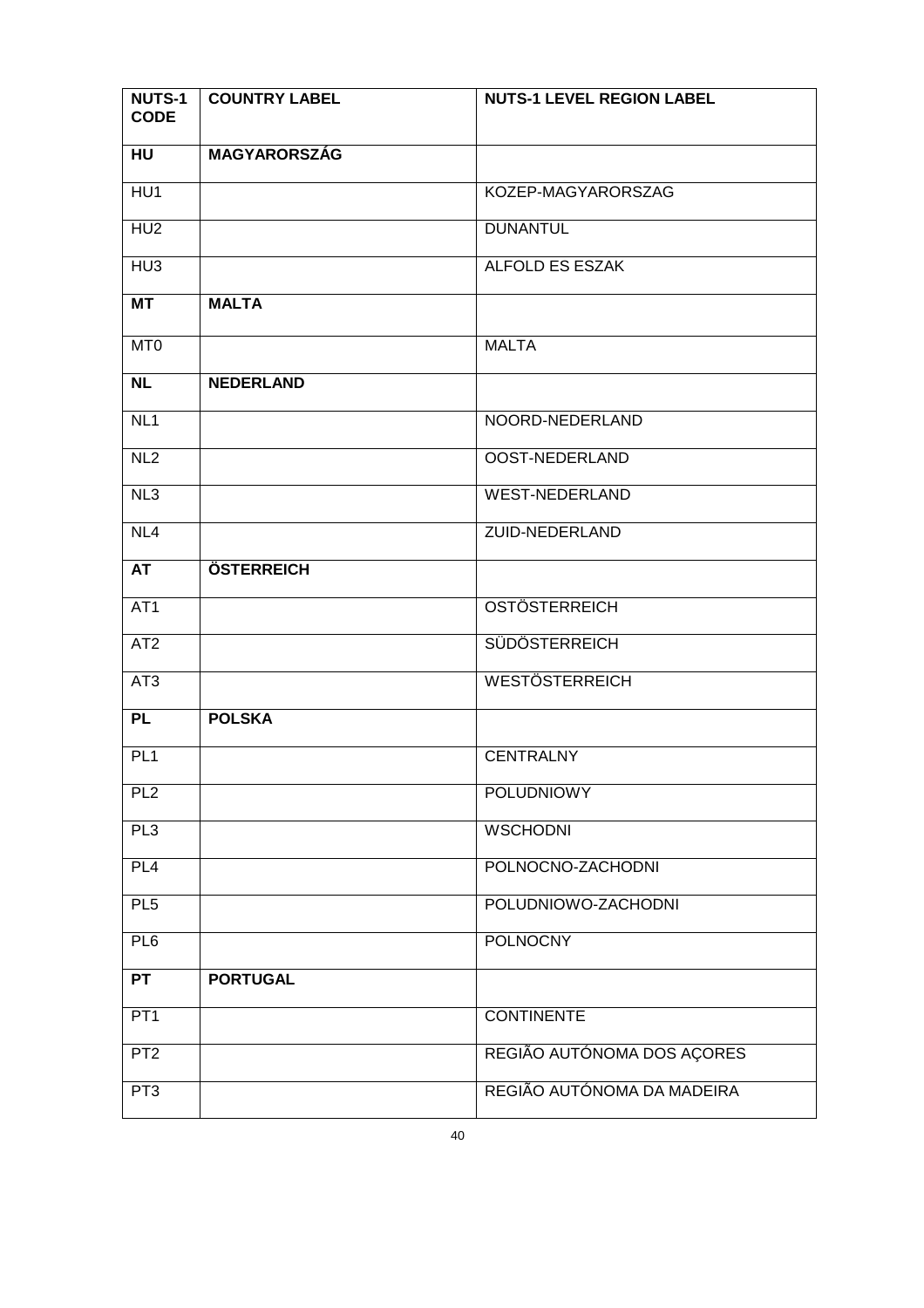| <b>NUTS-1</b><br><b>CODE</b> | <b>COUNTRY LABEL</b>       | <b>NUTS-1 LEVEL REGION LABEL</b> |
|------------------------------|----------------------------|----------------------------------|
| <b>RO</b>                    | <b>ROMÂNIA</b>             |                                  |
| RO <sub>1</sub>              |                            | <b>MACROREGIUNEA UNU</b>         |
| RO <sub>2</sub>              |                            | MACROREGIUNEA DOI                |
| RO <sub>3</sub>              |                            | <b>MACROREGIUNEA TREI</b>        |
| RO <sub>4</sub>              |                            | <b>MACROREGIUNEA PATRU</b>       |
| SI                           | <b>SLOVENIJA</b>           |                                  |
| SI <sub>0</sub>              |                            | <b>SLOVENIJA</b>                 |
| <b>SK</b>                    | <b>SLOVENSKA REPUBLIKA</b> |                                  |
| SK <sub>0</sub>              |                            | <b>SLOVENSKA REPUBLIKA</b>       |
| FI.                          | <b>SUOMI / FINLAND</b>     |                                  |
| FI1                          |                            | MANNER-SUOMI                     |
| FI2                          |                            | ÅLAND                            |
| <b>SE</b>                    | <b>SVERIGE</b>             |                                  |
| SE <sub>1</sub>              |                            | ÖSTRA SVERIGE                    |
| SE <sub>2</sub>              |                            | <b>SÖDRA SVERIGE</b>             |
| SE <sub>3</sub>              |                            | <b>NORRA SVERIGE</b>             |
| UK                           | <b>UNITED KINGDOM</b>      |                                  |
| <b>UKC</b>                   |                            | <b>NORTH EAST (ENGLAND)</b>      |
| <b>UKD</b>                   |                            | <b>NORTH WEST (ENGLAND)</b>      |
| <b>UKE</b>                   |                            | YORKSHIRE AND THE HUMBER         |
| <b>UKF</b>                   |                            | <b>EAST MIDLANDS (ENGLAND)</b>   |
| <b>UKG</b>                   |                            | <b>WEST MIDLANDS (ENGLAND)</b>   |
| <b>UKH</b>                   |                            | <b>EAST OF ENGLAND</b>           |
| <b>UKI</b>                   |                            | <b>LONDON</b>                    |
| <b>UKJ</b>                   |                            | <b>SOUTH EAST (ENGLAND)</b>      |
| <b>UKK</b>                   |                            | <b>SOUTH WEST (ENGLAND)</b>      |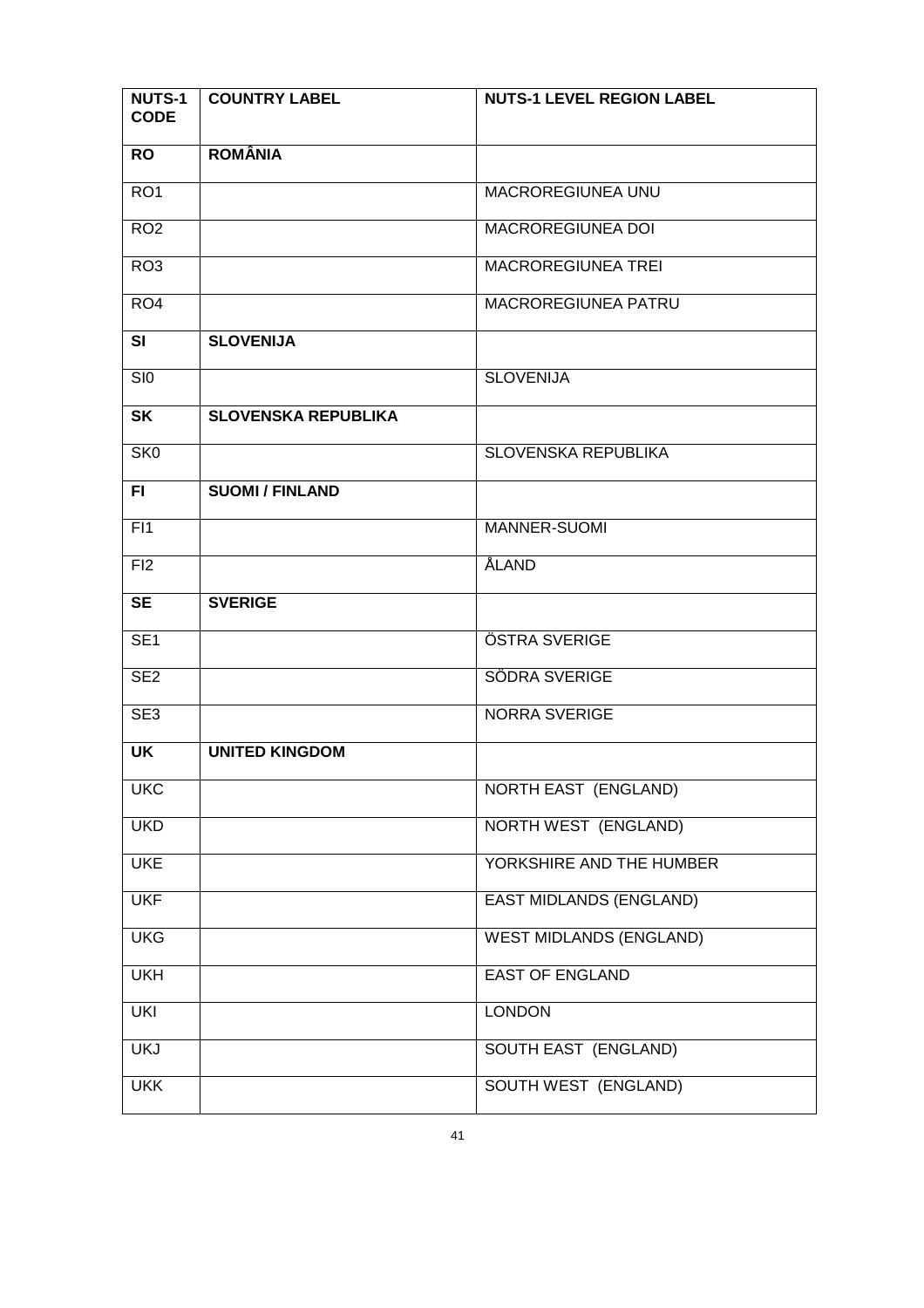| <b>NUTS-1</b><br><b>CODE</b> | <b>COUNTRY LABEL</b>                                                      | <b>NUTS-1 LEVEL REGION LABEL</b>                  |
|------------------------------|---------------------------------------------------------------------------|---------------------------------------------------|
| <b>UKL</b>                   |                                                                           | <b>WALES</b>                                      |
| <b>UKM</b>                   |                                                                           | <b>SCOTLAND</b>                                   |
| <b>UKN</b>                   |                                                                           | NORTHERN IRELAND                                  |
|                              |                                                                           |                                                   |
| <b>IS</b>                    | <b>ISLAND</b>                                                             |                                                   |
| IS <sub>0</sub>              |                                                                           | <b>ISLAND</b>                                     |
| $\mathsf{L}\mathsf{I}$       | <b>LIECHTENSTEIN</b>                                                      |                                                   |
| LI <sub>0</sub>              |                                                                           | <b>LIECHTENSTEIN</b>                              |
| <b>NO</b>                    | <b>NORGE</b>                                                              |                                                   |
| NO <sub>0</sub>              |                                                                           | <b>NORGE</b>                                      |
| <b>CH</b>                    | <b>SCHWEIZ / SUISSE / SVIZZERA</b>                                        |                                                   |
| CH <sub>0</sub>              |                                                                           | SCHWEIZ / SUISSE / SVIZZERA                       |
|                              |                                                                           |                                                   |
| <b>MK</b>                    | <b>PORANESNATA</b><br><b>JUGOSLOVENSKA REPUBLIKA</b><br><b>MAKEDONIJA</b> |                                                   |
| MK0                          |                                                                           | PORANESNATA JUGOSLOVENSKA<br>REPUBLIKA MAKEDONIJA |
| <b>TR</b>                    | <b>TÜRKIYE</b>                                                            |                                                   |
| TR <sub>0</sub>              |                                                                           | TÜRKIYE                                           |
| ME                           | <b>MONTENEGRO</b>                                                         |                                                   |
| ME <sub>0</sub>              |                                                                           | <b>MONTENEGRO</b>                                 |
| <b>RS</b>                    | <b>SERBIA</b>                                                             |                                                   |
| RS <sub>0</sub>              |                                                                           | <b>SERBIA</b>                                     |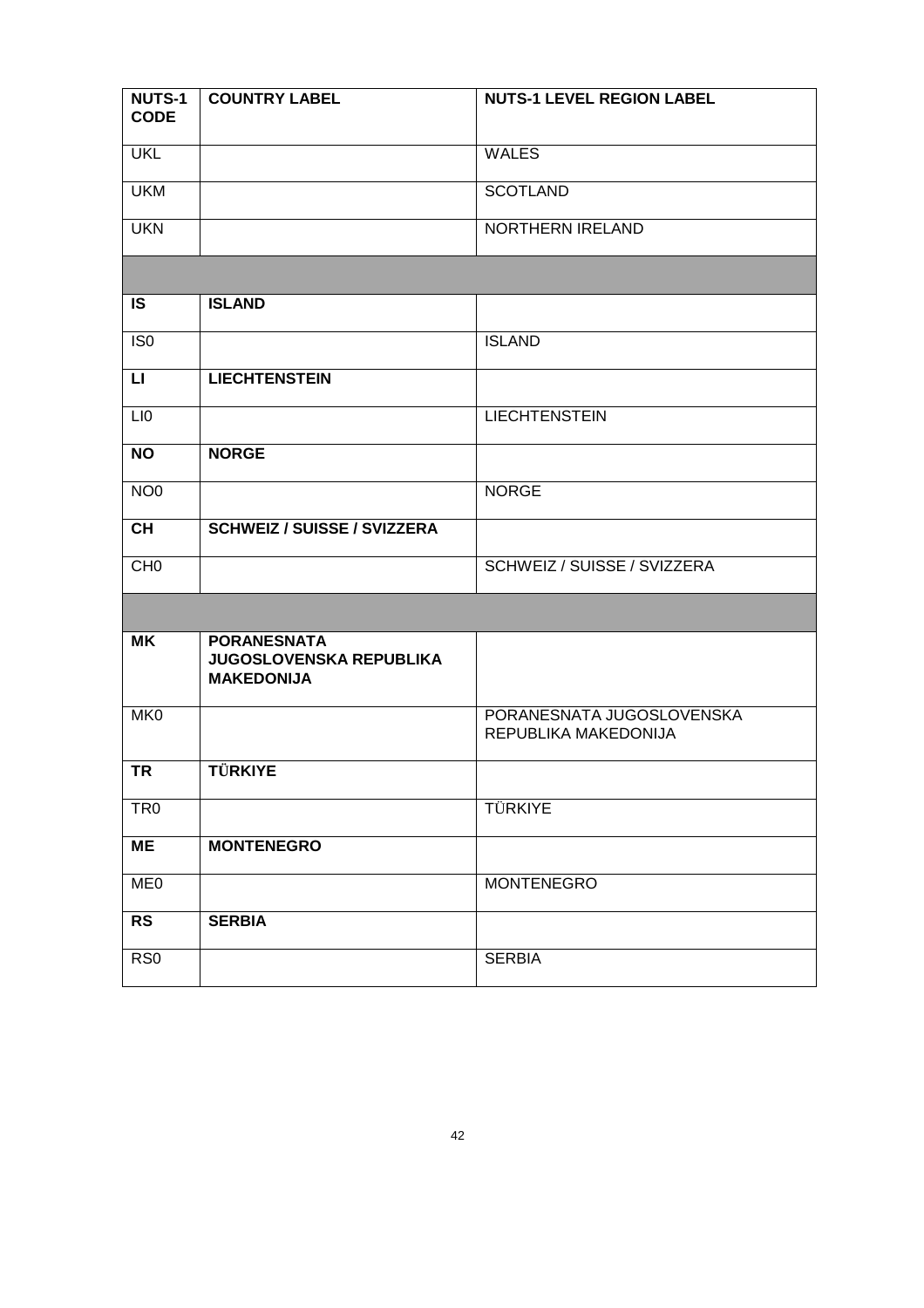## **(VARIABLE 1.2) SIZE OF ENTERPRISE TO WHICH THE LOCAL UNIT BELONGS**

- **E1\_9** under 10 employees
- **E10\_49** 10-49 employees
- **E50\_249** 50-249 employees
- **E250\_499** 250-499 employees
- **E500\_999** 500-999 employees
- **E1000** 1000 or more employees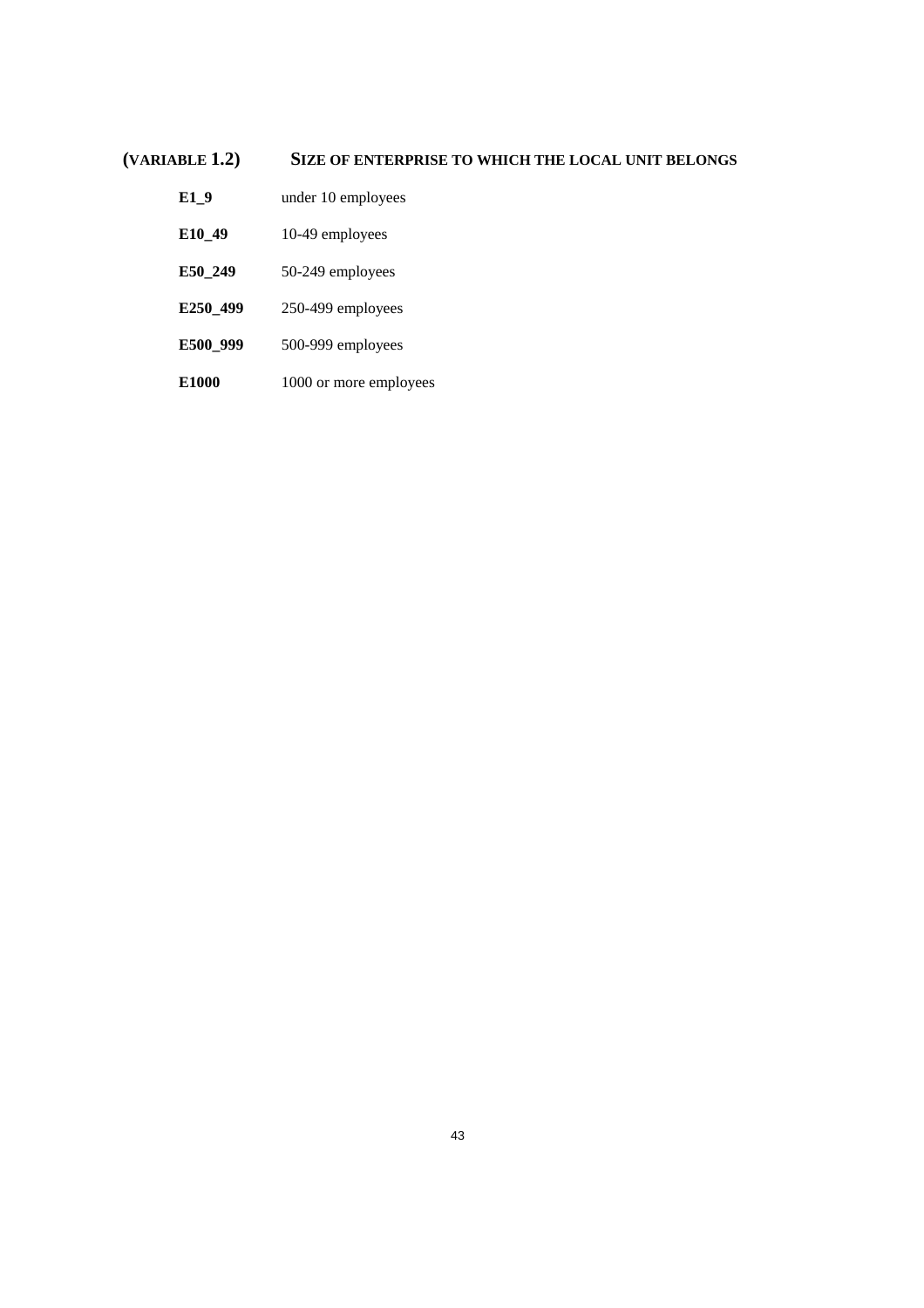# **(VARIABLE 1.3) PRINCIPAL ECONOMIC ACTIVITY OF THE LOCAL UNIT (NACE REV.2)**

Use **ONLY** the 2-digit NACE codes below. 1 or 3-digit codes will not be accepted.

|                | Economic activity of the local unit<br><b>CODE</b>                                     |                                 |
|----------------|----------------------------------------------------------------------------------------|---------------------------------|
| B              | <b>MINING AND QUARRYING</b>                                                            |                                 |
| 5              | Mining of coal and lignite                                                             | X05                             |
| 6              | Extraction of crude petroleum and natural gas                                          | X <sub>06</sub>                 |
| $\overline{7}$ | Mining of metal ores                                                                   | X07                             |
| 8              | Other mining and quarrying                                                             | X08                             |
| 9              | Mining support service activities                                                      | X09                             |
|                |                                                                                        |                                 |
| $\mathbf C$    | <b>MANUFACTURING</b>                                                                   |                                 |
| 10             | Manufacture of food products                                                           | X10                             |
| 11             | Manufacture of beverages                                                               | X11                             |
| 12             | Manufacture of tobacco products                                                        | X12                             |
| 13             | Manufacture of textiles                                                                | X13                             |
| 14             | Manufacture of wearing apparel                                                         | X14                             |
| 15             | Manufacture of leather and related products                                            | X15                             |
| 16             | Manufacture of wood and of products of wood and cork, except furniture; manufacture of | X16                             |
|                | articles of straw and plaiting materials                                               |                                 |
| 17             | Manufacture of paper and paper products                                                | X17                             |
| 18             | Printing and reproduction of recorded media                                            | X18                             |
| 19             | Manufacture of coke and refined petroleum products                                     | X19                             |
| 20             | Manufacture of chemicals and chemical products                                         | X20                             |
| 21             | Manufacture of basic pharmaceutical products and pharmaceutical preparations           | X21                             |
| 22             | Manufacture of rubber and plastic products                                             | X22                             |
| 23             | Manufacture of other non-metallic mineral products                                     | X23                             |
| 24             | Manufacture of basic metals                                                            | X24                             |
| 25             | Manufacture of fabricated metal products, except machinery and equipment               | X25                             |
| 26             | Manufacture of computer, electronic and optical products                               | X26                             |
| 27             | Manufacture of electrical equipment                                                    | X27                             |
| 28             | Manufacture of machinery and equipment n.e.c.                                          | X28                             |
| 29             | Manufacture of motor vehicles, trailers and semi-trailers                              | X29                             |
| 30<br>31       | Manufacture of other transport equipment<br>Manufacture of furniture                   | $\frac{\text{X30}}{\text{X31}}$ |
|                |                                                                                        |                                 |
| 32             | Other manufacturing                                                                    | X32                             |
| 33             | Repair and installation of machinery and equipment                                     | X33                             |
| $\mathbf D$    | ELECTRICITY, GAS, STEAM AND AIR CONDITIONING SUPPLY                                    |                                 |
| 35             | Electricity, gas, steam and air conditioning supply                                    | X35                             |
|                |                                                                                        |                                 |
| $\bf{E}$       | WATER SUPPLY; SEWERAGE, WASTE MANAGEMENT AND REMEDIATION                               |                                 |
|                | <b>ACTIVITIES</b>                                                                      |                                 |
| 36             | Water collection, treatment and supply                                                 | X36                             |
| 37             | Sewerage                                                                               | X37                             |
| 38             | Waste collection, treatment and disposal activities; materials recovery                | X38                             |
| 39             | Remediation activities and other waste management services                             | X39                             |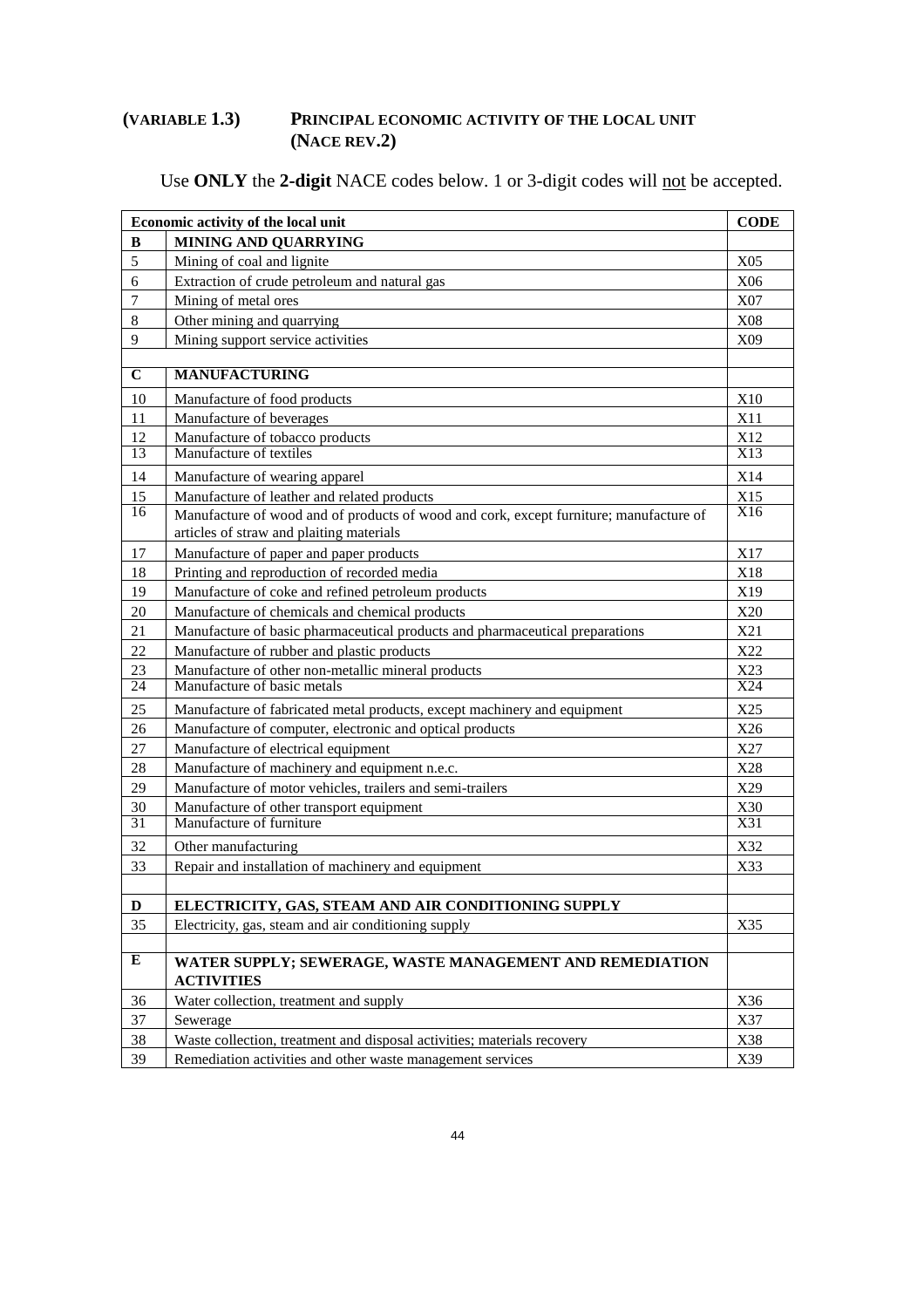| $\mathbf F$             | <b>CONSTRUCTION</b>                                                                                                           |            |
|-------------------------|-------------------------------------------------------------------------------------------------------------------------------|------------|
| 41                      | Construction of buildings                                                                                                     | X41        |
| 42                      | Civil engineering                                                                                                             | X42        |
| 43                      | Specialised construction activities                                                                                           | X43        |
|                         |                                                                                                                               |            |
| $\overline{G}$          | WHOLESALE AND RETAIL TRADE; REPAIR OF MOTOR VEHICLES AND<br><b>MOTORCYCLES</b>                                                |            |
| 45                      | Wholesale and retail trade and repair of motor vehicles and motorcycles                                                       | X45        |
| 46                      | Wholesale trade, except of motor vehicles and motorcycles                                                                     | X46        |
| 47                      | Retail trade, except of motor vehicles and motorcycles                                                                        | X47        |
| H                       | <b>TRANSPORTATION AND STORAGE</b>                                                                                             |            |
| 49                      | Land transport and transport via pipelines                                                                                    | X49        |
| 50                      | Water transport                                                                                                               | X50        |
| 51                      | Air transport                                                                                                                 | X51        |
| 52                      | Warehousing and support activities for transportation                                                                         | X52        |
| 53                      | Postal and courier activities                                                                                                 | X53        |
|                         |                                                                                                                               |            |
| $\bf{I}$                | <b>ACCOMMODATION AND FOOD SERVICE ACTIVITIES</b>                                                                              |            |
| 55                      | Accommodation                                                                                                                 | X55        |
| 56                      | Food and beverage service activities                                                                                          | X56        |
|                         |                                                                                                                               |            |
| $\bf J$                 | <b>INFORMATION AND COMMUNICATION</b>                                                                                          |            |
| 58                      | Publishing activities                                                                                                         | X58        |
| 59                      | Motion picture, video and television programme production, sound recording and music<br>publishing activities                 | X59        |
| 60                      | Programming and broadcasting activities                                                                                       | X60        |
| 61                      | Telecommunications                                                                                                            | X61        |
| 62                      | Computer programming, consultancy and related activities                                                                      | X62        |
| 63                      | Information service activities                                                                                                | X63        |
|                         |                                                                                                                               |            |
| $\overline{\mathbf{K}}$ | <b>FINANCIAL AND INSURANCE ACTIVITIES</b>                                                                                     |            |
| 64                      | Financial service activities, except insurance and pension funding                                                            | X64        |
| 65                      | Insurance, reinsurance and pension funding, except compulsory social security                                                 | X65        |
| 66                      | Activities auxiliary to financial services and insurance activities                                                           | X66        |
|                         |                                                                                                                               |            |
| L                       | <b>REAL ESTATE ACTIVITIES</b>                                                                                                 |            |
| 68                      | Real estate activities                                                                                                        | X68        |
|                         |                                                                                                                               |            |
| M                       | PROFESSIONAL, SCIENTIFIC AND TECHNICAL ACTIVITIES                                                                             |            |
| 69                      | Legal and accounting activities                                                                                               | X69        |
| 70                      | Activities of head offices; management consultancy activities                                                                 | X70        |
| 71                      | Architectural and engineering activities; technical testing and analysis                                                      | X71        |
| 72                      | Scientific research and development                                                                                           | X72        |
| 73<br>74                | Advertising and market research<br>Other professional, scientific and technical activities                                    | X73<br>X74 |
| 75                      | Veterinary activities                                                                                                         | X75        |
|                         |                                                                                                                               |            |
|                         |                                                                                                                               |            |
|                         |                                                                                                                               |            |
| $\mathbf N$             | ADMINISTRATIVE AND SUPPORT SERVICE ACTIVITIES                                                                                 |            |
| 77                      | Rental and leasing activities                                                                                                 | X77        |
| 78                      | <b>Employment activities</b>                                                                                                  | X78        |
| 79                      | Travel agency, tour operator and other reservation service and related activities                                             | X79        |
| 80                      | Security and investigation activities                                                                                         | X80        |
| 81<br>82                | Services to buildings and landscape activities<br>Office administrative, office support and other business support activities | X81<br>X82 |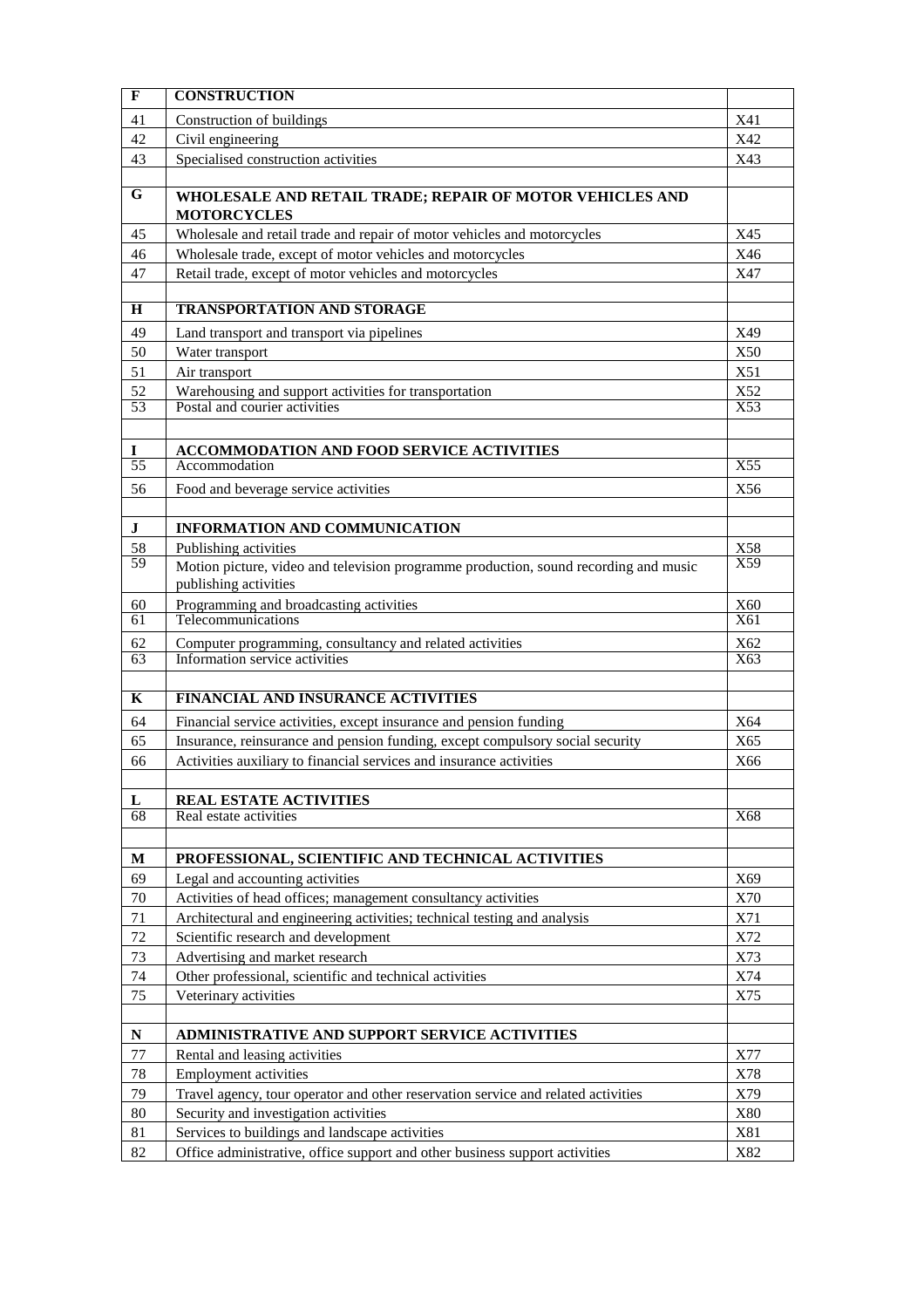| $\bf{0}$                | PUBLIC ADMINISTRATION AND DEFENCE; COMPULSORY SOCIAL SECURITY |     |
|-------------------------|---------------------------------------------------------------|-----|
| 84                      | Public administration and defence; compulsory social security | X84 |
|                         |                                                               |     |
| P                       | <b>EDUCATION</b>                                              |     |
| 85                      | Education                                                     | X85 |
|                         |                                                               |     |
| $\mathbf O$             | HUMAN HEALTH AND SOCIAL WORK ACTIVITIES                       |     |
| 86                      | Human health activities                                       | X86 |
| 87                      | Residential care activities                                   | X87 |
| 88                      | Social work activities without accommodation                  | X88 |
|                         |                                                               |     |
| $\bf{R}$                | ARTS, ENTERTAINMENT AND RECREATION                            |     |
| 90                      | Creative, arts and entertainment activities                   | X90 |
| 91                      | Libraries, archives, museums and other cultural activities    | X91 |
| 92                      | Gambling and betting activities                               | X92 |
| 93                      | Sports activities and amusement and recreation activities     | X93 |
|                         |                                                               |     |
| $\overline{\mathbf{s}}$ | <b>OTHER SERVICE ACTIVITIES</b>                               |     |
| 94                      | Activities of membership organisations                        | X94 |
| 95                      | Repair of computers and personal and household goods          | X95 |
| 96                      | Other personal service activities                             | X96 |

#### **(VARIABLE 1.4) FORM OF ECONOMIC AND FINANCIAL CONTROL OF ENTERPRISE**

- **A** public control
- **B** private control

### **(VARIABLE 1.5) COLLECTIVE PAY AGREEMENT**

- **A** national level or interconfederal agreement
- **B** industry agreement
- **C** agreement for individual industries in individual regions
- **D** enterprise or single employer agreement
- **E** agreement applying only to workers in the local unit
- **F** any other type of agreement
- **N** no collective agreement exists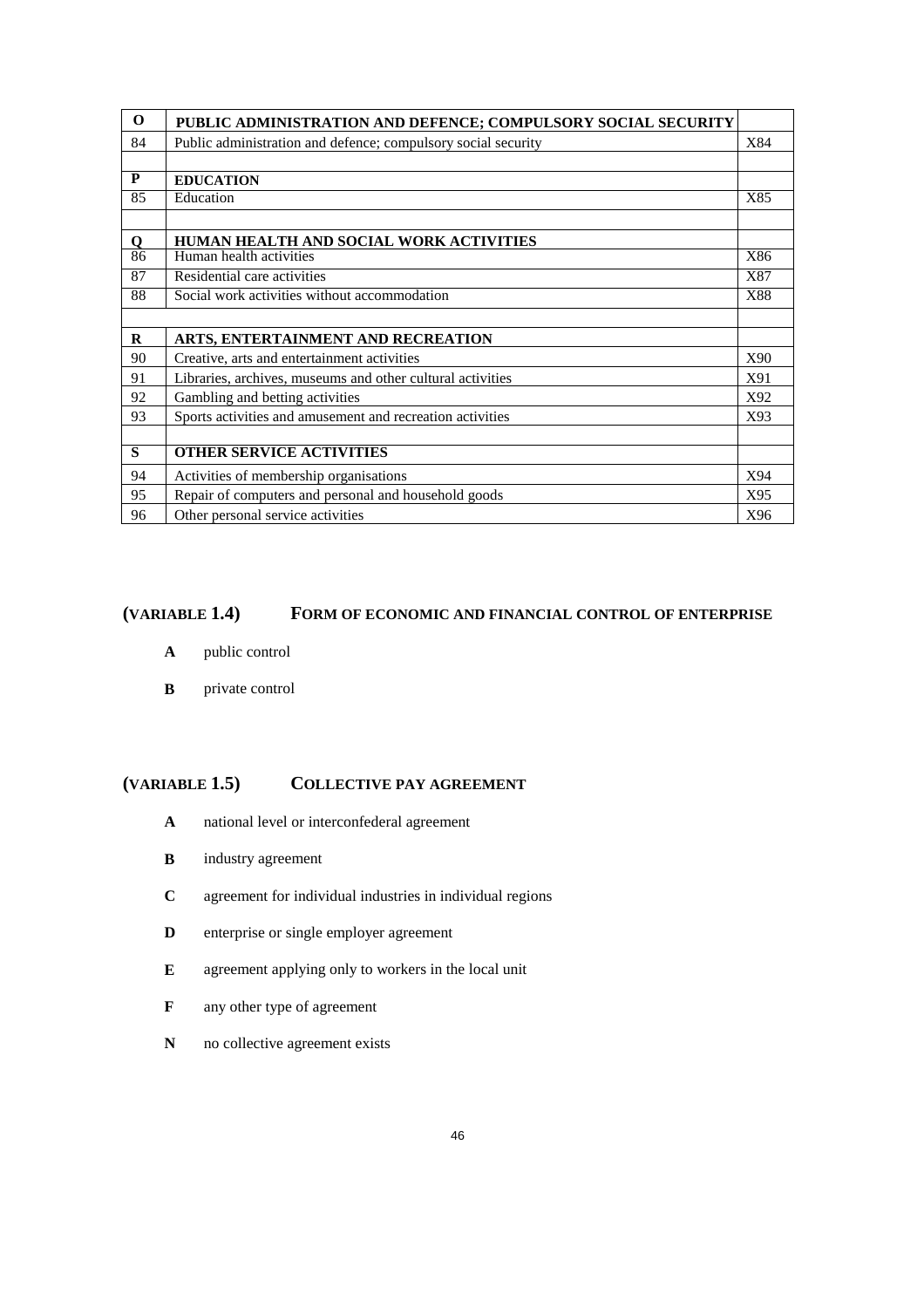# **(VARIABLE 1.7)** *OPTIONAL: AFFILIATION OF THE LOCAL UNIT TO A GROUP OF ENTERPRISES*

- **Y** Yes
- **N** No

#### **(VARIABLE 2.1) SEX**

- **F** Female
- **M** Male

#### **(VARIABLE 2.3) OCCUPATION IN THE REFERENCE MONTH (ISCO-08)**

#### **Major Group 1: Managers**

- 11 Chief executives, senior officials and legislators
	- 111 Legislators and senior officials
	- 112 Managing directors and chief executives
- 12 Administrative and commercial managers
	- 121 Business services and administration managers
	- 122 Sales, marketing and development managers
- 13 Production and specialised services managers
	- 131 Production managers in agriculture, forestry and fisheries
	- 132 Manufacturing, mining, construction, and distribution managers
	- 133 Information and communications technology service managers
	- 134 Professional services managers
- 14 Hospitality, retail and other services managers
	- 141 Hotel and restaurant managers
	- 142 Retail and wholesale trade managers
	- 143 Other services managers

#### **Major Group 2: Professionals**

21 Science and engineering professionals

- 211 Physical and earth science professionals
- 212 Mathematicians, actuaries and statisticians
- 213 Life science professionals
- 214 Engineering professionals (excluding electrotechnology)
- 215 Electrotechnology engineers
- 216 Architects, planners, surveyors and designers
- 22 Health professionals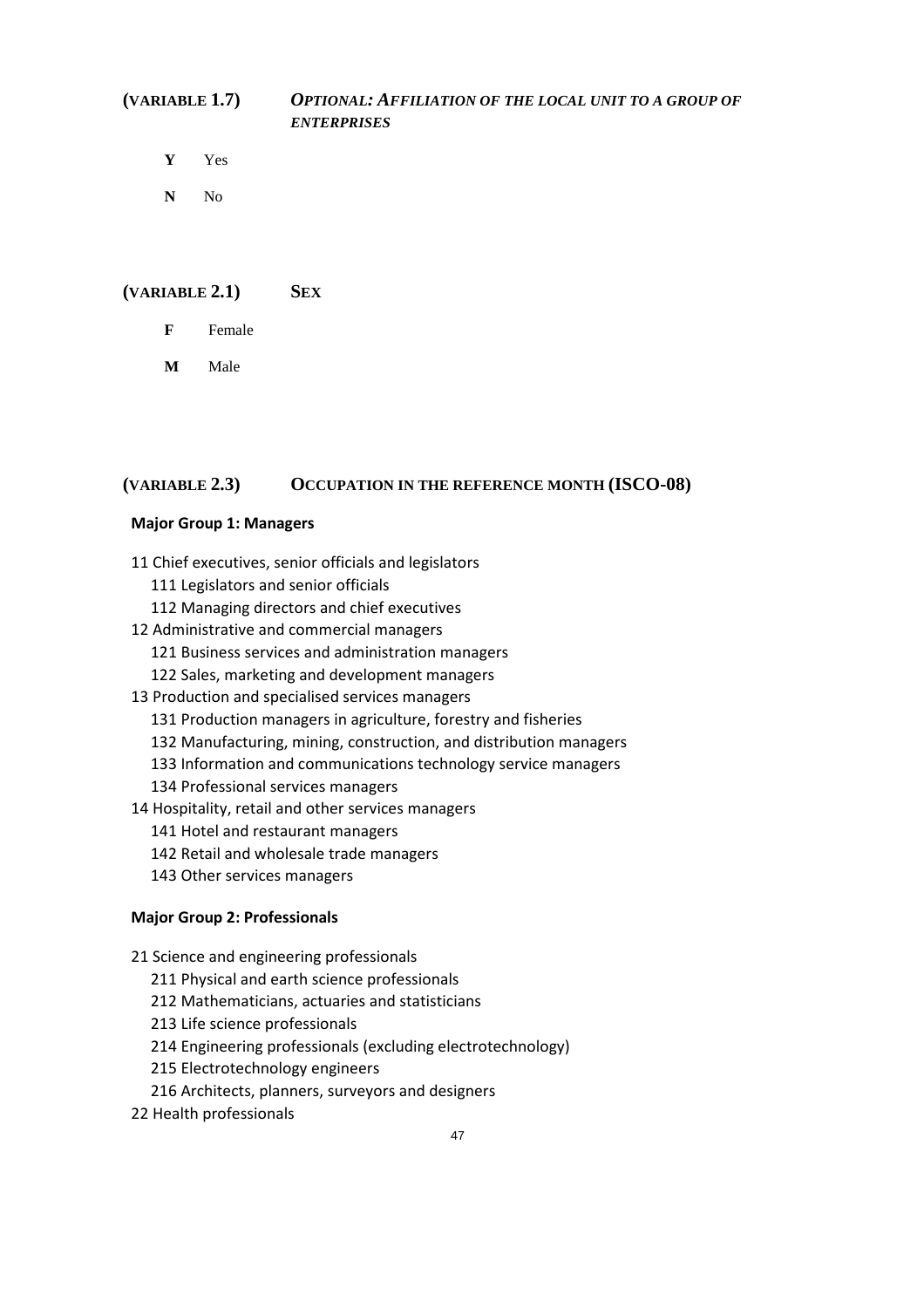- 221 Medical doctors
- 222 Nursing and midwifery professionals
- 223 Traditional and complementary medicine professionals
- 224 Paramedical practitioners
- 225 Veterinarians
- 226 Other health professionals
- 23 Teaching professionals
	- 231 University and higher education teachers
	- 232 Vocational education teachers
	- 233 Secondary education teachers
	- 234 Primary school and early childhood teachers
	- 235 Other teaching professionals
- 24 Business and administration professionals
	- 241 Finance professionals
	- 242 Administration professionals
	- 243 Sales, marketing and public relations professionals
- 25 Information and communications technology professionals
	- 251 Software and applications developers and analysts
	- 252 Database and network professionals
- 26 Legal, social and cultural professionals
	- 261 Legal professionals
	- 262 Librarians, archivists and curators
	- 263 Social and religious professionals
	- 264 Authors, journalists and linguists
	- 265 Creative and performing artists

#### **Major Group 3: Technicians and associate professionals**

- 31 Science and engineering associate professionals
	- 311 Physical and engineering science technicians
	- 312 Mining, manufacturing and construction supervisors
	- 313 Process control technicians
	- 314 Life science technicians and related associate professionals
	- 315 Ship and aircraft controllers and technicians
- 32 Health associate professionals
	- 321 Medical and pharmaceutical technicians
	- 322 Nursing and midwifery associate professionals
	- 323 Traditional and complementary medicine associate professionals
	- 324 Veterinary technicians and assistants
	- 325 Other health associate professionals

33 Business and administration associate professionals

- 331 Financial and mathematical associate professionals
- 332 Sales and purchasing agents and brokers
- 333 Business services agents
- 334 Administrative and specialised secretaries
- 335 Regulatory government associate professionals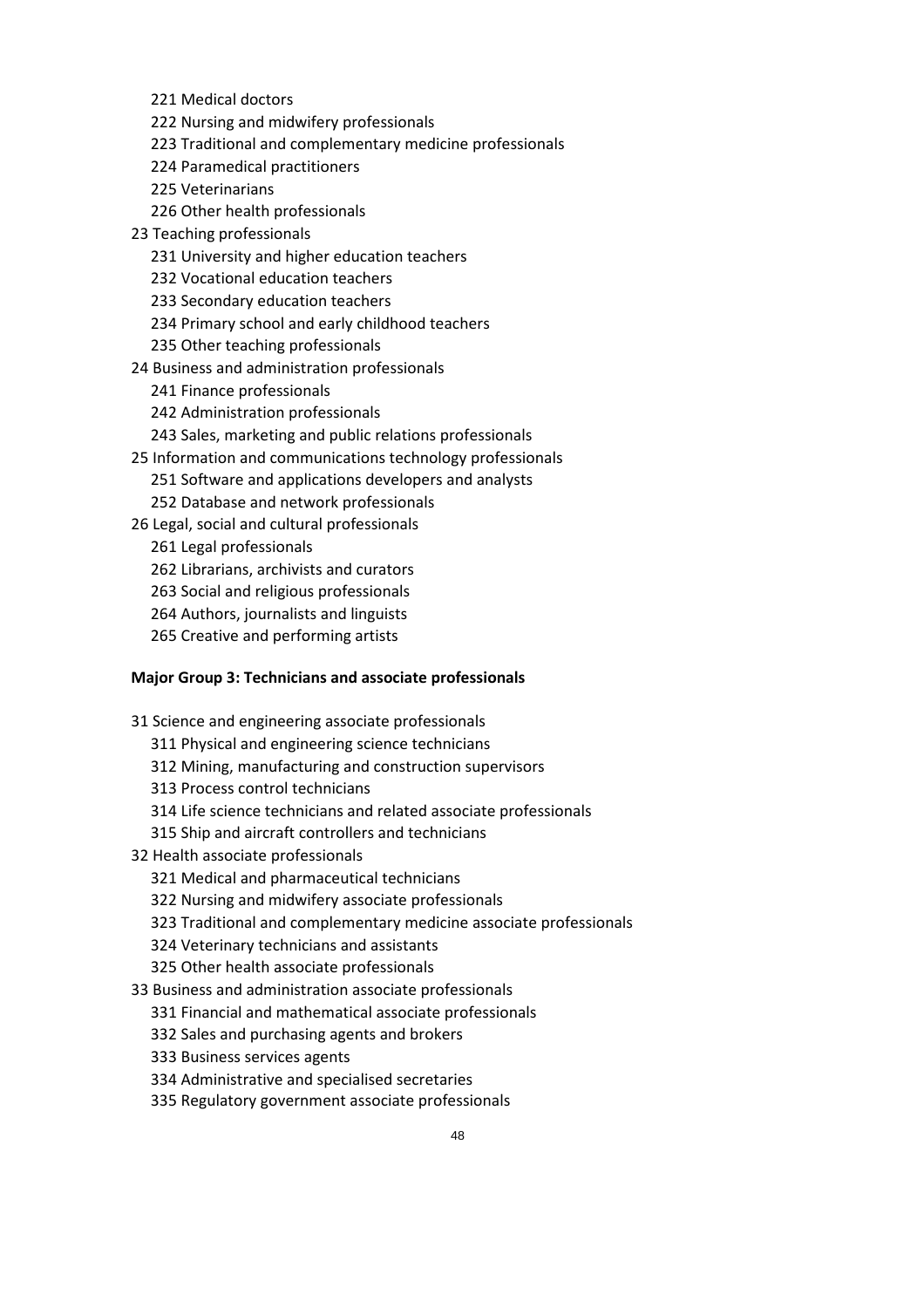- 34 Legal, social, cultural and related associate professionals
	- 341 Legal, social and religious associate professionals
	- 343 Artistic, cultural and culinary associate professionals
- 35 Information and communications technicians
	- 351 Information and communications technology operations and user support technicians
	- 352 Telecommunications and broadcasting technicians

#### **Major Groups 4: Clerical support workers**

41 General and keyboard clerks

- 411 General office clerks
- 412 Secretaries (general)
- 413 Keyboard operators
- 42 Customer services clerks
	- 421 Tellers, money collectors and related clerks
	- 422 Client information workers
- 43 Numerical and material recording clerks
	- 431 Numerical clerks
	- 432 Material-recording and transport clerks
- 44 Other clerical support workers 441 Other clerical support workers

#### **Major Group 5: Service and sales workers**

51 Personal service workers

- 511 Travel attendants, conductors and guides
- 512 Cooks
- 513 Waiters and bartenders
- 514 Hairdressers, beauticians and related workers
- 515 Building and housekeeping supervisors
- 516 Other personal services workers
- 52 Sales workers
	- 521 Street and market salespersons
	- 522 Shop salespersons
	- 523 Cashiers and ticket clerks
	- 524 Other sales workers
- 53 Personal care workers
	- 531 Child care workers and teachers' aides
	- 532 Personal care workers in health services
- 54 Protective services workers
	- 541 Protective services workers

#### **Major Group 6: Skilled agricultural, forestry and fishery workers**

- 61 Market-oriented skilled agricultural workers
	- 611 Market gardeners and crop growers
	- 612 Animal producers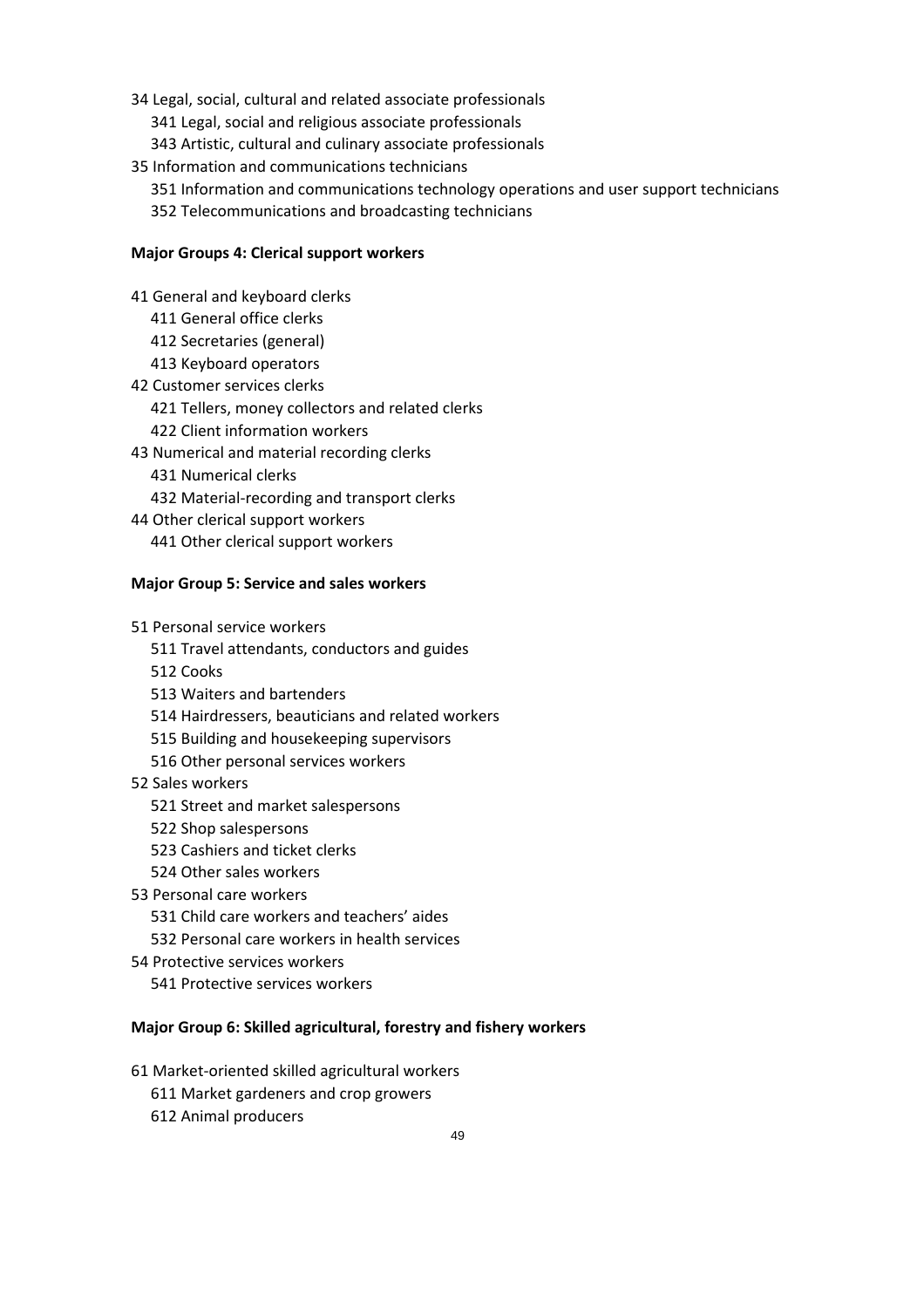- 613 Mixed crop and animal producers
- 62 Market-oriented skilled forestry, fishery and hunting workers
	- 621 Forestry and related workers
- 63 Subsistence farmers, fishers, hunters and gatherers
	- 631 Subsistence crop farmers
	- 632 Subsistence livestock farmers
	- 633 Subsistence mixed crop and livestock farmers
	- 634 Subsistence fishers, hunters, trappers and gatherers

## **Major Group 7: Craft and related trades workers**

71 Building and related trades workers, excluding electricians

- 711 Building frame and related trades workers
- 712 Building finishers and related trades workers
- 713 Painters, building structure cleaners and related trades workers
- 72 Metal, machinery and related trades workers
	- 721 Sheet and structural metal workers, moulders and welders, and related workers
	- 722 Blacksmiths, toolmakers and related trades workers
	- 723 Machinery mechanics and repairers
- 73 Handicraft and printing workers
	- 731 Handicraft workers
	- 732 Printing trades workers
- 74 Electrical and electronic trades workers
	- 741 Electrical equipment installers and repairers
	- 742 Electronics and telecommunications installers and repairers
- 75 Food processing, wood working, garment and other craft and related trades workers
	- 751 Food processing and related trades workers
	- 752 Wood treaters, cabinet-makers and related trades workers
	- 753 Garment and related trades workers
	- 754 Other craft and related workers

### **Major Group 8: Plant and machine operators and assemblers**

81 Stationary plant and machine operators

- 811 Mining and mineral processing plant operators
- 812 Metal processing and finishing plant operators
- 813 Chemical and photographic products plant and machine operators
- 814 Rubber, plastic and paper products machine operators
- 815 Textile, fur and leather products machine operators
- 816 Food and related products machine operators
- 817 Wood processing and papermaking plant operators
- 818 Other stationary plant and machine operators
- 82 Assemblers
	- 821 Assemblers
- 83 Drivers and mobile plant operators
	- 831 Locomotive engine drivers and related workers
	- 832 Car, van and motorcycle drivers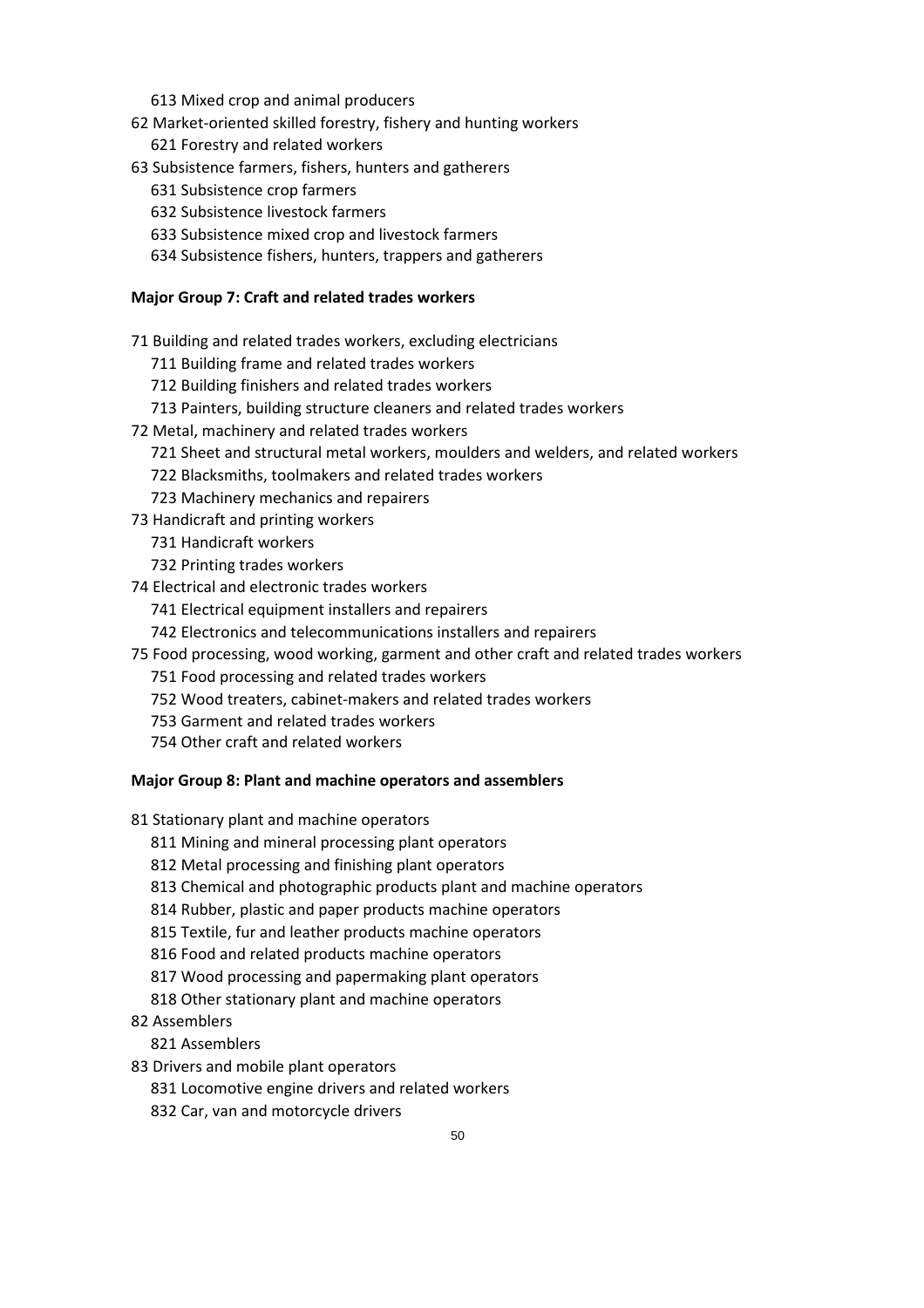- 833 Heavy truck and bus drivers
- 834 Mobile plant operators
- 835 Ships' deck crews and related workers

#### **Major Group 9: Elementary occupations**

91 Cleaners and helpers 911 Domestic, hotel and office cleaners and helpers 912 Vehicle, window, laundry and other hand cleaning workers 92 Agricultural, forestry and fishery labourers 921 Agricultural, forestry and fishery labourers 93 Labourers in mining, construction, manufacturing and transport 931 Mining and construction labourers 932 Manufacturing labourers 933 Transport and storage labourers 94 Food preparation assistants 941 Food preparation assistants 95 Street and related sales and service workers 951 Street and related service workers 952 Street vendors (excluding food) 96 Refuse workers and other elementary workers

961 Refuse workers

#### **Major Group 0: Armed forces occupations**

01 Commissioned armed forces officers 011 Commissioned armed forces officers 02 Non-commissioned armed forces officers

- 021 Non-commissioned armed forces officers
- 03 Armed forces occupations, other ranks 031 Armed forces occupations, other ranks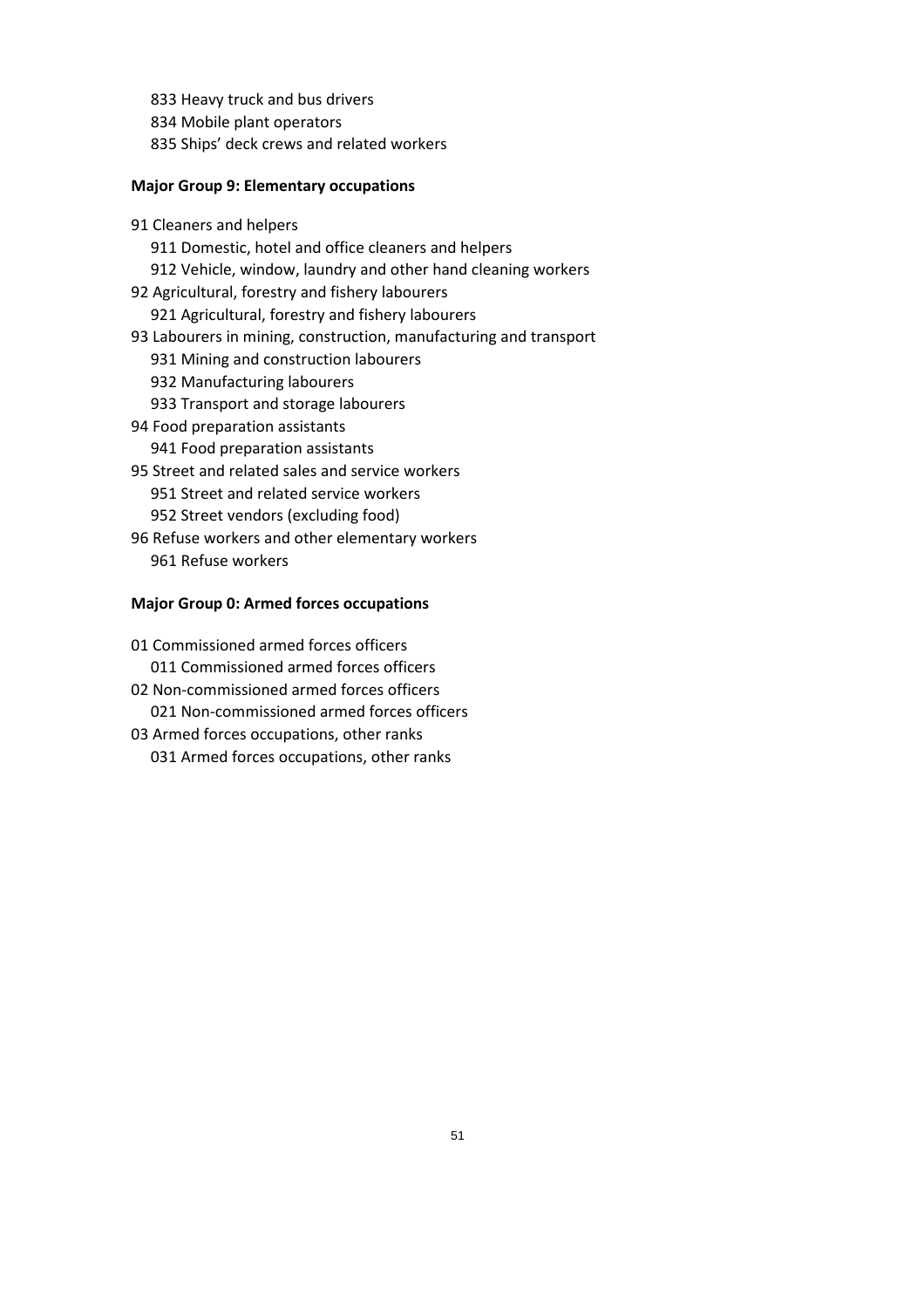## **(VARIABLE 2.4)** *OPTIONAL: MANAGERIAL OR SUPERVISORY POSITION*

- **Y** Yes (the employee has some form of management function)
- **N** No

## **(VARIABLE 2.5) HIGHEST SUCCESSFULLY COMPLETED LEVEL OF EDUCATION AND TRAINING (ISCED 2011)**

**ONLY** the (4) main group codes (**G1 – G4**) are to be provided to Eurostat

**G1** Group 1: Basic education

0 Less than primary

1 Primary

2 Lower secondary

**G2** Group 2: Secondary education

3 Upper secondary

4 Post-secondary (non-tertiary)

**G3** Group 3: Tertiary education (up to 4 years)

5 Short-cycle tertiary

6 Bachelor or equivalent

**G4** Group 4: Tertiary education (more than 4 years)

7 Master or equivalent

8 Doctoral or equivalent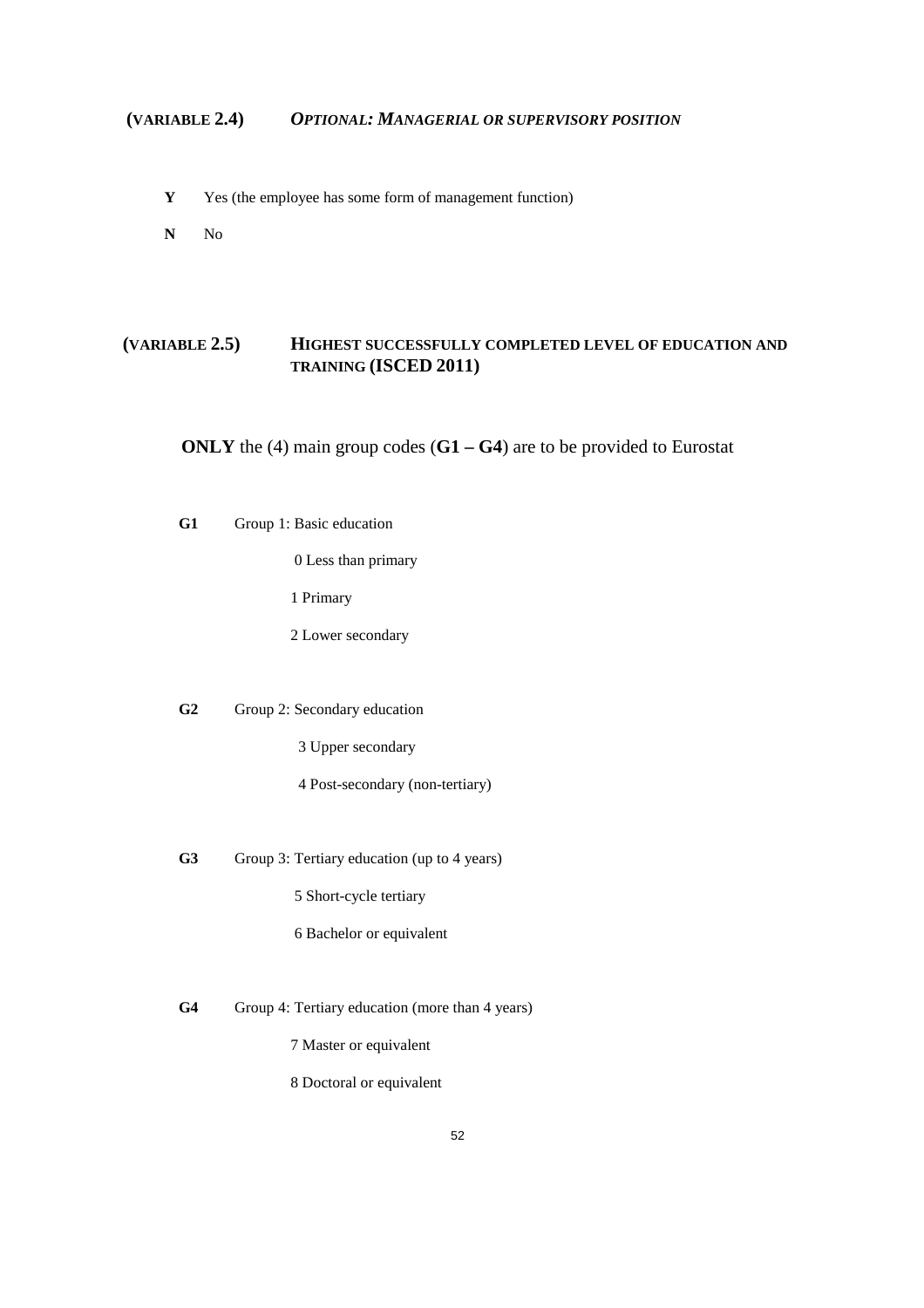# **(VARIABLE 2.7) CONTRACTUAL WORKING TIME (FULL-TIME OR PART-TIME)**

- **FT** full-time employee
- **PT** part-time employee

#### **(VARIABLE 2.8) TYPE OF EMPLOYMENT CONTRACT**

- **A** indefinite duration
- **B** temporary/fixed duration (except apprentice)
- **C** apprentice

# **(VARIABLE 2.9)** *OPTIONAL: CITIZENSHIP AND RESIDENCE*

| A | resident with national citizenship                                     |
|---|------------------------------------------------------------------------|
| B | resident with foreign citizenship                                      |
| C | Non-resident (commuter from another country) with national citizenship |
| D | Non-resident (commuter from another country) with foreign citizenship  |